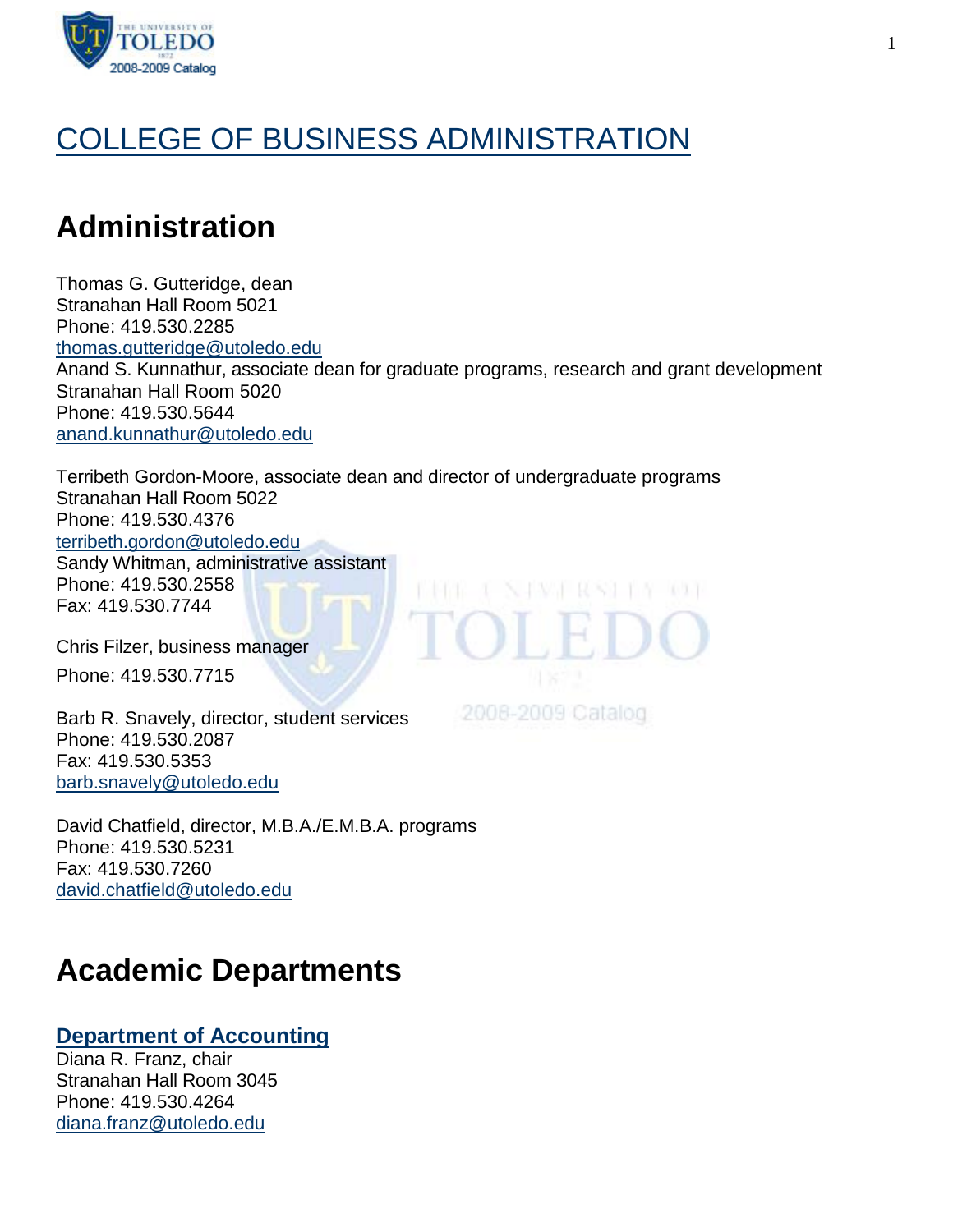

## **[Department of Finance](http://utoledo.edu/business/FIBE/FIBECCD/FIBEWelcome.asp)**

Ravi Ravichandran, chair Stranahan Hall Room 4047 Phone: 419.530.4317 [Ravi.Ravichandran@utoledo.edu](mailto:Ravi.Ravichandran@utoledo.edu)

## [Department of Information Operations and Technology Management](http://utoledo.edu/business/IOTM/index.html)

T.S. Ragu-Nathan, chair Stranahan Hall Room 4041 Phone: 419.530.2427 [t.ragu-nathan@utoledo.edu](mailto:t.ragu-nathan@utoledo.edu)

## **[Department of Management](http://utoledo.edu/business/MGMT/MGMTCCD/MGMT.asp)**

Sonny Ariss, interim chair Stranahan Hall Room 2044 Phone: 419.530.4060 [sonny.ariss@utoledo.edu](mailto:sonny.ariss@utoledo.edu)

## **[Department of Marketing and International Business](http://utoledo.edu/business/MIB/index.html)**

Anthony Koh, chair Stranahan Hall Room 3010 Phone: 419.530.2287 [anthony.koh@utoledo.edu](mailto:anthony.koh@utoledo.edu)

2008-2009 Catalog

1981 - F. N. D.V.S. 1983 - B. V

 $103.1$ 

## **[Department of Applied Organizational Technology](http://www.utoledo.edu/business/aot/)**

Mary Humphrys, chair Faculty Annex 146 Phone: 419.530.3077 [mary.humphrys@utoledo.edu](mailto:mary.humphrys@utoledo.edu)

## **[Academic Support Services](http://www.utoledo.edu/business/StuServ/index.html)**

Student Services Center Stranahan Hall Room 1016 Phone: 419.530.2087 Fax: 419.530.5353

Barb Robertson Snavely, director of student services [barb.snavely@utoledo.edu](mailto:barb.snavely@utoledo.edu)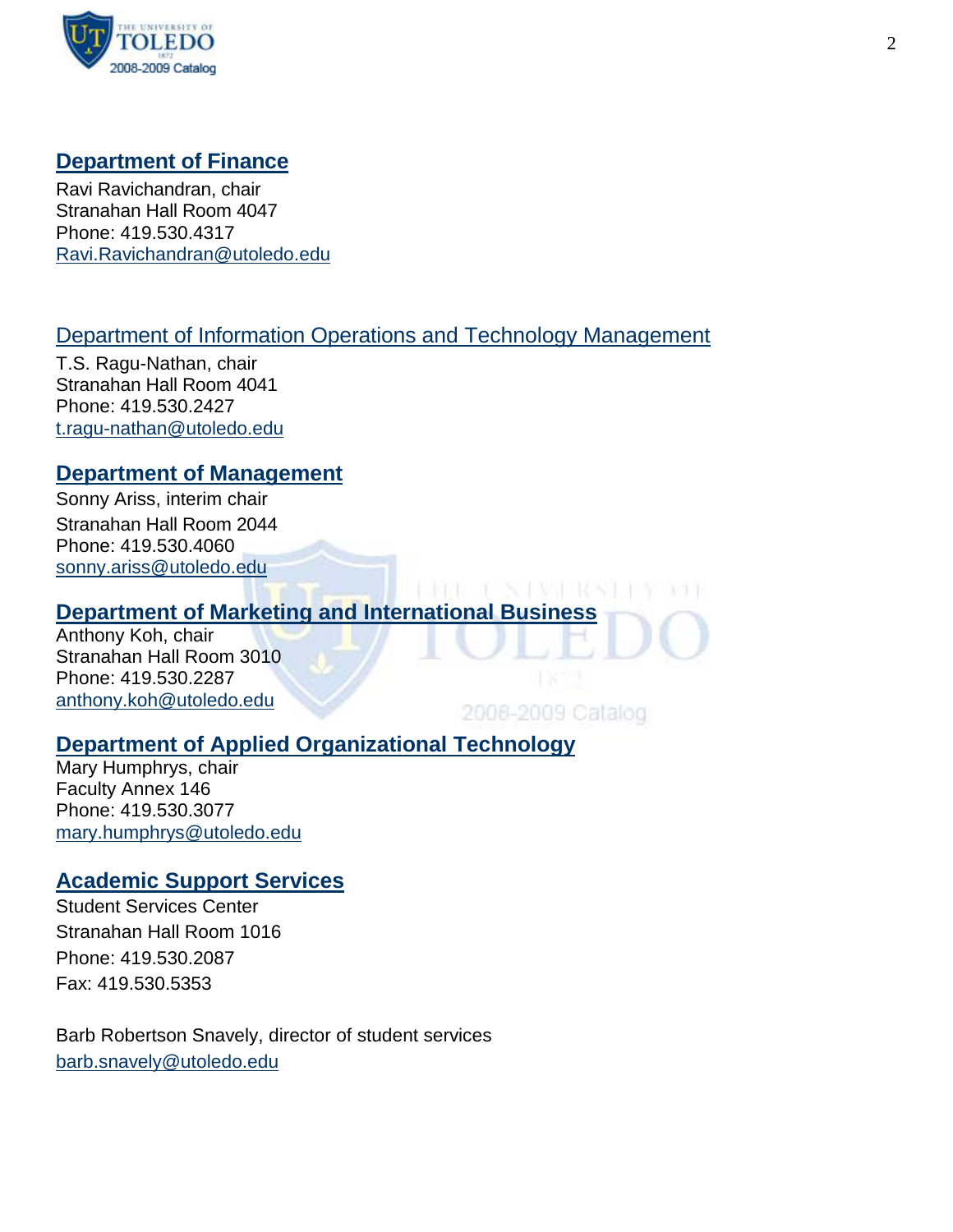

Robert Detwiler, academic services and recruitment [Robert.Detwiler@utoledo.edu](mailto:Robert.Detwiler@utoledo.edu)

Kari Dilworth, academic services and recruitment [Kari.Dilworth@utoledo.edu](mailto:Kari.Dilworth@utoledo.edu)

Deborah A. Jones, transfer student specialist [deborah.jones2@utoledo.edu](mailto:deborah.jones2@utoledo.edu)

Deborah Roberts, academic services and honors specialist [Deborah.Roberts@utoledo.edu](mailto:Deborah.Roberts@utoledo.edu)

Darlene Stevens, enrollment management specialist [darlene.stevens@utoledo.edu](mailto:darlene.stevens@utoledo.edu)

## **Department of Applied Organizational Technology**

Pamela Pullella, academic services Faculty Annex 1180 Scott Park Campus Phone: 419.530.3246 [Pamela.Pullella@utoledo.edu](mailto:Pamela.Pullella@utoledo.edu)

#### **Business Career Programs**

Terribeth Gordon-Moore, associate dean and director of undergraduate programs Stranahan Hall Room 1045 Phone: 419.530.4376 Fax: 419.530.7744 [terribeth.gordon@utoledo.edu](mailto:terribeth.gordon@utoledo.edu)

# **Mission Statement (adopted 10/02/07)**

"Developing Lifelong Leaders for the World of Business.."

- Preparing a diverse body of students for life-long careers as leaders and contributing professionals
- Delivering influential research and publications
- Enhancing the world of business practice and serving as a resource for regional economic development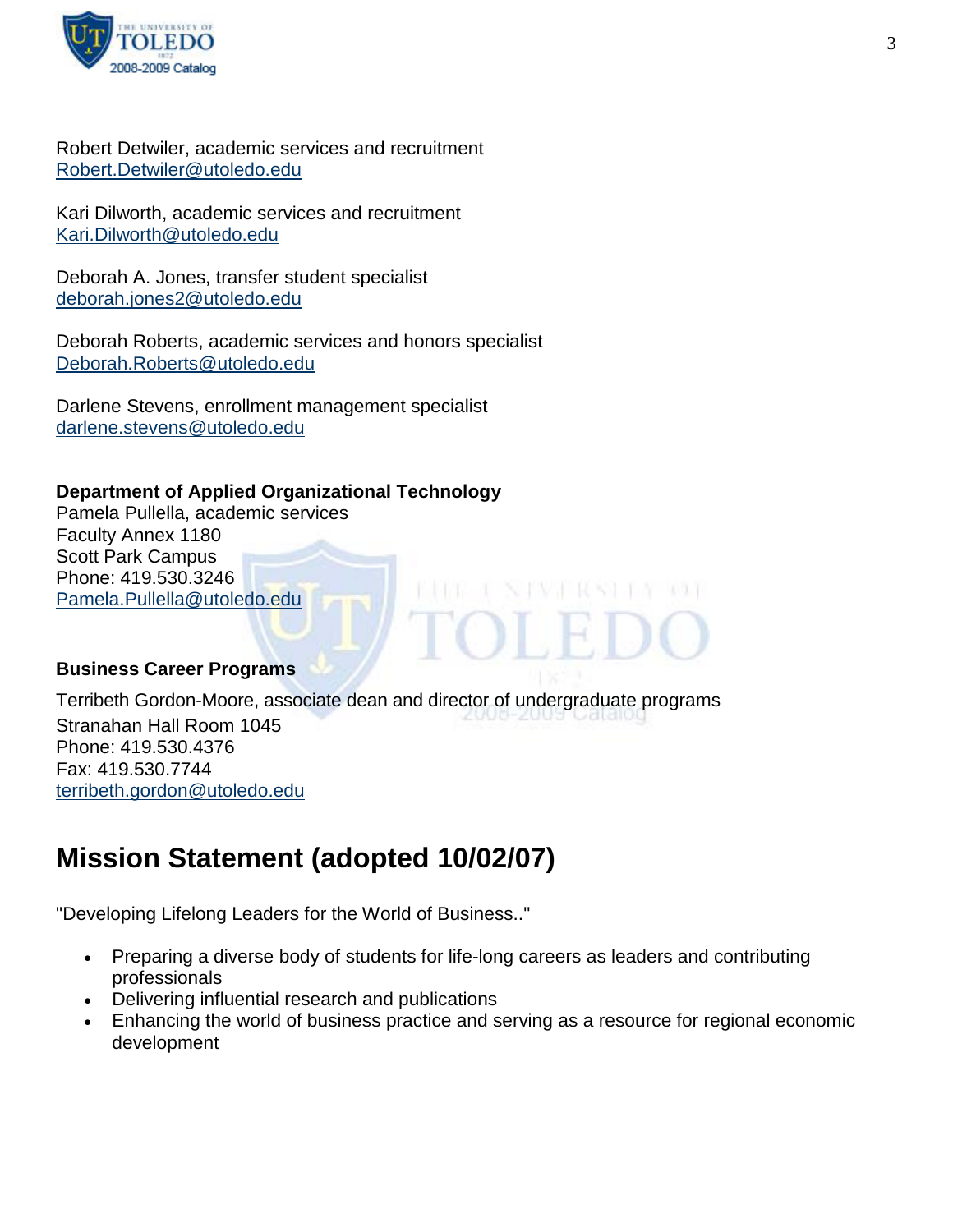

# **Accreditation**

The University Of Toledo College Of Business Administration has two undergraduate programs fully accredited at the undergraduate level by The Association to Advance Collegiate Schools of Business (AACSB International). These include the bachelor of business administration (BBA) and the Bachelor of Science in information technology (BSIT). More information on the AACSB accreditation may be found at<http://www.aacsb.edu/>

# **Admission Policies**

## **General Requirements**

## **Bachelor of Business Administration (BBA)**

To be admitted to the bachelor of business administration program (BBA) at The University of Toledo, students need a minimum 2.40 cumulative high school grade point average (GPA) and a minimum 18 ACT composite or 860 SAT composite. Students with an ACT of 25 or higher will be admitted to the College of Business Administration regardless of high school GPA. Students with a high school GPA of 3.2 or higher will be admitted to the College of Business Administration regardless of ACT/SAT scores. Students who do not qualify for admission to the College of Business Administration BBA will be admitted to the associate of arts pre-business degree program which is designed to complete the first two years of the bachelor of business administration degree.

## **Bachelor of Science in Information Technology (BSIT)**

To be admitted to the Bachelor of Science in information technology program at The University of Toledo, students need a minimum 2.25 cumulative high school grade point average (GPA) and a minimum 21 ACT composite or 980 SAT.

## **Bachelor of Applied Organizational Technology (BAOT)**

All transfer students must have a minimum GPA of 2.25 and have completed a technical associate degree to be accepted into the College of Business Administration for the bachelor of applied organizational technology. Transfer students' admission will be determined by the higher education (HEd) grade point average. The HEd GPA is based on all letter grades attained at all institutions of higher learning and uses the point average scale of "A" equaling four points.

## **Associate Degree Programs**

To be admitted to an associate degree program in the College of Business Administration at The University of Toledo, students need a minimum 2.00 cumulative high school grade point average (GPA). Students who do not qualify for admission to the College of Business Administration will be admitted to the University of Toledo Learning Collaborative and may transfer to the College of Business Administration when the minimum requirements are met.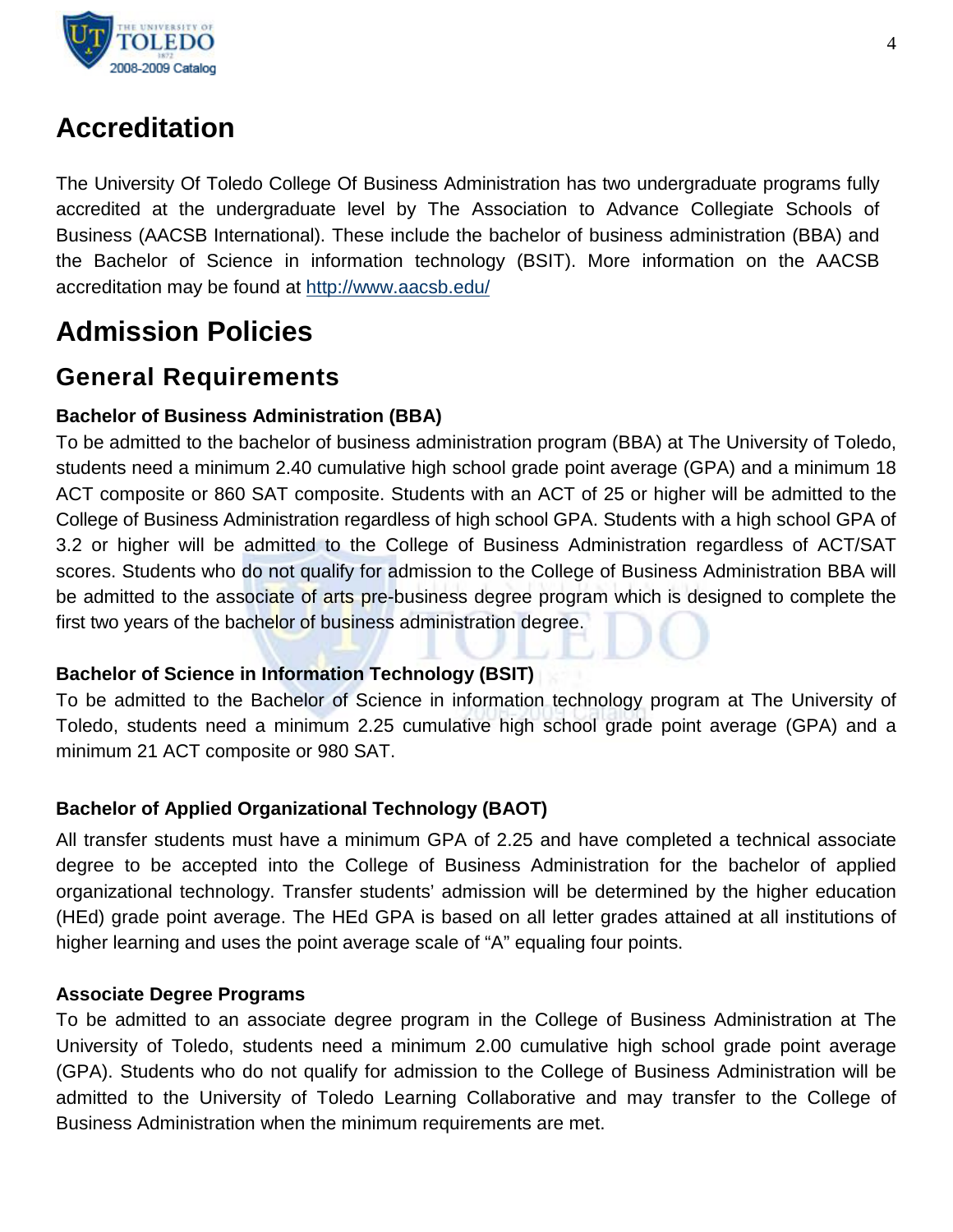

# **College Specific Requirements**

## **Admission to Divisions**

The qualifications for admission to the undergraduate associate or bachelor degree program (excluding BSIT and BAOT) and to the upper division; the prerequisites for courses, and all other requirements stated in this catalog apply equally to all students. For purposes of admissions, the College of Business Administration has four divisions:

- 1. The Lower Division Students enter this division upon admission to the University and college and will complete the pre-professional business and University Core Classes towards a bachelor degree.
- 2. The Upper Division Undergraduate students can apply for admittance to the upper division when their earned hours plus their registered hours total 60. A student will be admitted to the upper division upon the completion of 60 hours, which must include the required and elective courses in the lower division; earning a minimum GPA of 2.25 in the following courses: BUAD 1010, 1020, 2040, 2050, 2060, 2070 and 2080; and earning an overall minimum GPA of 2.25 except accounting – see below. A student not meeting the standards but with a cumulative GPA of 2.0 will be reviewed by the college admission committee for admission to the upper division on an individual basis.

Requirements to be admitted to the accounting area of specialization and to register for ACCT 3100 are as follows: a minimum GPA of 2.50 in the introductory-level college accounting courses, including a grade of C (2.0) or better in BUAD 2040 and 2050 or equivalent courses, and an overall higher education minimum GPA of 2.50 in all prior college level courses.

(Students in the Department of Applied Organizational Technology degree programs should refer to the specific department section found below for more information)

- 3. The Associate Division Students enter this division upon admission to the University and college and will complete the required classes towards an associate degree in the chosen specialization. Students may also complete the pre-professional business and University Core Classes towards a bachelor degree if minimum requirements are not met initially to enter the bachelor degree program the first semester.
- 4. The Graduate Studies Division This division consists of all students who have been admitted for graduate study in the college. The procedure for admission and the entrance requirements are outlined in the Graduate School portion of this catalog.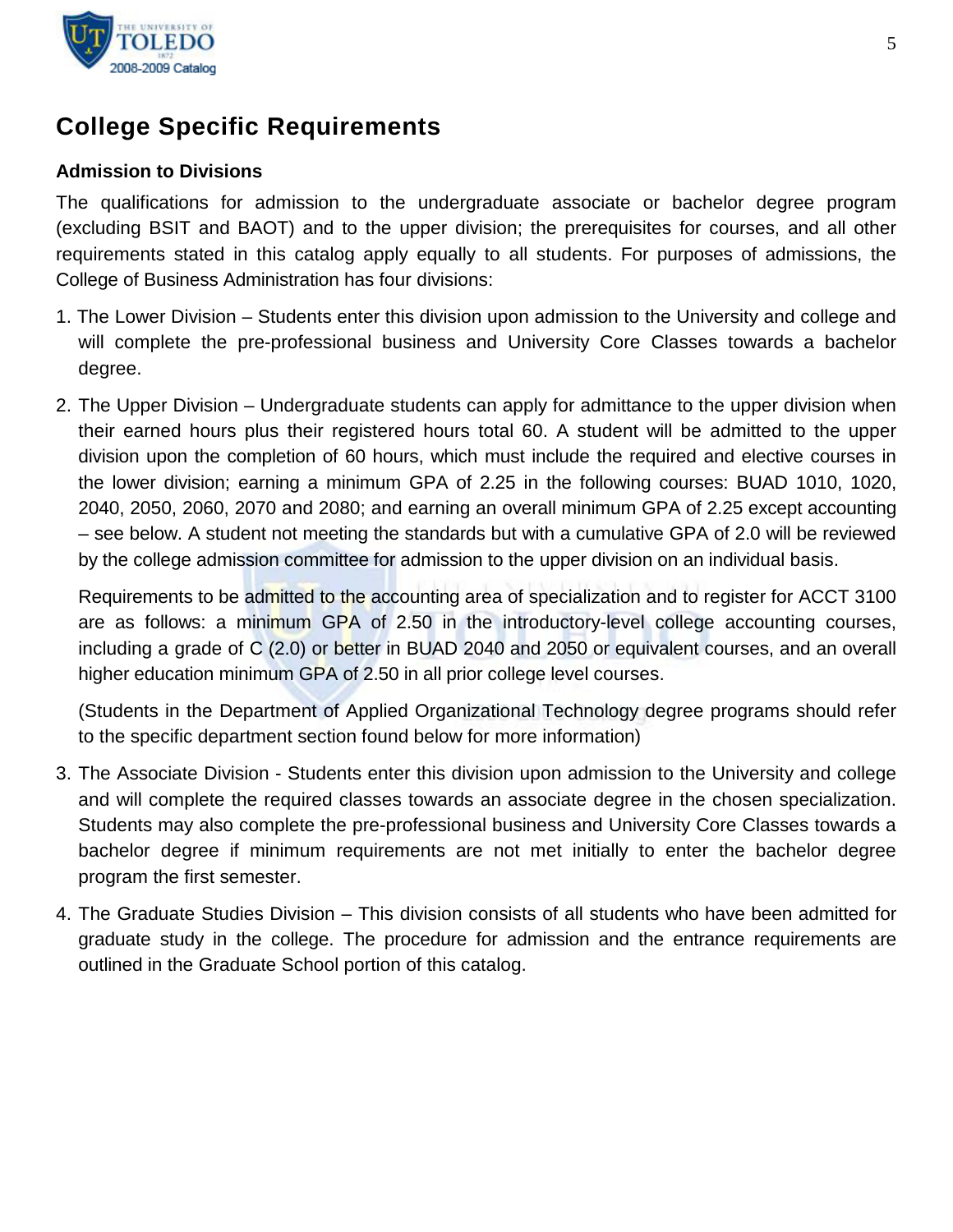

## **Transfer and Change of College Policy**

## **Admission Requirement for Transfer Students**

Transfer students' admission will be determined by the higher education (HEd) grade point average. The HEd GPA is based on all letter grades attained at all institutions of higher learning and uses the point average scale of "A" equaling four points. The admission of students wishing to change from another college within The University of Toledo to the College of Business Administration to pursue a Bachelor in Business Administration must have a minimum 2.40 GPA based on their current UT cumulative GPA.

#### **Bachelor of Business Administration**

All transfer students must have a minimum GPA of 2.40 to be accepted into the College of Business Administration.

## **Bachelor of Science in Information Technology**

All transfer students must have a minimum GPA of 2.25 to be accepted into the College of Business Administration.

## **Evaluation of Courses for Transfer Students**

Transfer courses will be evaluated by the College of Business Administration after the student has submitted official transcripts from all colleges/universities attended and has been accepted by the college. The student must complete the evaluation process before the end of the first term of attendance at UT.

For purposes of determining the UT GPA, grades from another institution do not transfer. The GPA will be based on the course work taken while enrolled in The University of Toledo. For students transferring into the College of Business Administration from another college within The University of Toledo, all undergraduate hours attempted and earned, as well as the GPA, will transfer. Students must also have completed a minimum eight hours to transfer into the College of Business Administration. To qualify for the BBA, BSIT, or BAOT, students must fulfill all College of Business Administration course and grade requirements. No required course in the College of Business Administration may be repeated at any other institution for the purpose of transferring credit to The University of Toledo toward any business administration program or degree. For additional information on transfer policies, please see the General Section of this catalog.

Transfer students should note The University of Toledo will include all course work taken at all institutions of higher education in the calculation to determine if a student will graduate with honors. All college course work taken is computed in determining eligibility for graduation with honors, although no student will be awarded a level of honors above that indicated by The University of Toledo cumulative GPA. The University of Toledo requires a minimum of 30 semester hours of standard letter-graded courses from UT in order to qualify for graduation with honors.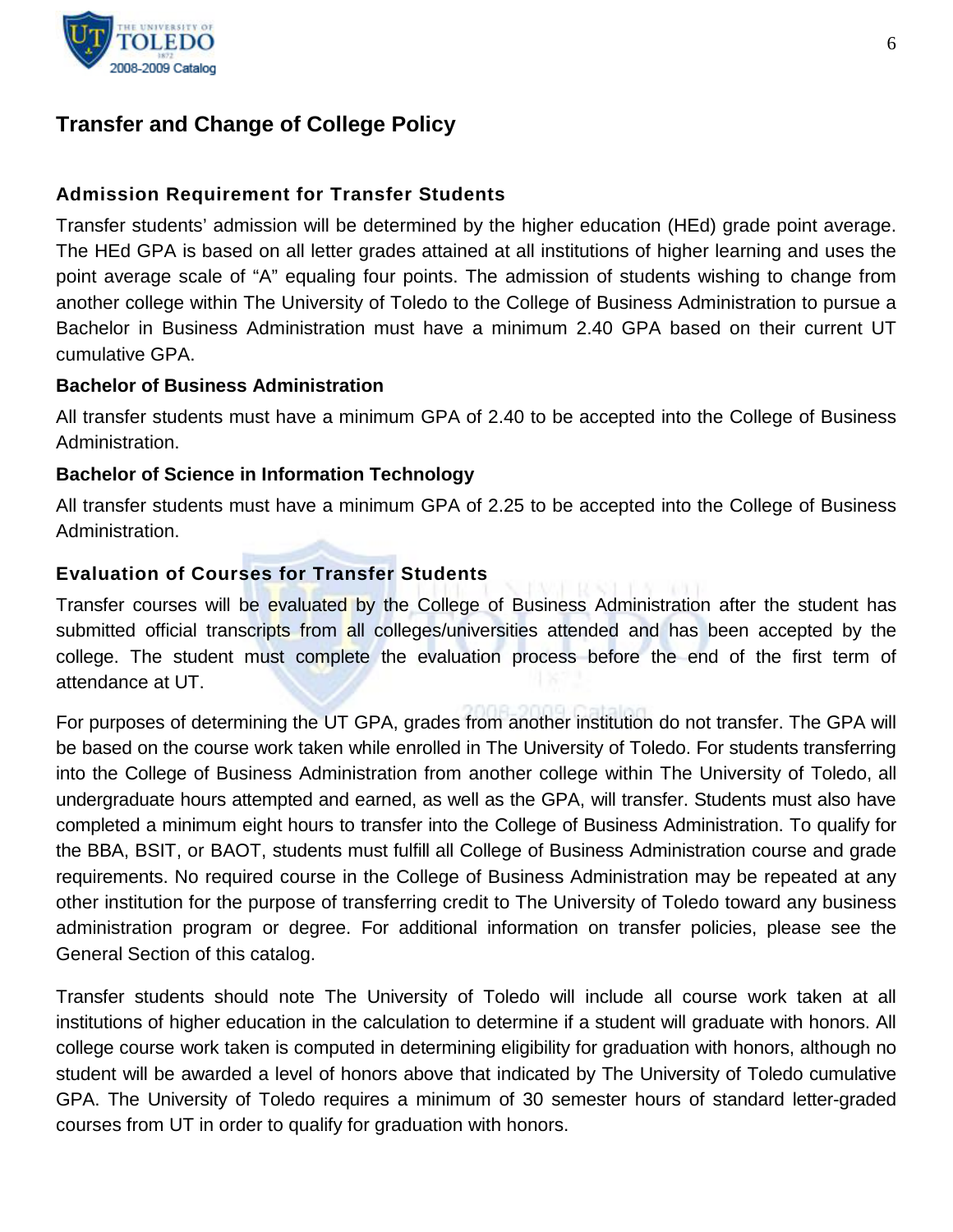

The College of Business Administration Student Services Center (SSC) will complete the evaluations based on course equivalencies determined by the appropriate academic unit. In many cases, courses from other universities/colleges have been pre-approved for equivalency and will transfer with confirmation. Equivalent courses from AACSB-accredited schools automatically transfer. When automatic transfer does not exist, it is possible for a student to obtain course equivalency by petitioning to take a proficiency exam. Students should provide a course syllabus and/or any additional documentation with the petition. Students should contact the SSC for additional information.

## **Course Applicability System (CAS)**

The Course Applicability System (CAS) is a statewide web-based transfer information system supported by the Ohio Board of Regents. CAS shows course equivalencies between public and private two-year and four-year colleges and universities, along with college degree requirements. To access transfer information, access [CAS](https://oh.transfer.org/cas/)

#### **College Honors**

The college Honors Program is an opportunity for students of high ability and achievement to enrich their regular program of college work. Admission is based on grades, scores on achievement tests, and an essay. The College of Business Administration's Honors Program is offered as part of the University Honors Program. Students take honors courses in the College of Arts and Sciences, as well as in the College of Business Administration. Enrollment in honors courses is limited. Up to 30 freshman students are admitted each fall to a program leading to receipt of the College of Business Administration honors citation upon graduation. See the General Section of this catalog for additional information on admission to the Honors Program.

#### **Program Requirements**

## **College of Business Administration College Honors Program**

To be eligible for the College of Business Administration Honors Program citation, a student must:

- 1. Fulfill all requirements for an approved degree program within the college with a minimum overall GPA of 3.3.
- 2. Complete a minimum of 33 hours of honors courses, which must include the following:

#### *Lower Division Courses:*

- BUAD 1000 Orientation for Business Students
- BUAD 1010 Introduction to Business
- BUAD 2040 Financial Accounting Information
- HON 1010 Readings Conference I
- HON 1020 Readings Conference II
- HON 2020 Multicultural Literatures: The North American Experience

or

HON 2030 Multicultural Literatures: The Non-European World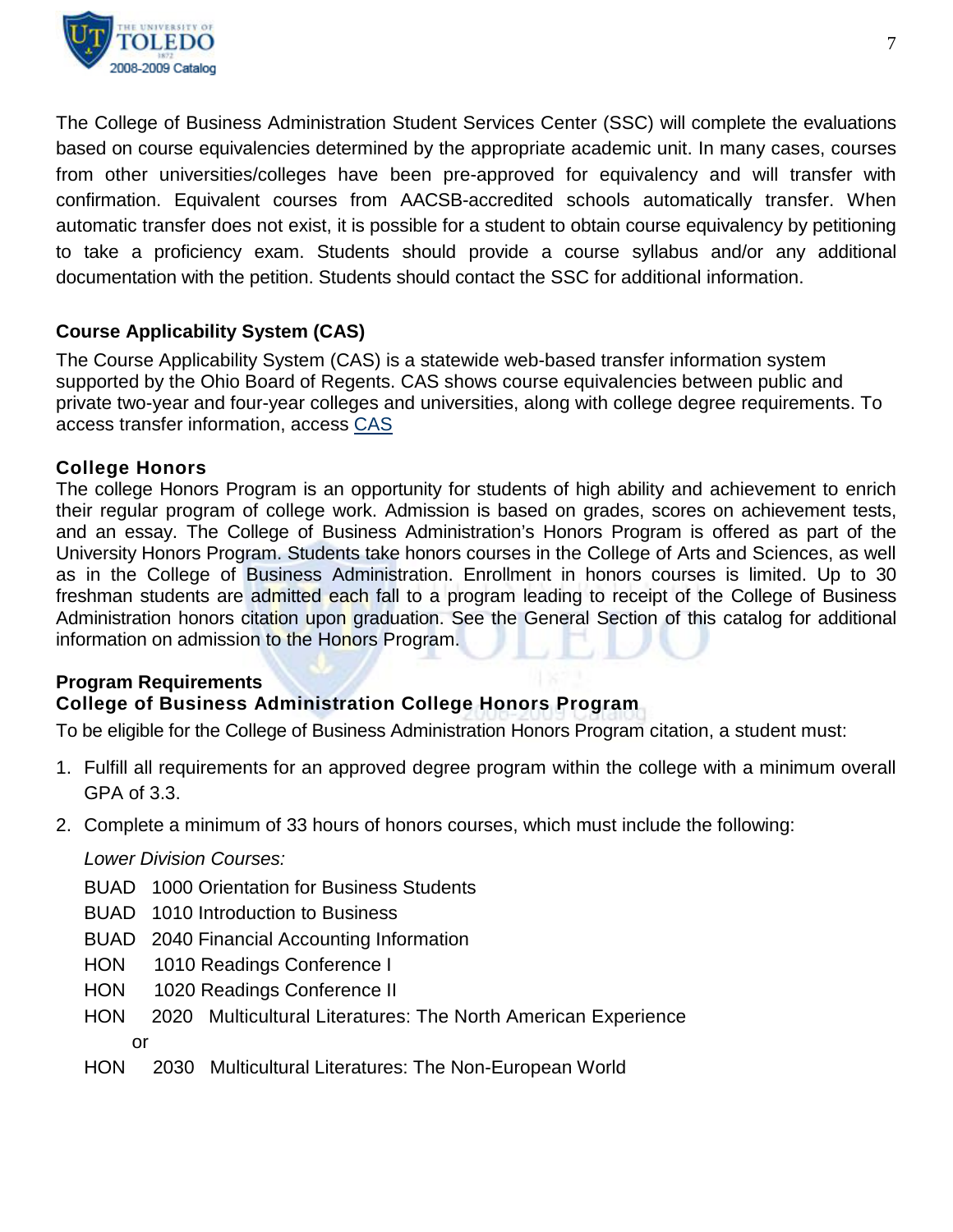

*Upper Division Courses*:

- BUAD 3010 Principles of Marketing
- BUAD 3020 Principles of Manufacturing and Service Systems
- BUAD 3030 Managerial and Behavioral Processes in Organizations
- BUAD 3040 Principles of Financial Management
- BUAD 4020 Senior Business Policy Forum Honors Thesis

A minimum of six hours earned by successful completion of two upper-division interdisciplinary seminars offered through the University Honors Program.

3. Complete an additional three-hour honors course in the student's major(s).

## **Departmental Honors**

Currently enrolled University of Toledo students and transfer students may apply during their last semester in the college's lower division for admission to the College of Business Administration departmental Honors Program if they have completed at least 45 semester hours of college work and have earned a minimum GPA of 3.3 (4.0 scale). Students are admitted to the departmental honors program on a space-available basis.

## **Program Requirements**

## **College of Business Administration Departmental Honors Program**

To be eligible for the College of Business Administration departmental Honors Program citation, a student must:

## 2006-2009 Catalog

INE I NIWERSHA IN

- 1. Fulfill all requirements for an approved degree program within the college with a minimum overall GPA of 3.3.
- 2. Complete a minimum of 15 hours of honors courses that must include the following:

Upper Division Courses:

- BUAD 3010 Principles of Marketing
- BUAD 3020 Principles of Manufacturing and Service Systems
- BUAD 3030 Managerial and Behavioral Processes in Organizations
- BUAD 3040 Principles of Financial Management
- BUAD 4020 Senior Business Policy Forum-Honors Thesis
- 3. Complete an additional three-hour honors course in the student's major(s).

## **Honors Retention Standards**

To remain in good standing in the College of Business Administration Honors Program, a student must earn a minimum overall GPA of 3.0 by the end of the first year (typically at least 30 hours), 3.1 by the end of the second year (typically at least 60 hours), and 3.2 by the end of the third year (typically at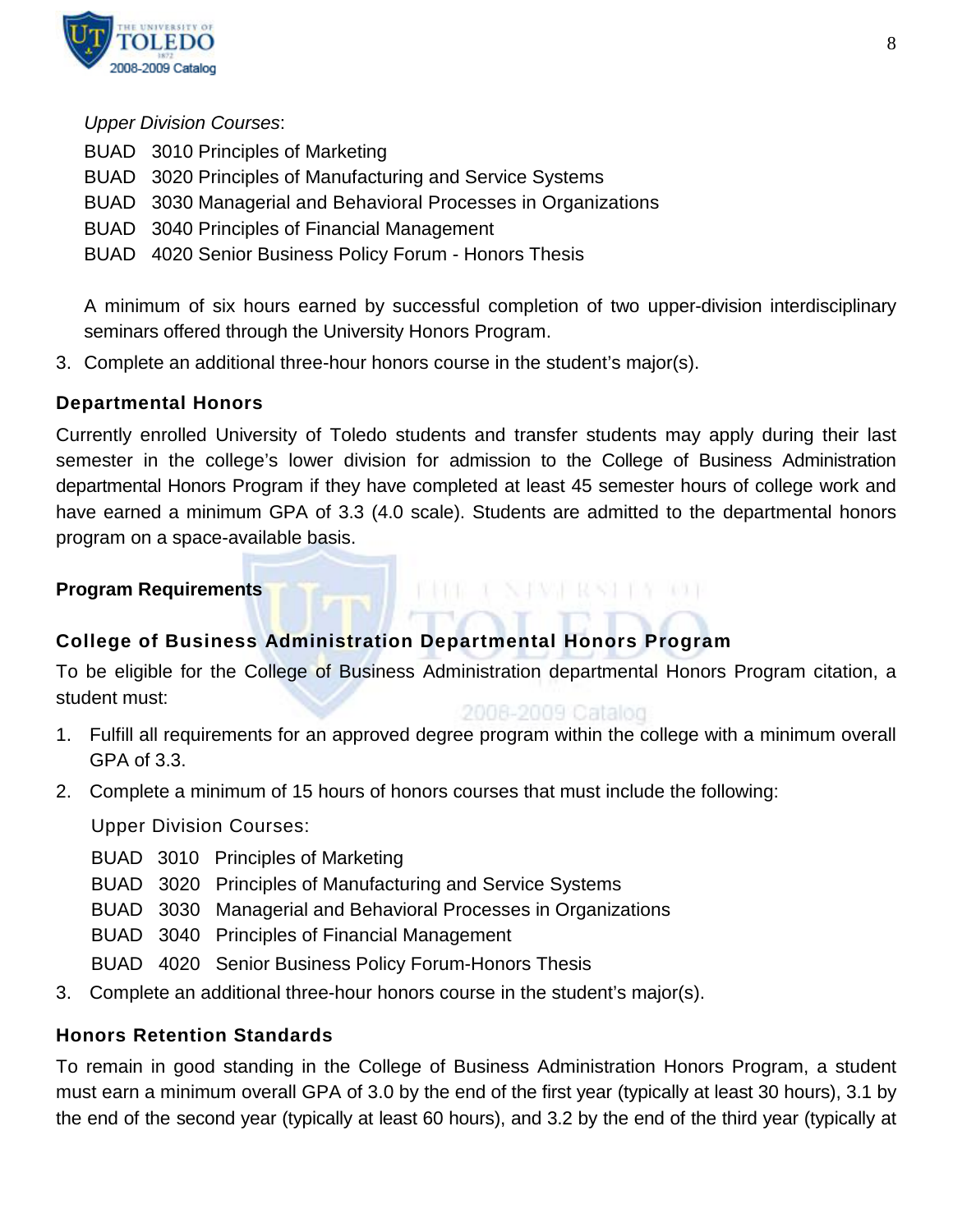

least 90 hours), and make satisfactory progress toward fulfillment of the requirements for a degree "with honors" in the college.

# **Academic Policies**

## **General Requirements**

Refer to the [UT Policy web site](http://utoledo.edu/policies/) for general academic policies that apply to all students.

## **Academic Advising**

Students receive advising concerning their bachelor degree program from the college professional advisers located in the Student Services Center in Stranahan Hall Room 1016. Students receive advising concerning their associate degree program from the college professional adviser located in the Faculty Annex Room 1180 at the Scott Park Campus. Appointments and walk-in hours are available throughout the year. Degree audits also are available in the Student Services Center and online through Student Self-Service through the myUT portal. (Refer to the list of advisers under Academic Support Services)

## **Student Responsibilities**

Students are responsible for selecting the correct courses for their programs of study each semester and for fulfilling their degree requirements. Although advisers will assist wherever possible, the final responsibility for fulfilling all degree requirements rests with the student.

## **Declaring or Changing a Major and/or Minor within the College**

Forms for declaring or changing a college major and/or minor are available in the Student Services Center or online at [www.utoledo.edu/business/.](http://www.utoledo.edu/business/) Students outside of the college must meet with an adviser to change into the College of Business Administration prior to declaring or changing a major or minor.

## **GPA Recalculation for Repeated Courses**

Effective fall 2006, if a student repeats a UT course and receives a higher grade, a request to delete the original grade, as long as the original course grade was lower, can be made. Prior to fall 2006, if a student repeats a UT course and receives a grade of C (2.0) or higher, a request to delete the original grade, as long as the original course grade was a C- or lower, can be made. The request form is available in the Student Services Center. If the original grade was earned because of cheating or academic dishonesty, it will not be deleted. A maximum of 12 credit hours can be deleted.

## **Academic Probation**

When a student's cumulative GPA falls below 2.0, the student is automatically placed on probation. The COBA recommends that a student limit enrollment to less than 15 hours per semester while on probation.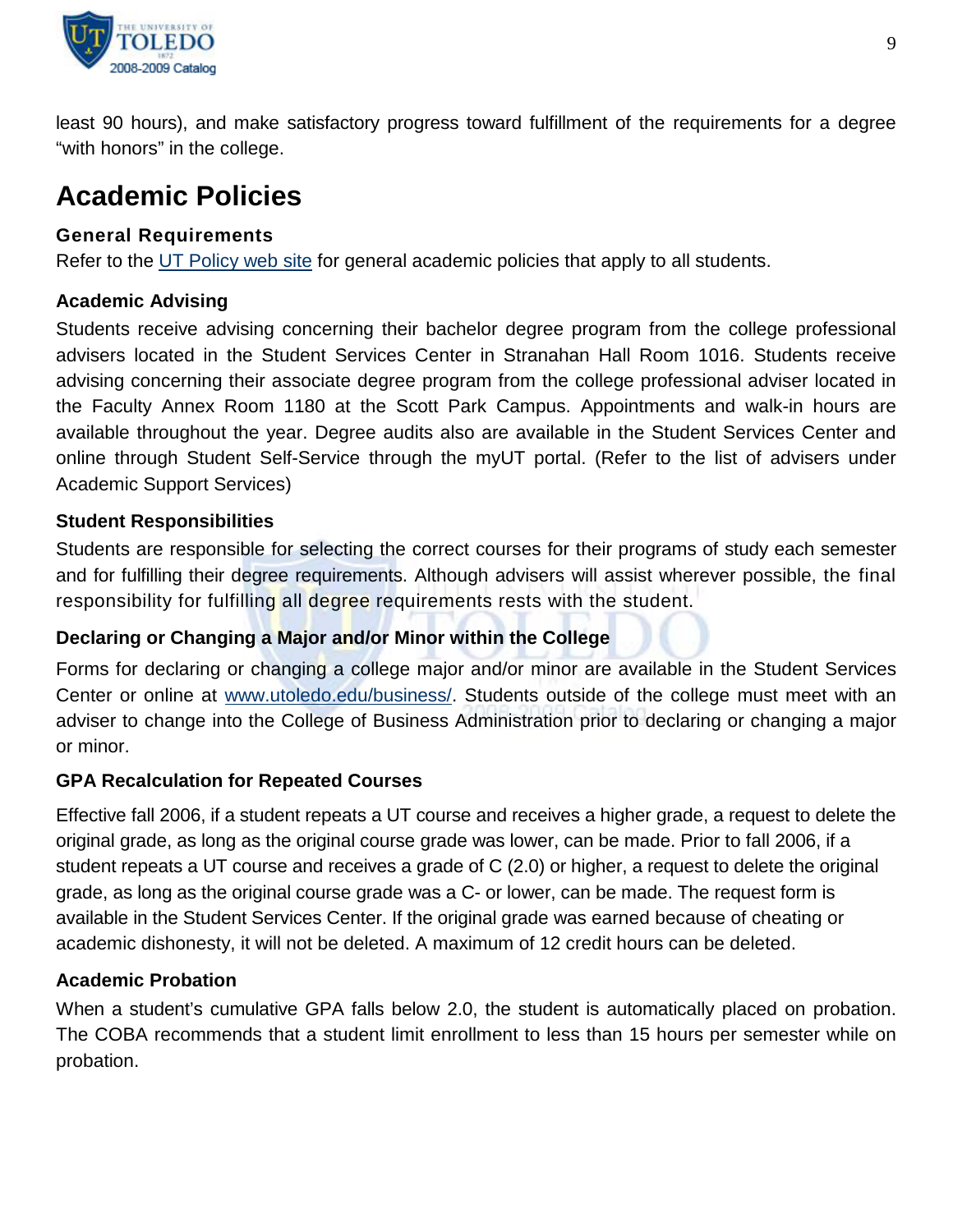

## **Academic Suspension**

A student is subject to academic suspension if he/she falls below the minimum requirements or fails to make sufficient progress toward attainment of the degree. Academic suspension means a student is unable to attend classes at The University of Toledo for a minimum period of one semester. No course work taken at any other educational institution during the student's suspension shall be accepted as transfer credit. However, students may remove incompletes while under suspension. The COBA does suspend students after their initial term at UT and will suspend a student after any term in which the student's GPA falls below the standards. Students serving their first suspension will be unable to attend The University of Toledo for one semester. If a student fails to meet the conditions for readmittance or is suspended a second time because his/her GPA falls below the UT standards, the suspension will be one year. A third suspension is often considered to be a "final suspension". Any student pursuing an associate's degree who has been on academic probation after earning 24 or more credit hours can be placed on academic suspension. A suspended student must submit an appeal in writing for readmission to the director of student services.

## **Code of Student Academic Conduct and Student Academic Grievance Procedure**

Issues related to charges of student academic misconduct or disputes as to final course grades, and the procedures for resolving such issues are set forth by the specific language of the Code of Student Academic Conduct and the procedures for resolution of such issues in the Student Academic Grievance Procedure. The College of Business Administration (COBA) provides a copy of the COBA Code of Conduct to all new students in their orientation sections, BUAD 1000 and BMGT 1000, to all transfer students in their Rocket Transition group presentation, and to change of college students in their initial advising appointment.

2008-2009 Catalog

Procedural guidelines are also located on the college's web site at www.utoledo.edu/business.

## **Degree Audit Reporting System (DARS/DARWIN)**

The Degree Audit Reporting System is an automated record that contains all of a student's graduation requirements and tracks that student's progress toward meeting those requirements. Degree audits are available in the Student Services Center and online through Student Self-Service through the myUT portal. Students are encouraged to keep current degree audits for their personal use and to discuss their degree audits with their academic advisers.

## **Degree Requirements for the Bachelor of Business Administration (BBA)**

## *Grade and Hour Requirements*

In order to earn a BBA degree, students must complete a minimum of 126 hours of course work, with a minimum cumulative 2.0 GPA on a 4.0 scale. All University core, lower division and upper division requirements must be satisfied. Students must earn a minimum of a C (2.0) grade in each course in the area of specialization/major, in COMM 3880, and in each course in a business minor. The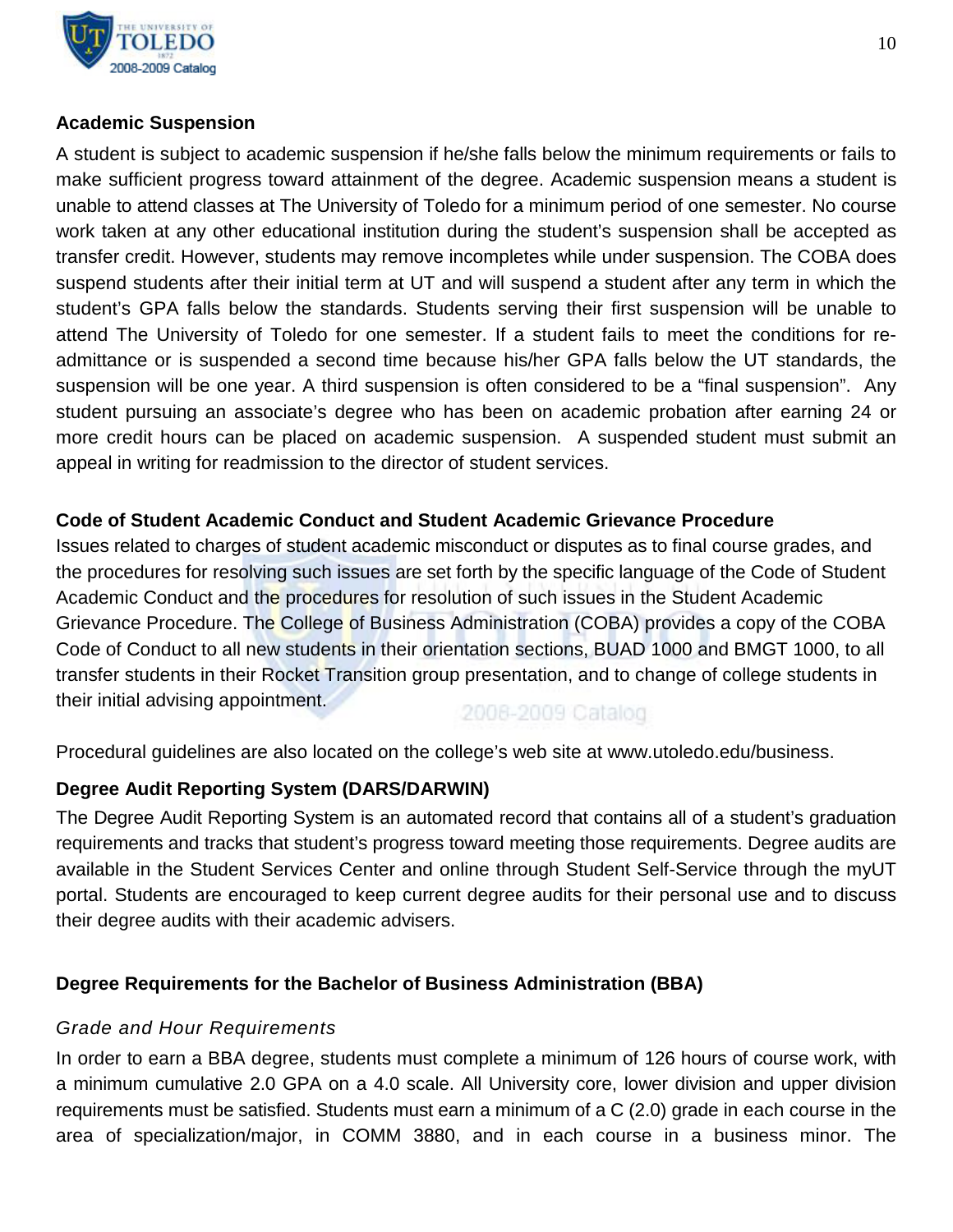

departmental chair has the prerogative of substituting an additional course in the area of specialization or minor, rather than requiring the student to repeat the course in which a grade below C was received. The student must earn a C or higher in the substituted course for it to satisfy the requirements of the specialization or minor.

## *Lower Division Curricular Requirements*

Students earning bachelor degrees in all colleges and programs as well as those pursuing associate of arts and associate of science degrees are required to complete between 27 and 30 credit hours of courses that comprise the University General Education/Core Curriculum. The courses are distributed in the areas of English composition, humanities/fine arts, social sciences, natural sciences, mathematics and multicultural studies. Students must earn a minimum "C" (2.00) average in the [University Core Curriculum.](http://utoledo.edu/catalog/pdf/catalog_general_education_2008.doc)

Courses that each student is required to take in the College of Business Administration, regardless of area of specialization, are identified below. Students must earn a 2.25 GPA in subset courses marked with (\*).

|  |                                                       | 1           |
|--|-------------------------------------------------------|-------------|
|  |                                                       | 3           |
|  |                                                       | 3           |
|  |                                                       | $\mathbf 1$ |
|  |                                                       | 3           |
|  | BUAD 2050 (*) Accounting for Business Decision Making | 3           |
|  |                                                       |             |
|  |                                                       |             |
|  |                                                       |             |

## *Upper Division Curricular Requirements*

All students must make formal application for admission to the upper division one semester before the semester in which they earn 60 hours.

The core junior and senior years of the curriculum consist of the following upper division business requirements, an area of specialization, and a minor or business elective courses. Students must earn a 2.25 GPA in subset courses marked with (\*). A grade of "C" (2.00) or higher must be earned in COMM 3880.

| BUAD 3030 Managerial and Behavioral Processes in Organizations (*) 3 |  |
|----------------------------------------------------------------------|--|
|                                                                      |  |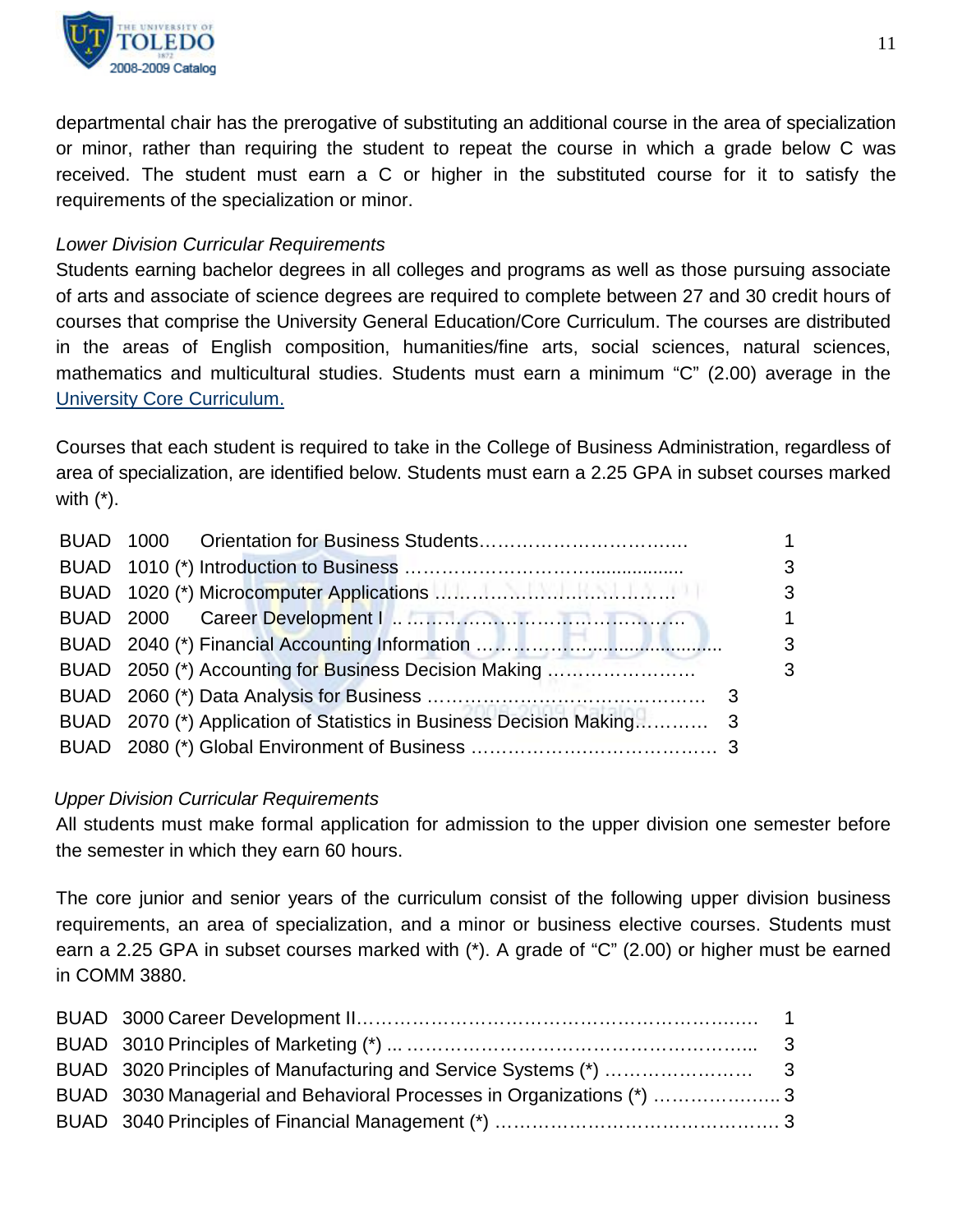

Requirements for areas of specialization and minors are identified by functional area in the following pages. Students in the College of Business Administration wishing to pursue a second area of specialization can count up to two relevant courses (6 hours) taken in their first specialization toward a second specialization. Relevance of the courses is at the discretion of the two departments. Such a program may require taking more than the minimum of 126 hours for the BBA degree.

See website for check sheet of program<http://www.utoledo.edu/business/StuServ/Checksheets.html>

## **Residence Requirement**

To earn a degree from the College of Business Administration, a student must complete at least 50 percent of business credits from the college. The senior year (final 30 semester hours) in the baccalaureate program must be taken in residence at UT by all business students.

#### **Class Ranks**

In the College of Business Administration, class rank is determined as follows:

*Rank Hours Earned* Freshman 0-29.99 Sophomore 30-59.99 Junior 60-89.99 Senior 90+

## **Degrees Offered**

## **Bachelor of Business Administration (BBA)**

The college offers a four-year undergraduate program leading to the bachelor of business administration (BBA). The BBA consists of the University Core Curriculum, non-business electives, required basic courses in all of the functional areas of business, an area of specialization within business, and a minor or elective business courses. Areas of specialization include:

2008-2009 Catalog

Accounting Electronic Commerce Finance Financial Services Human Resource Management Information Systems International Business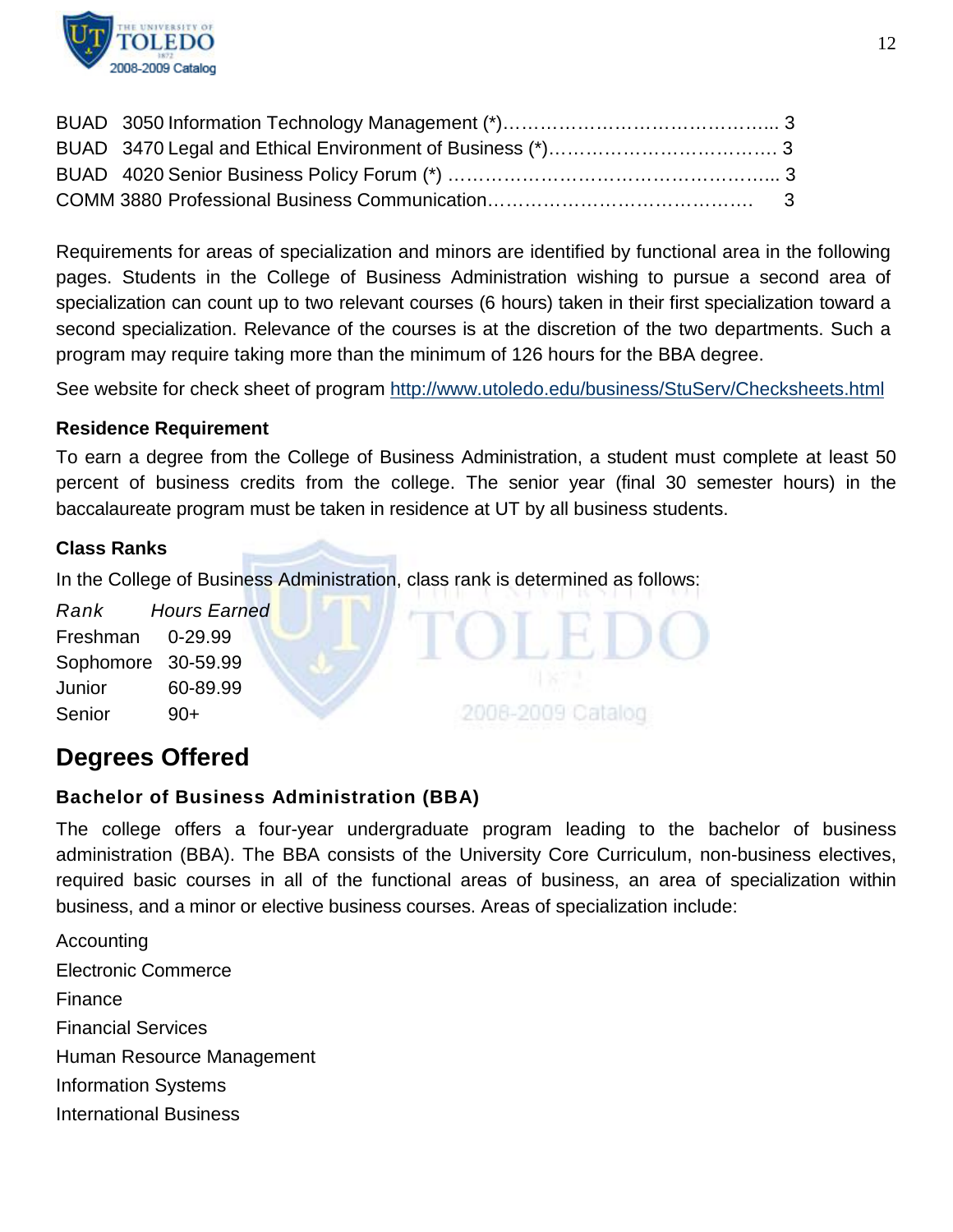

**Marketing** Operations Management Organizational Leadership and Management Professional Sales Supply Chain Management

## **Business Minors**

## *Internal to College*

The college offers the following minors for business students:

Accounting Business analysis Business economics Business law Commercial real estate Decision sciences Electronic commerce Entrepreneurship, family and small business **THE STAN HAS LINES IN A LINES** Finance Financial services Information systems Insurance and risk management 2008-2009 Catalog International business Management **Marketing** Operations management Professional sales Small business financial management Supply chain management

## **Bachelor of Business Administration (BBA)**

## *Areas of Specialization*

## **[Accounting](http://utoledo.edu/business/ACCT/index.html)**

## Professor Diana Franz, adviser

The department of accounting offers courses in the areas of financial accounting, management accounting, auditing, accounting systems and taxation. Completion of an accounting area of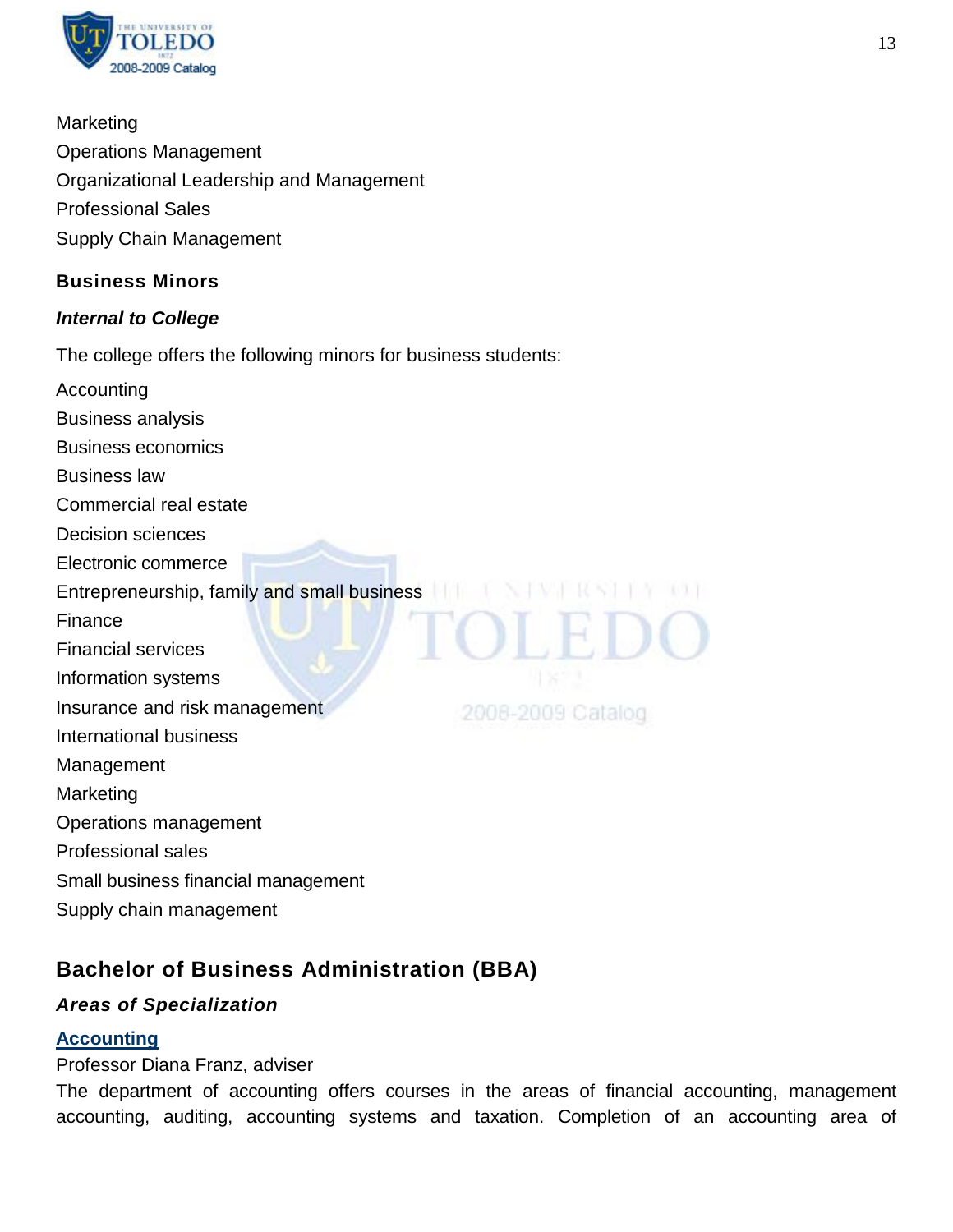

specialization leads to professional careers in public accounting, business and government and begins the preparation for the Certified Public Accountant (CPA), Certified Management Accountant (CMA) and Certified Internal Auditor (CIA) examinations.

The specialization in accounting is designed to enable students to advance more rapidly to positions of responsibility and leadership in their chosen fields. In the state of Ohio, all candidates taking the CPA exam must have completed 150 credit hours. Accounting career fields other than public accounting have not adopted the 150-hour requirement. The department of accounting offers a graduate degree that can be pursued in addition to a bachelor's degree.

## *Program Requirements*

No junior-level accounting courses may be attempted until a student is admitted to the upper division and the major by the Accounting Department.

Required Course: 18 hours

| Electives: Choose one of the following |  |
|----------------------------------------|--|
|                                        |  |
|                                        |  |
|                                        |  |

Students wishing to register for ACCT 3100 must meet the following prerequisites: a GPA of 2.50 or better in all introductory level college accounting courses, including a grade of C (2.0) or higher in BUAD 2040 and 2050 or equivalent courses, and an overall higher education GPA of 2.50 or higher in all prior college-level courses.

## **[Electronic Commerce](http://www.utoledo.edu/business/MIB/MIBPrograms.html)**

## Thuong Le, adviser

The electronic commerce (e-commerce) specialization provides students with the managerial and technical skills for successful careers in the Internet economy. E-commerce competencies are essential for business professionals in fields such as marketing, financial services, international business, purchasing, information systems, operations management and professional sales.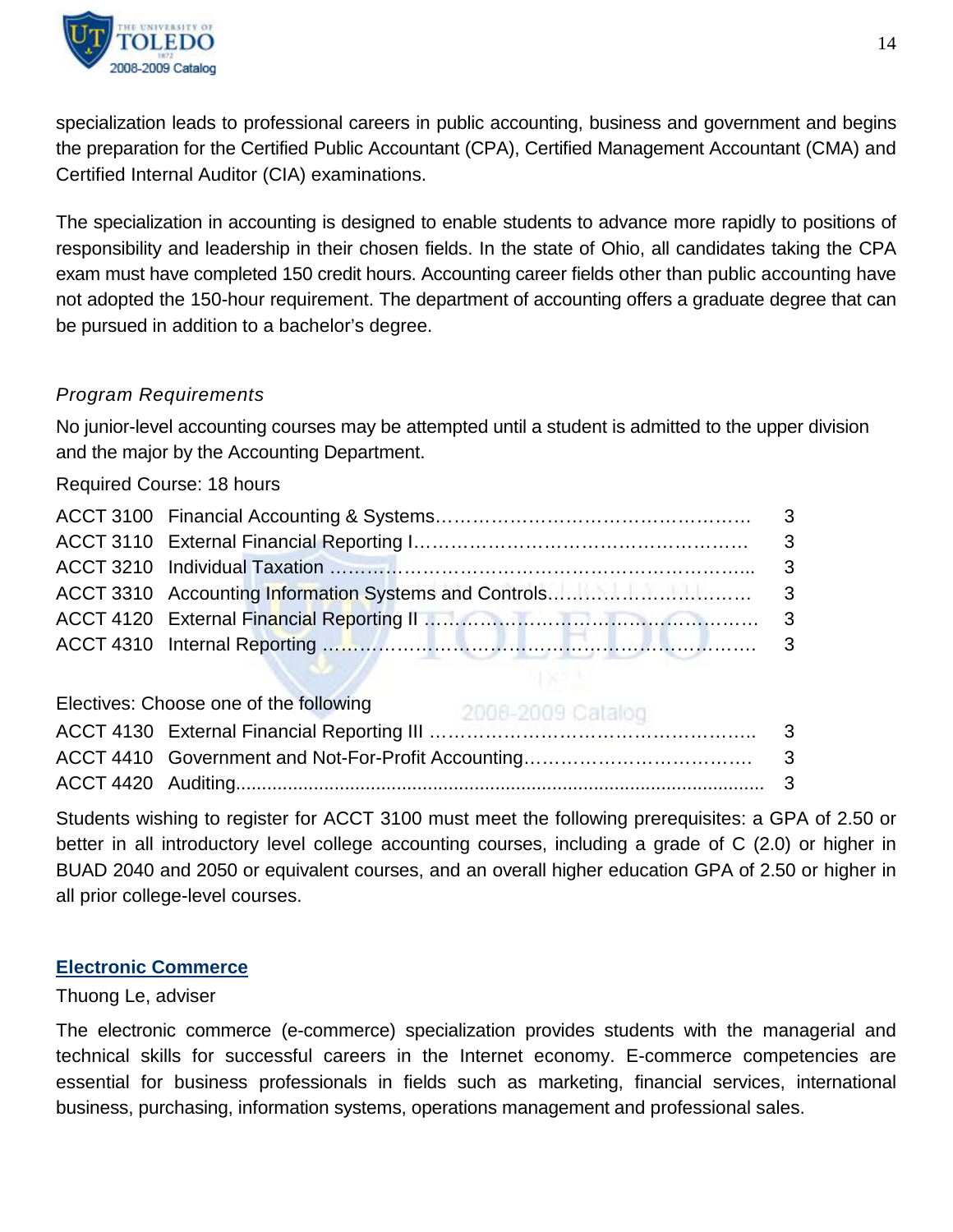

#### *Program Requirements*

| <b>Required Courses: 12 hours</b>                         |     |
|-----------------------------------------------------------|-----|
| EBUS 3090 E-Commerce and the Networked Economy            | - 3 |
|                                                           | - 3 |
|                                                           | - 3 |
| EBUS 4150 E-Commerce Business Models & Project Management | - 3 |
| Electives – Choose one of the following career tracks:    |     |

**Information Technology for Electronic Commerce** 

| <b>INFS3770</b>  | Application Development Using Database Management Systems | 3 |
|------------------|-----------------------------------------------------------|---|
|                  | <b>Electronic Commerce Business Applications</b>          | 3 |
|                  | (required in this career track)                           |   |
| <b>FINA 4090</b> | and<br><b>Financial Markets and Institution</b>           |   |
| or               |                                                           | 3 |
| <b>Finance</b>   |                                                           |   |

## **[Finance](http://utoledo.edu/business/FIBE/FIBECCD/FIBEWelcome.asp)**

Ravi Ravichandran, adviser

For this area of specialization, students must earn a grade of C (2.0) or higher in BUAD 3040 and complete a total of 21 hours, consisting of four required courses (12 hours) beyond BUAD 3040, and three finance electives (9 hours).

## *Program Requirements*

Required Courses: 12 hours

| - 3 |
|-----|
|     |
|     |
|     |
|     |

Electives: 9 hours

Select from BANS 3060, 3070 and any three finance electives with the exception of FINA 2000, 3060, 4610 and 4880.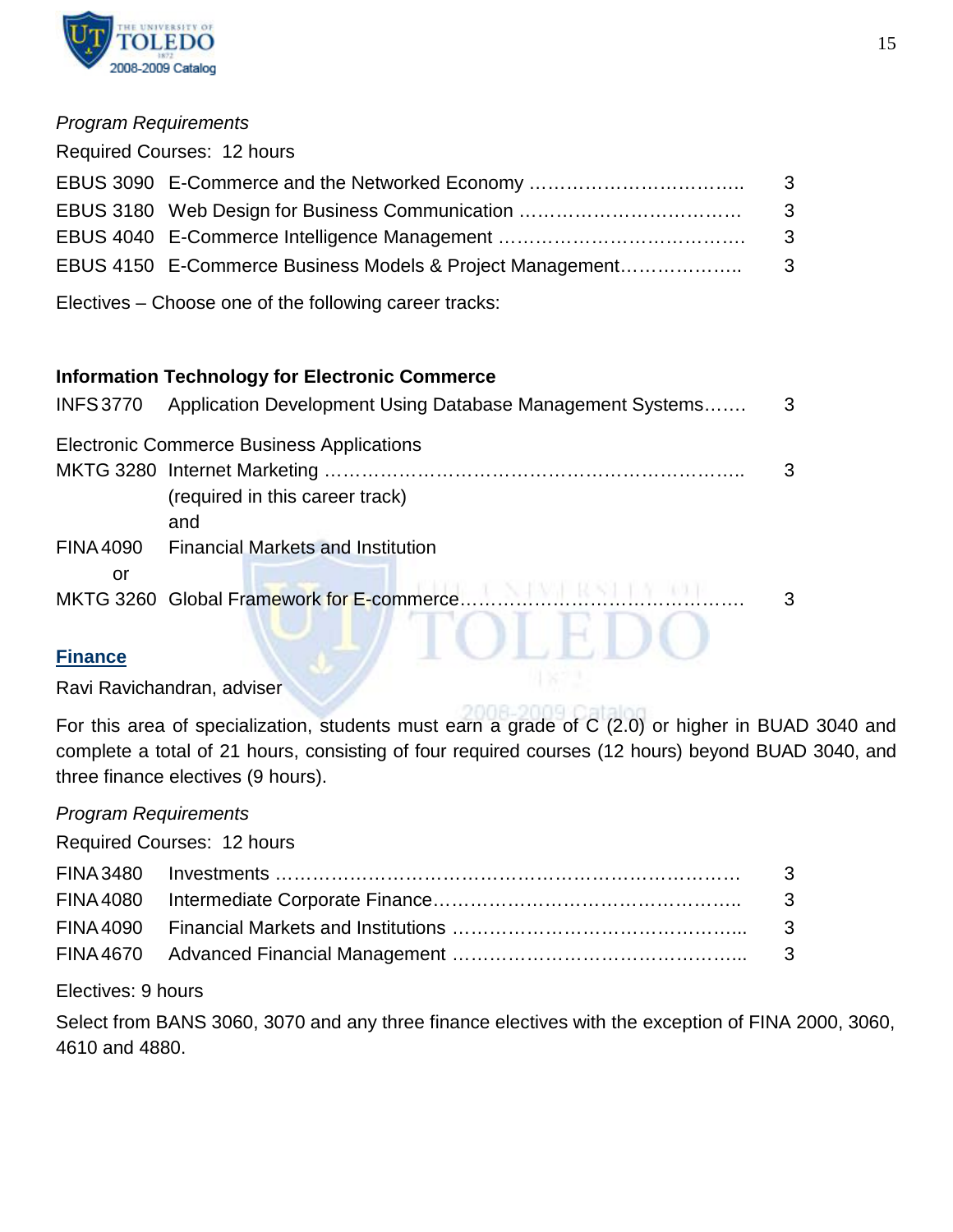

## **[Financial Services](http://utoledo.edu/business/FIBE/FIBEPSFinServSpec.html)**

Linda Bowyer, adviser

## *Program Requirements*

|                  | <b>Required Courses: 15 hours</b>                                                        |   |
|------------------|------------------------------------------------------------------------------------------|---|
|                  | FINA 3600 Risk Management                                                                |   |
|                  | or                                                                                       |   |
| <b>FINA 3610</b> | Life and Health Insurance                                                                |   |
|                  | or                                                                                       |   |
| <b>FINA4890</b>  |                                                                                          | 3 |
| <b>FINA 3660</b> | Real Estate Principles, Practices and Finance                                            |   |
|                  | or                                                                                       |   |
| <b>FINA 3670</b> | <b>Real Estate Valuation</b>                                                             |   |
|                  | or                                                                                       |   |
| <b>FINA 3680</b> |                                                                                          | 3 |
| <b>FINA 3480</b> |                                                                                          | 3 |
| <b>FINA 4090</b> |                                                                                          | 3 |
|                  |                                                                                          | 3 |
|                  |                                                                                          |   |
|                  | Electives: Select two courses not used as required courses from the following $-6$ hours |   |
|                  | FINA 3600 FINA 3660 FINA 3680 FINA 4870                                                  |   |

FINA3600 FINA 3660 FINA3680 FINA 4870 FINA4940 FINA 3610 FINA3670 FINA 4100 FINA4890 2008-2009 Catalog

## **[Human Resource Management](http://utoledo.edu/business/COBAProspectiveStudents/COBAPSDocs/Human_Resource_Management.pdf)**

Sonny Ariss, adviser

Human resource management is designed to prepare candidates to assume positions as human resource practitioners in domestic and international business organizations, hospitals, nonprofit organizations, and local, state and federal government agencies.

#### *Program Requirements*

Required Courses: 21 hours

|                                                           | - 3 |
|-----------------------------------------------------------|-----|
|                                                           | - 3 |
| HURM 3630 Conflict Management: Mediation and Negotiations | - 3 |
|                                                           | - 3 |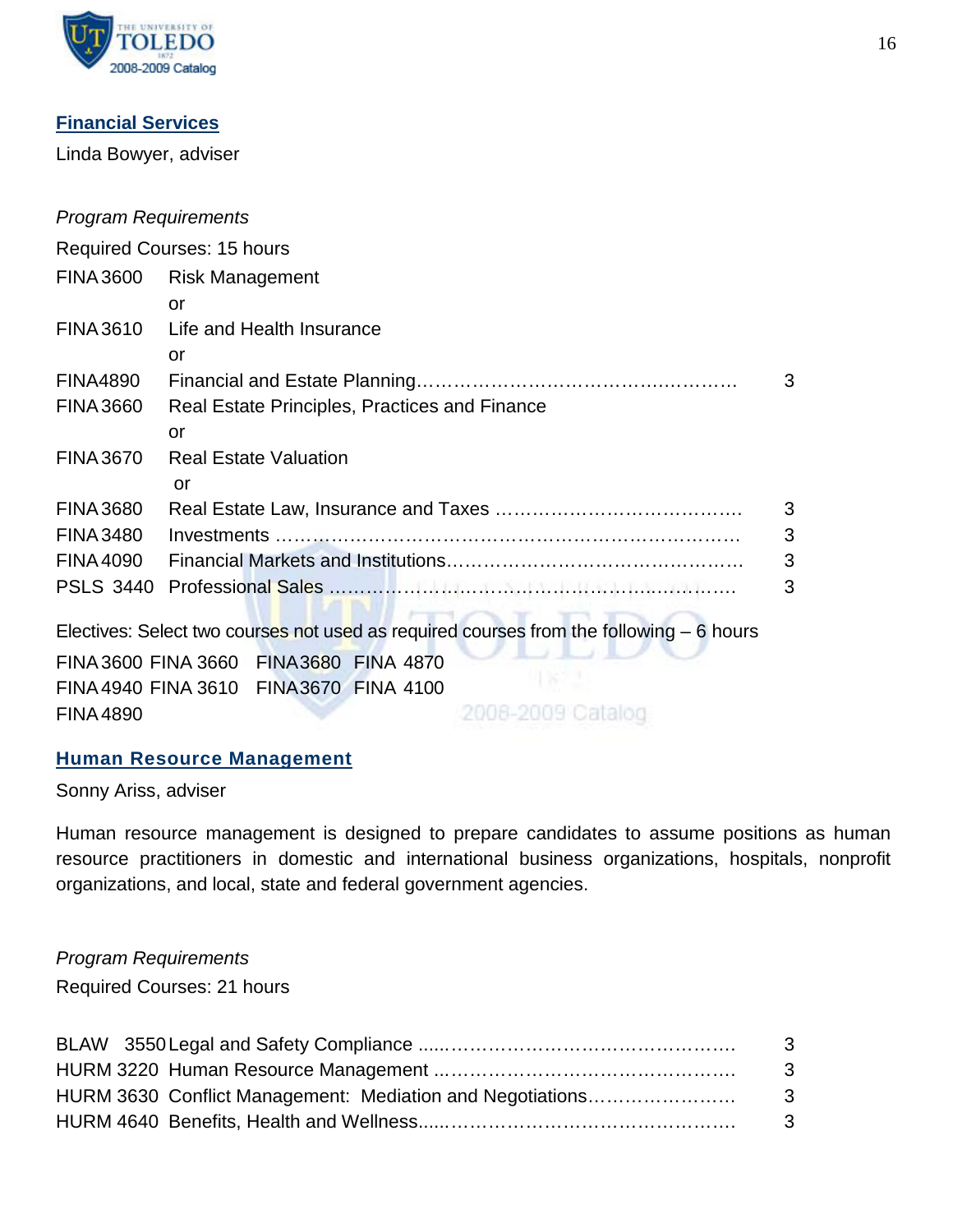

| - 3 |
|-----|
| - 3 |
| - 3 |

## **[Information Systems](http://utoledo.edu/business/COBAProspectiveStudents/COBAPSDocs/Information_Systems.pdf)**

#### T.S. Ragu-Nathan, adviser

Information systems provide the student with the managerial and technical skills required to enter the challenging and dynamic field of computers and information systems. The student acquires knowledge involving a variety of topics, including widely used business programming languages, the design and implementation of management information systems, networking and communications, the managerial aspects of system development and the latest technological developments in database management, computer software and information technology.

#### *Program Requirements*

Required Courses: 9 hours

|                                                       |  |      |             |      |             |      | 3           |      |  |
|-------------------------------------------------------|--|------|-------------|------|-------------|------|-------------|------|--|
| Electives: choose four from the following $-12$ hours |  |      |             |      |             |      |             |      |  |
| <b>INFS</b>                                           |  | 3150 | <b>INFS</b> | 3160 | <b>INFS</b> | 3240 | <b>INFS</b> | 3370 |  |
| <b>INFS</b>                                           |  | 3780 | <b>INFS</b> | 3980 | <b>INFS</b> | 4300 | <b>INFS</b> | 4320 |  |
| <b>INFS</b>                                           |  | 4620 | <b>INFS</b> | 4810 | <b>INFS</b> | 4940 | <b>INFS</b> | 4990 |  |

#### [International Business](http://utoledo.edu/business/COBAProspectiveStudents/COBAPSDocs/International_Business.pdf)

Don Beeman and Anthony Koh, advisers

The international business area of specialization plays a key role in preparing future business managers for today's dynamic global marketplace. The program provides training for careers in small, mid-sized and large companies and government and international agencies with a global orientation, particularly multinational corporations, export-import firms, banks, transportation and logistics firms, and government and international agencies involved in international trade, finance and economic development.

#### *Program Requirements*

Required Courses: 12 hours

|  | - 3 |
|--|-----|
|  | - 3 |
|  | - 3 |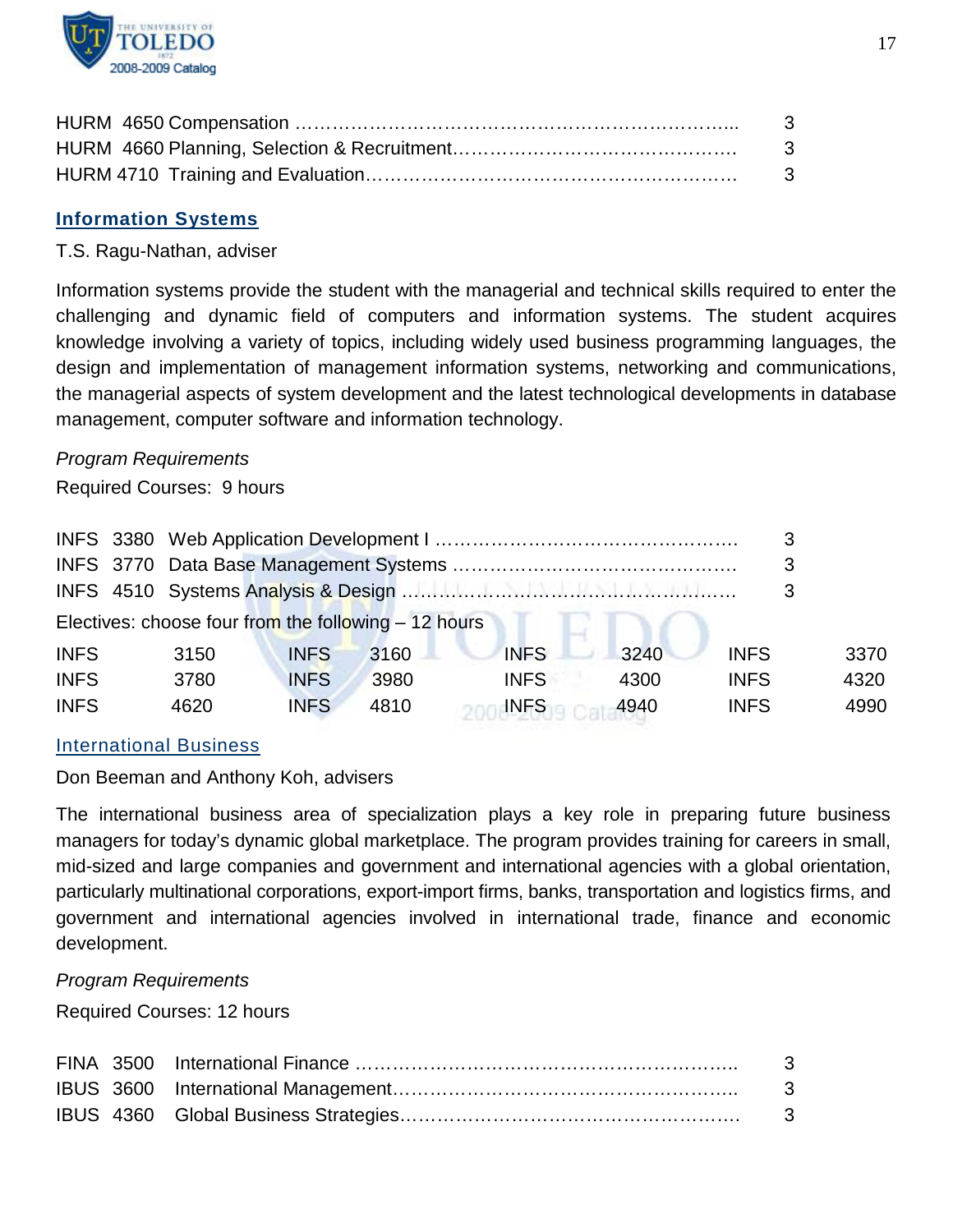

|--|--|--|--|--|

Electives: Select any two – 6 hours

|                                                                                                    | 3  |
|----------------------------------------------------------------------------------------------------|----|
|                                                                                                    | 3  |
|                                                                                                    |    |
|                                                                                                    | -3 |
|                                                                                                    |    |
|                                                                                                    |    |
|                                                                                                    |    |
| Other courses subject to approval, including study abroad courses and internships in international |    |

business.

Foreign Language Requirements for International Business Area of Specialization

Students with an area of specialization in international business must demonstrate foreign language proficiency by satisfying one of the following requirements:

a)Completing four years of one foreign language in high school with a grade of B or higher in each course; or

b)Completing a university-level fourth semester (2150 or Intermediate II) foreign language course; or c)Have a proficiency in a native language other than English.

2008-2009 Catalog

## **[Marketing](http://utoledo.edu/business/COBAProspectiveStudents/COBAPSDocs/Marketing.pdf)**

Anthony Koh, adviser

The marketing specialization provides the student with the skills to make decisions about product design and quality, pricing, channels of distribution, advertising and personal selling in ways that enhance consumer satisfaction and further the goals of the organization. The student learns to approach problems with a clear understanding of the relationship between marketing and other business functions.

*Program Requirements*

Required Courses: 9 hours

|                                                      | - 3 |
|------------------------------------------------------|-----|
| MKTG 3880 Marketing Research & Data-Based Management | - 3 |
|                                                      | -3  |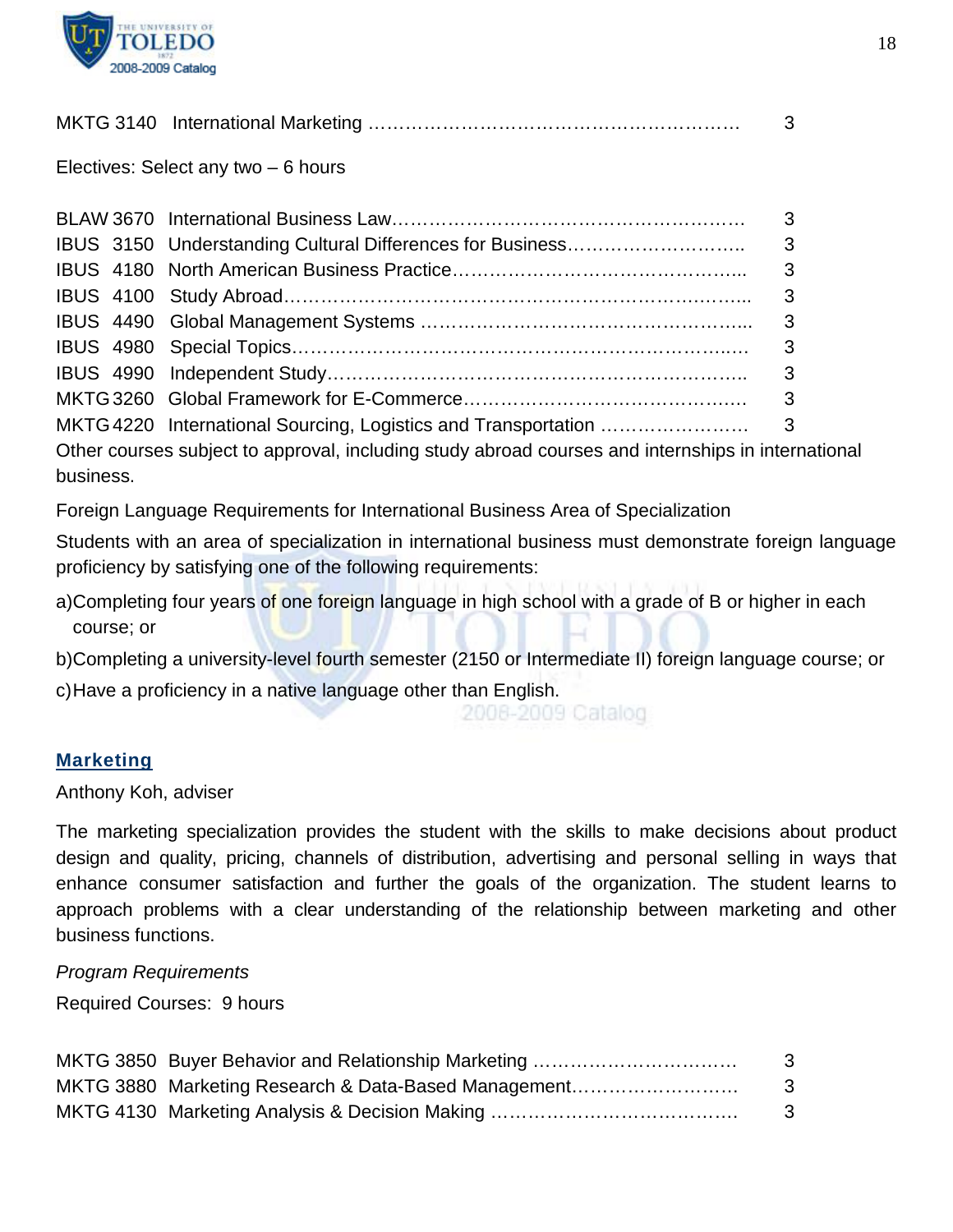

Electives: Select 6 hours from module I and 6 hours from either module 1 or module II to equal 12 hours

Module I:

| <b>MKTG3140</b>  |                                                    | 3 |
|------------------|----------------------------------------------------|---|
| <b>MKTG3280</b>  |                                                    | 3 |
| <b>MKTG3690</b>  |                                                    | 3 |
| <b>MKTG4540</b>  |                                                    | 3 |
| <b>MKTG4940</b>  |                                                    | 3 |
| <b>PSLS 3440</b> |                                                    | 3 |
| Module II:       |                                                    |   |
|                  |                                                    | 3 |
|                  |                                                    | 3 |
|                  |                                                    | 3 |
|                  |                                                    | 3 |
| <b>MKTG4120</b>  |                                                    | 3 |
| <b>MKTG4220</b>  | International Sourcing, Logistics & Transportation | 3 |
| <b>MKTG4520</b>  |                                                    | 3 |
| <b>MKTG4570</b>  |                                                    | 3 |
| <b>MKTG4980</b>  |                                                    | 3 |
| MKTG4990         |                                                    | 3 |
|                  |                                                    | 3 |
|                  |                                                    | 3 |
|                  |                                                    |   |

## **[Operations Management](http://utoledo.edu/business/COBAProspectiveStudents/COBAPSDocs/Operations_Management.pdf)**

2008-2009 Catalog

Paul Hong, adviser

Operations management is designed for students who are interested in the revitalization and enhancing the competitiveness of America's industrial base or who want to pursue careers in the rapidly expanding service sector. In operations management, students acquire the knowledge and skills to manage people and resources. Students are given a broad overview of operations from product design, process selection, TQM, production planning and scheduling. A student cannot have areas of specializations in operations management and supply chain management.

## *Program Requirements*

Required Courses: 18 hours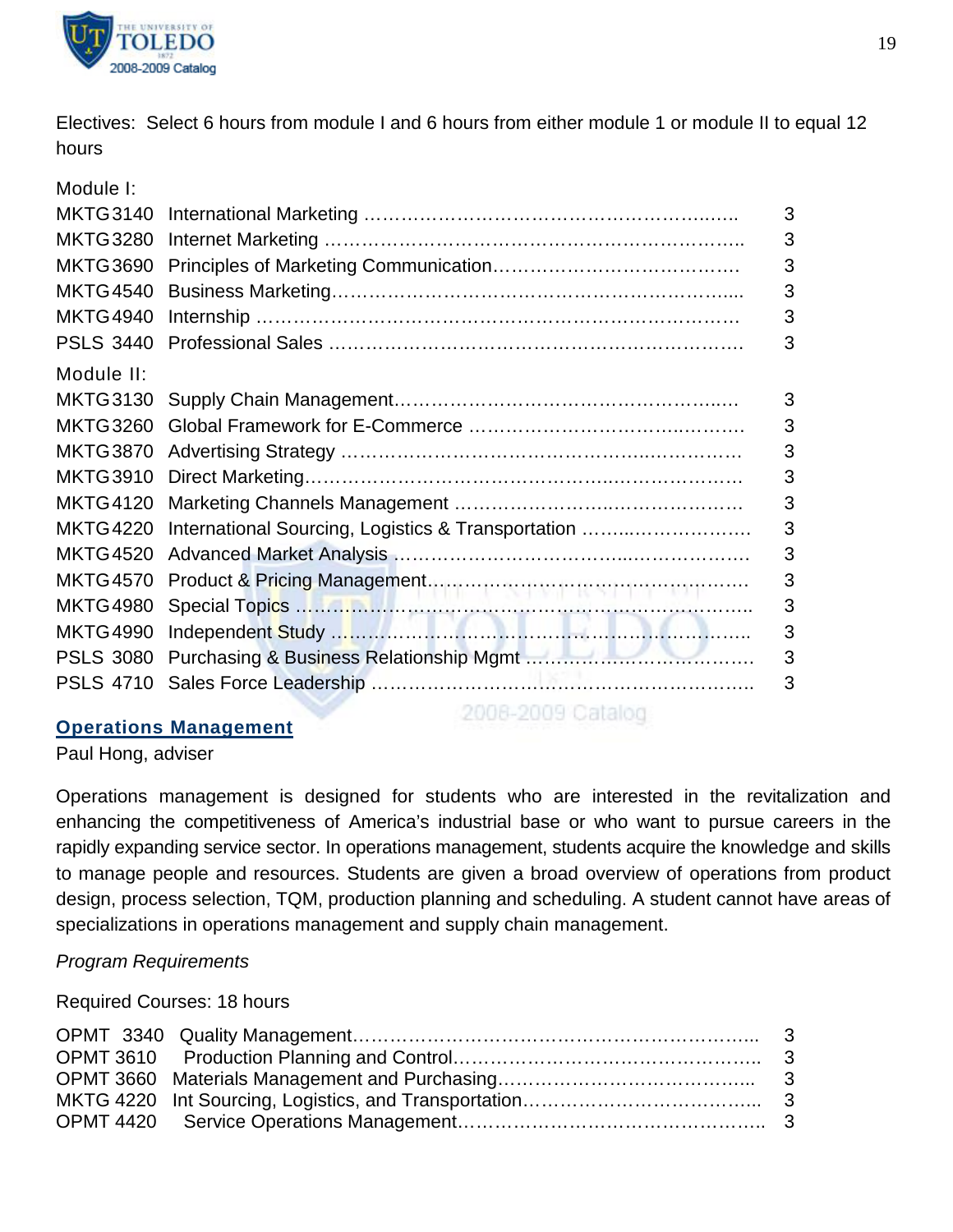

OPMT 4760 Simulation Modeling and Analysis of Manufacturing/Service Systems…. 3

## **[Organizational Leadership and Management](http://utoledo.edu/business/COBAProspectiveStudents/COBAPSDocs/Organizational_Leadership_and_.pdf)**

#### Sonny Ariss, adviser

The area of specialization in organizational leadership and management prepares students to enter a variety of organizations, both for profit and not-for-profit. Graduates of this program receive assessment and training in a number of areas that are crucial to a manager's success – planning, ethical decision-making, interpersonal skills, team-building, performance development and evaluation, conflict management, motivation and leading change.

Program Requirements

Complete the following courses: 21 hours

#### **[Professional Sales](http://utoledo.edu/business/COBAProspectiveStudents/COBAPSDocs/Professional_Sales.pdf)**

2006-2009 Catalog

ノトローノマノ

Richard Buehrer, adviser

The professional sales area of specialization prepares students for distinguished careers in businessto-business selling. Listed below are specific courses in the University Core and specific electives needed to fulfill the requirements for a specialization in professional sales. Please see the adviser for details.

#### *Program Requirements*

Required professional sales and business courses: 22 hours

| $\overline{\mathbf{3}}$ |
|-------------------------|
| $\overline{\mathbf{3}}$ |
|                         |
|                         |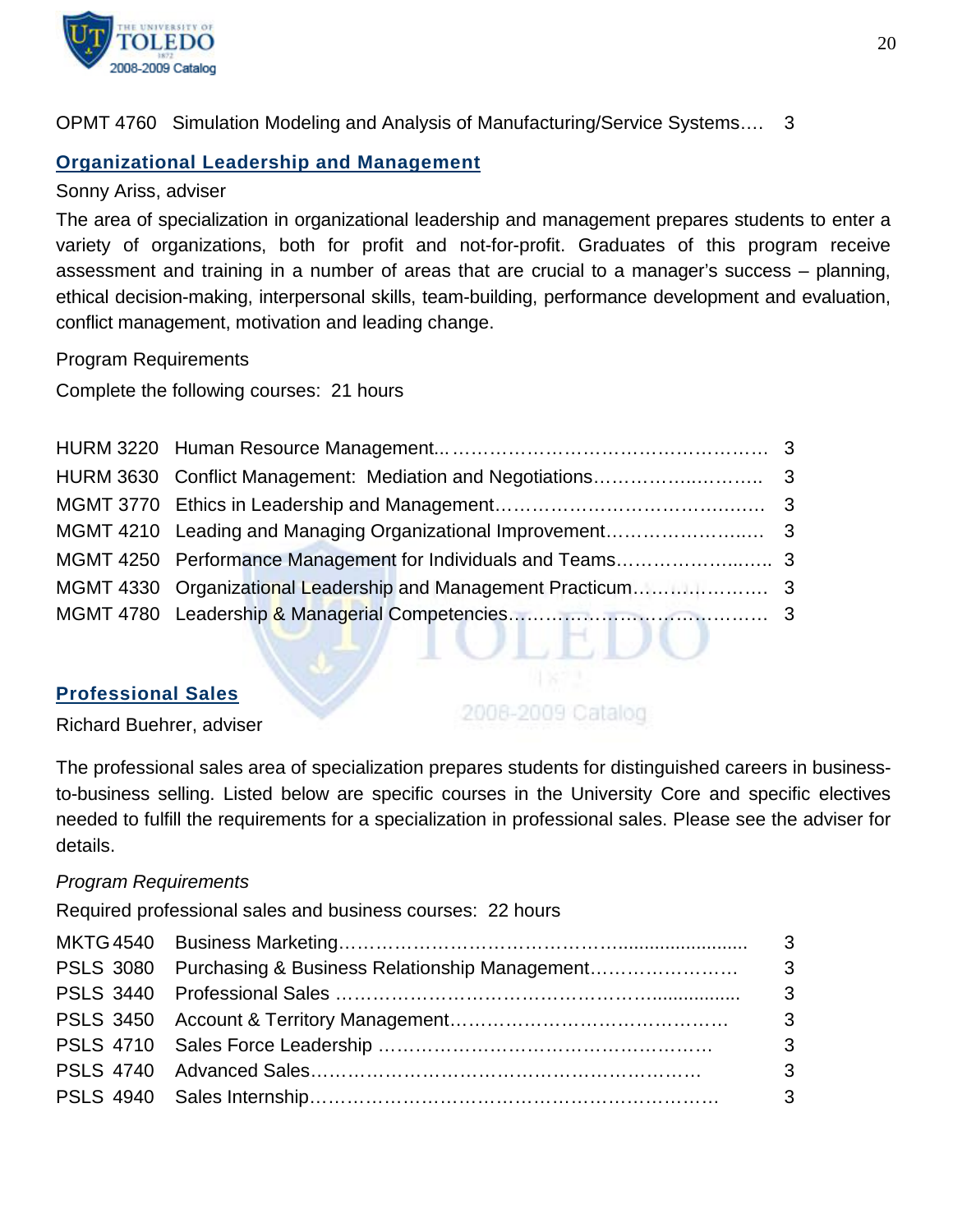

Required Arts and Sciences courses, including required University Core courses:

| <b>PSY 1010</b>  |                  | Intro. to Psychology (University Core requirement - Social Science)             |
|------------------|------------------|---------------------------------------------------------------------------------|
|                  | or               |                                                                                 |
| SOC 1010         |                  | Intro. to Sociology (University Core requirement – Social Science)3             |
|                  |                  | COMM 3840 Interpersonal Comm. (University Core requirement - Hum. /Fine Arts) 4 |
|                  | <b>PHIL 1020</b> | Critical Thinking (University Core requirement - Hum. /Fine Arts)               |
|                  | or               |                                                                                 |
| <b>PHIL 1010</b> |                  |                                                                                 |
|                  |                  |                                                                                 |
|                  |                  | University Core requirement - Natural Sciences:                                 |

Based on intended industry sales ............. 6

Choose two Communication courses (6 hours) from the following:

## **[Supply Chain Management](http://utoledo.edu/business/COBAProspectiveStudents/COBAPSDocs/Supply_Chain_Management.pdf)**

Paul Hong, adviser

## 2008-2009 Catalog

Supply chain management is designed for students who are interested in the revitalization and enhancing the competitiveness of America's industrial base or who want to pursue careers in the rapidly expanding service sector. In supply chain management, the emphasis will lie in sourcing, industrial marketing, logistics, transportation, quality, information systems, emerging practices in supply chain management and e-commerce. A student cannot have areas of specializations in operations management and supply chain management.

## *Program Requirements*

Required Courses: 18 hours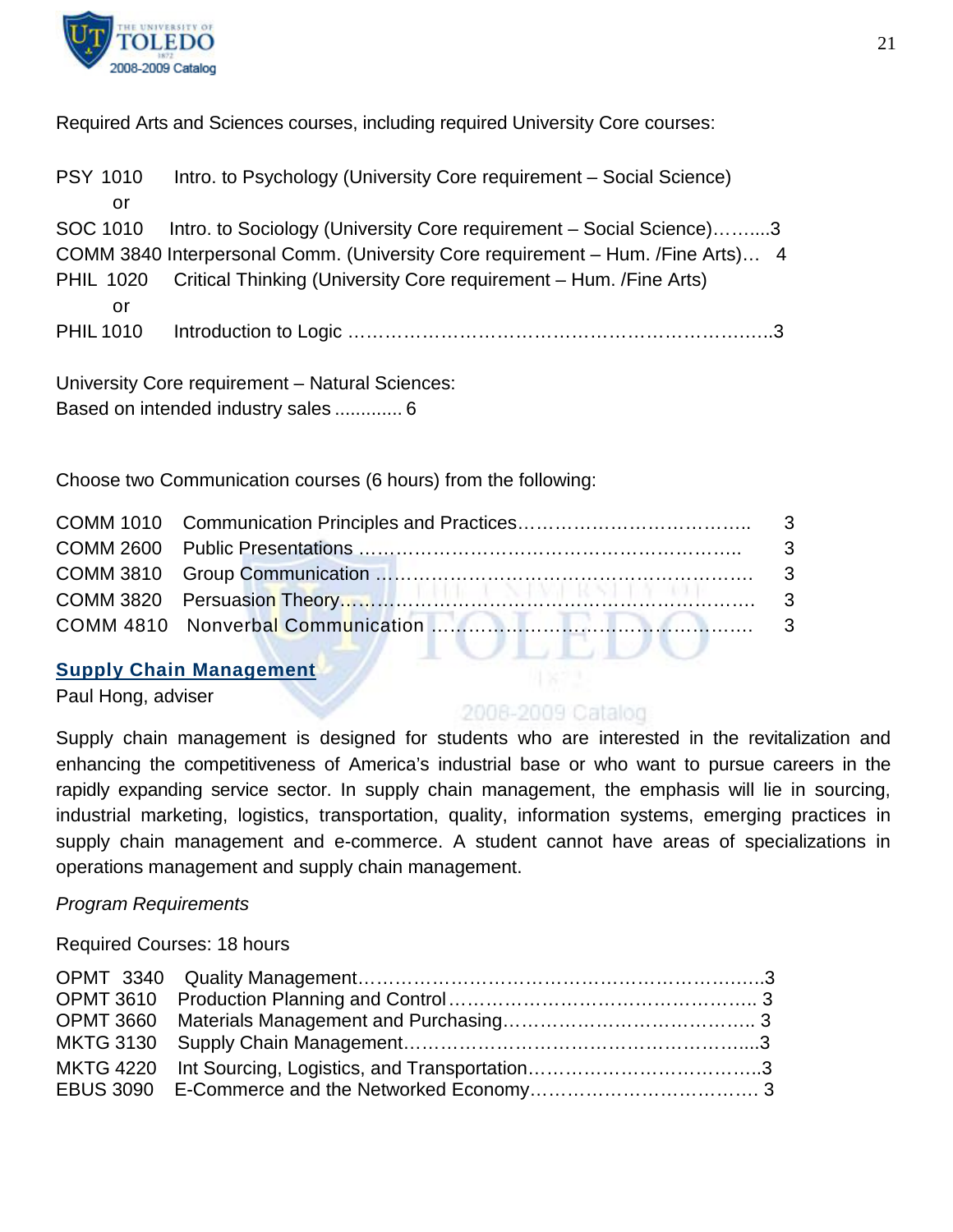

#### Minor or Business Electives for Business Students

In order to increase the knowledge base of students, the college offers business students the choice of a minor or business electives as part of the curriculum. The course requirements for a minor are specified by the departments. The college offers the following minors for business students: accounting, business analysis, business economics, business law, commercial real estate, decision sciences, electronic commerce, entrepreneurship, family and small business, finance, financial services, information systems, insurance and risk management, international business, management, marketing, operations management, professional sales, small business financial management and supply chain management.

The following minors are only available for College of Business Administration students. Students cannot duplicate credit in their minor, area of specialization and upper division core. The minor consists of three courses (9 hours), unless otherwise noted. Students must complete the 9 credit hours 3000/4000-level Business electives to fulfill their BBA degree requirements even if they are not completing a Business Minor.

#### *Accounting*

|                           | Students may make substitutions for the above courses with the permission of the chair of the |  |  |  |
|---------------------------|-----------------------------------------------------------------------------------------------|--|--|--|
| department of accounting. |                                                                                               |  |  |  |

#### *Business Analysis*

| or                        |  |
|---------------------------|--|
|                           |  |
|                           |  |
|                           |  |
|                           |  |
| <b>Business Economics</b> |  |
|                           |  |
|                           |  |
|                           |  |
| or                        |  |
|                           |  |
|                           |  |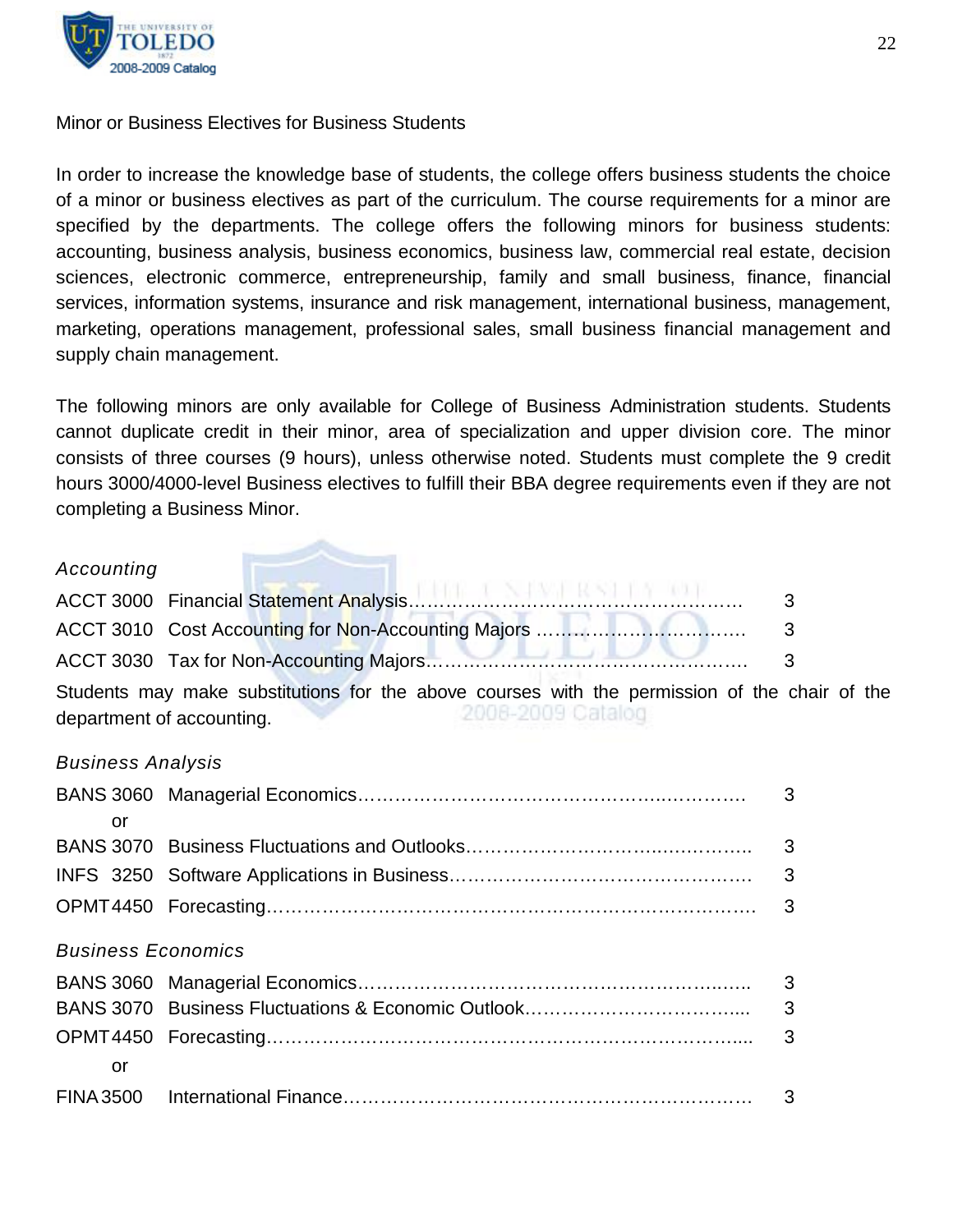

## *Business Law*

Complete three of the following:

| BLAW 3550 Legal & Safety Compliance Issues in Human Resource Management 3   |  |
|-----------------------------------------------------------------------------|--|
|                                                                             |  |
|                                                                             |  |
| BLAW 4570 Legal and Ethical Aspects of Managing Innovation and Technology 3 |  |
|                                                                             |  |
|                                                                             |  |
|                                                                             |  |

## *Commercial Real Estate*

## Decision Sciences: 9 credit hours

Complete any three of the following courses:

|  |  | OPMT 3310 OPMT 3760 OPMT 3750 | OPMT 4450 |
|--|--|-------------------------------|-----------|
|  |  | OPMT 4760 OPMT 4750 MKTG 3880 |           |

## *Electronic Commerce*

Required Courses:

| Elective: Choose one of the following                                       |  |
|-----------------------------------------------------------------------------|--|
|                                                                             |  |
| INFS 3150 Principles of Structural Computer Programming & Problem Solving 3 |  |
|                                                                             |  |

*Entrepreneurship, Family, & Small Business* Required Courses: 9 hours

|    | EFSB 3590 Entrepreneurship and Small Business Management 3 |  |
|----|------------------------------------------------------------|--|
|    |                                                            |  |
|    |                                                            |  |
| 0R |                                                            |  |
|    |                                                            |  |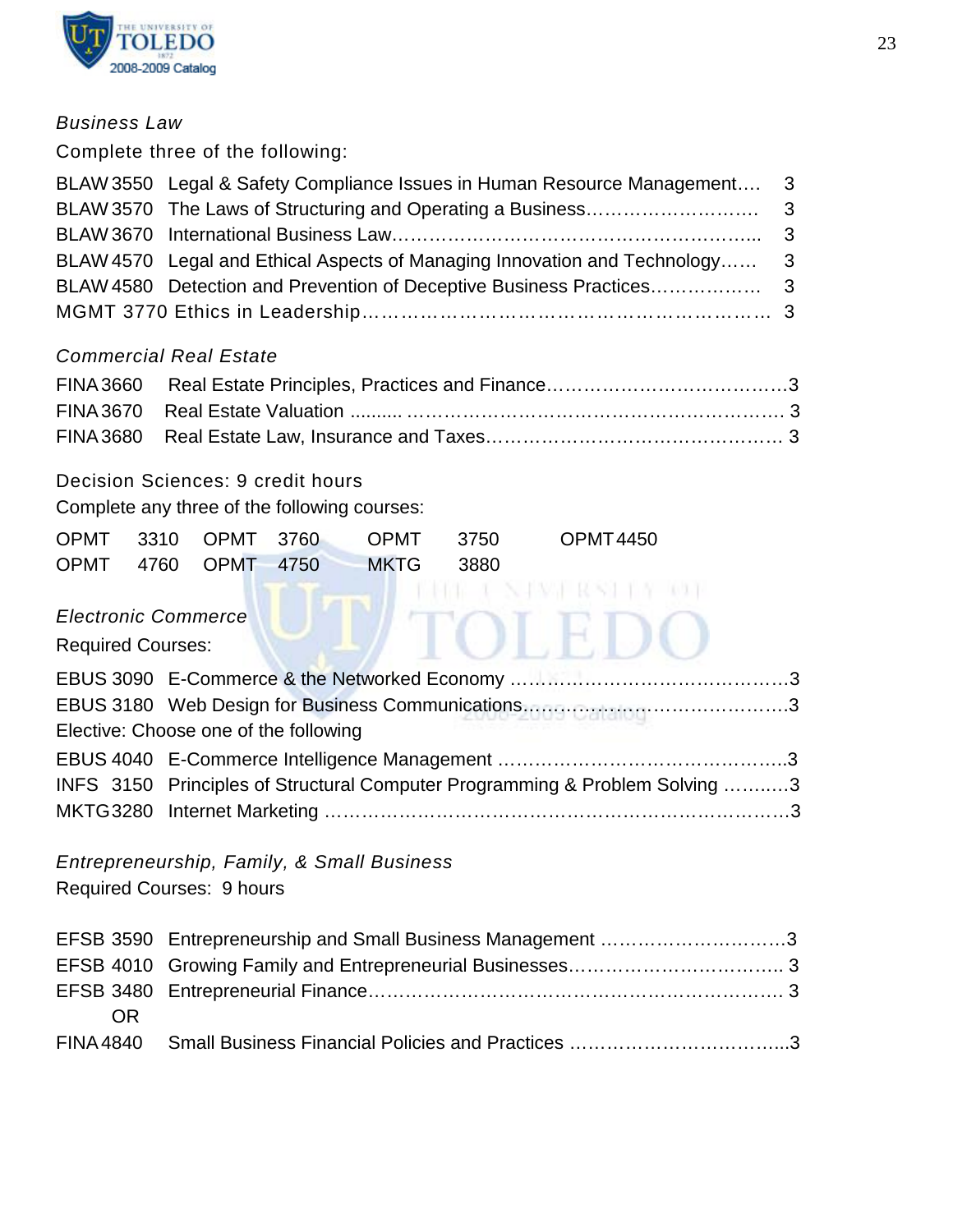

## *Finance*

Required Courses: 9 hours

|  | - 3 |
|--|-----|
|  | - 3 |
|  | - 3 |

#### *Financial Services*

| Complete three of the following: 9 hours                  |  |                     |  |                  |                   |  |
|-----------------------------------------------------------|--|---------------------|--|------------------|-------------------|--|
|                                                           |  | FINA 3480 FINA 3660 |  | <b>FINA 4090</b> | <b>PSLS 3440*</b> |  |
|                                                           |  | FINA 3600 FINA 3670 |  | <b>FINA 4870</b> | <b>FINA 3610</b>  |  |
|                                                           |  | FINA 4100 FINA 4890 |  |                  |                   |  |
| *With permission from chair of the department of finance. |  |                     |  |                  |                   |  |

## *Information Systems*

Required:

| Any two additional electives: 6 hours |  |
|---------------------------------------|--|

|                  | <b>INFS 3150</b> | <b>INFS 3160</b> |                  | INFS 3240 INFS 3250 |                  |  |
|------------------|------------------|------------------|------------------|---------------------|------------------|--|
| <b>INFS 3370</b> |                  | <b>INFS 3380</b> | INFS 3770        |                     | <b>INFS 3780</b> |  |
|                  | <b>INFS 3980</b> | <b>INFS 4300</b> | <b>INFS</b> 4320 |                     | <b>INFS 4510</b> |  |
| <b>INFS 4620</b> |                  | INFS 4810        |                  |                     |                  |  |

## Insurance and Risk Management: 9 hours

International Business: 9 hours

Select three courses, taking into consideration prerequisites, from those listed below.

BLAW 3670, FINA 3500, IBUS 3150, IBUS 3600, IBUS 4100, IBUS 4180, IBUS 4360, IBUS 4490, MKTG 3140, MKTG 3260, MKTG 4220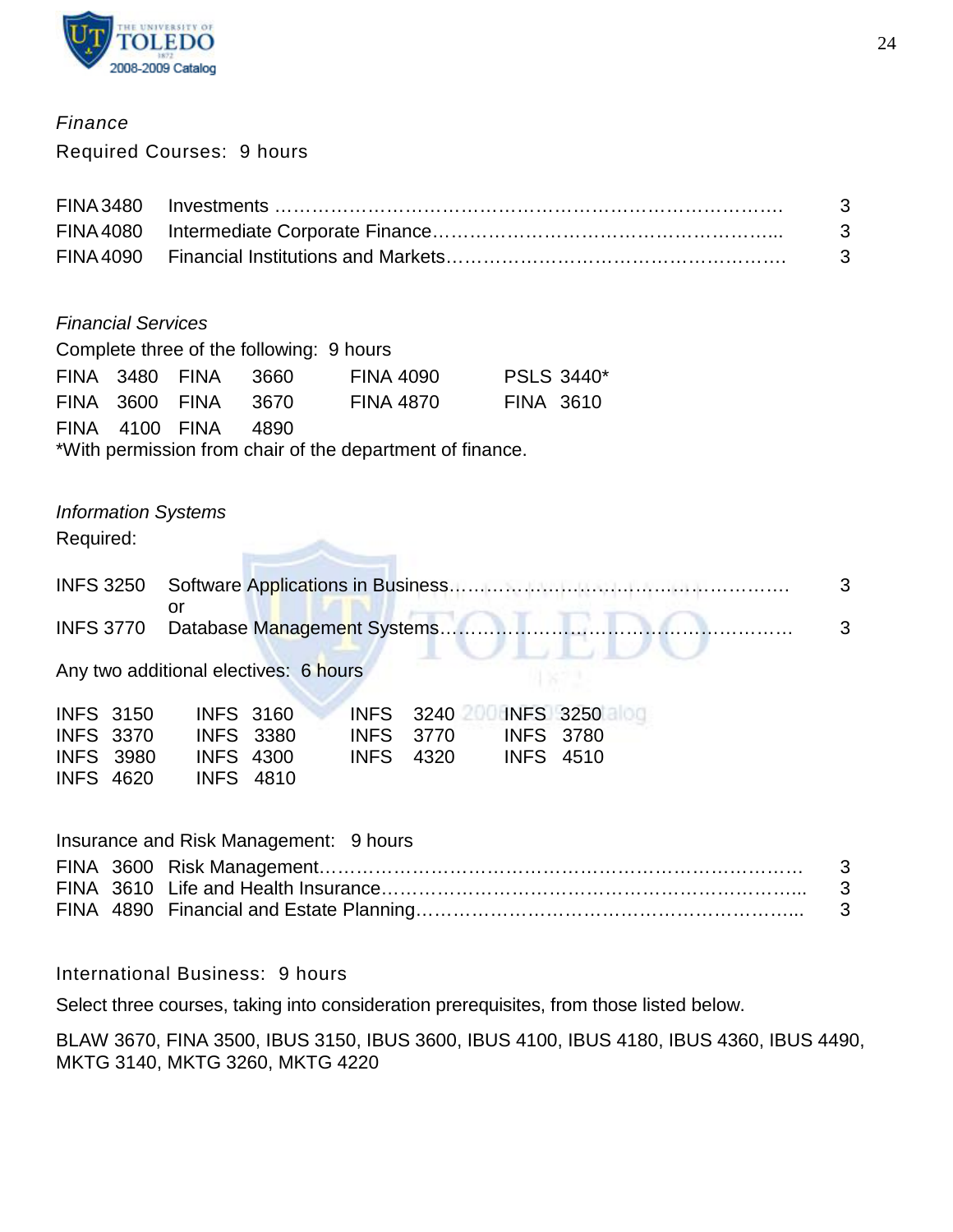

#### *Management*

|  | -3                                                                                                                                                                                                                                                                                   |
|--|--------------------------------------------------------------------------------------------------------------------------------------------------------------------------------------------------------------------------------------------------------------------------------------|
|  | -3                                                                                                                                                                                                                                                                                   |
|  | - 3                                                                                                                                                                                                                                                                                  |
|  | - 3                                                                                                                                                                                                                                                                                  |
|  | - 3                                                                                                                                                                                                                                                                                  |
|  | - 3                                                                                                                                                                                                                                                                                  |
|  | Complete three of the following: 9 hours<br>HURM 3630 Conflict Management: Mediation and Negotiations<br>MGMT 4210 Leading and Managing Organizational Improvement<br>MGMT 4250 Performance Management for Individuals and Teams<br>MGMT 4780 Leadership and Managerial Competencies |

Marketing: 9 hours

Required:

MKTG 3850 Buyer Behavior and Relationship Management

or MKTG 3880 Marketing Research and Data-Based Management……………………… 3 Electives:

Select two courses (6 hours) from the courses listed below:

MKTG 3130, MKTG 3140, MKTG 3260, MKTG 3280, MKTG 3690, MKTG 3850 or MKTG 3880, MKTG 3870, MKTG 3910, MKTG 4120, MKTG 4220, MKTG 4520, MKTG 4540, MKTG 4570, MKTG 4980, MKTG 4990, PSLS 3080, PSLS 3440, PSLS 4710, PSLS 4740

|                       | Operations Management: 9 hours           |                     |
|-----------------------|------------------------------------------|---------------------|
| Select three courses: |                                          |                     |
|                       |                                          | 3                   |
|                       |                                          | 3                   |
|                       |                                          | 3                   |
|                       |                                          | 3                   |
| Required:             | Professional Sales: 9 hours              |                     |
| <b>PSLS 3440</b>      |                                          | 3                   |
|                       | Electives: Select two from the following |                     |
|                       |                                          |                     |
|                       |                                          | $\mathfrak{S}$<br>3 |
|                       |                                          | 3                   |
|                       |                                          | 3                   |
|                       |                                          |                     |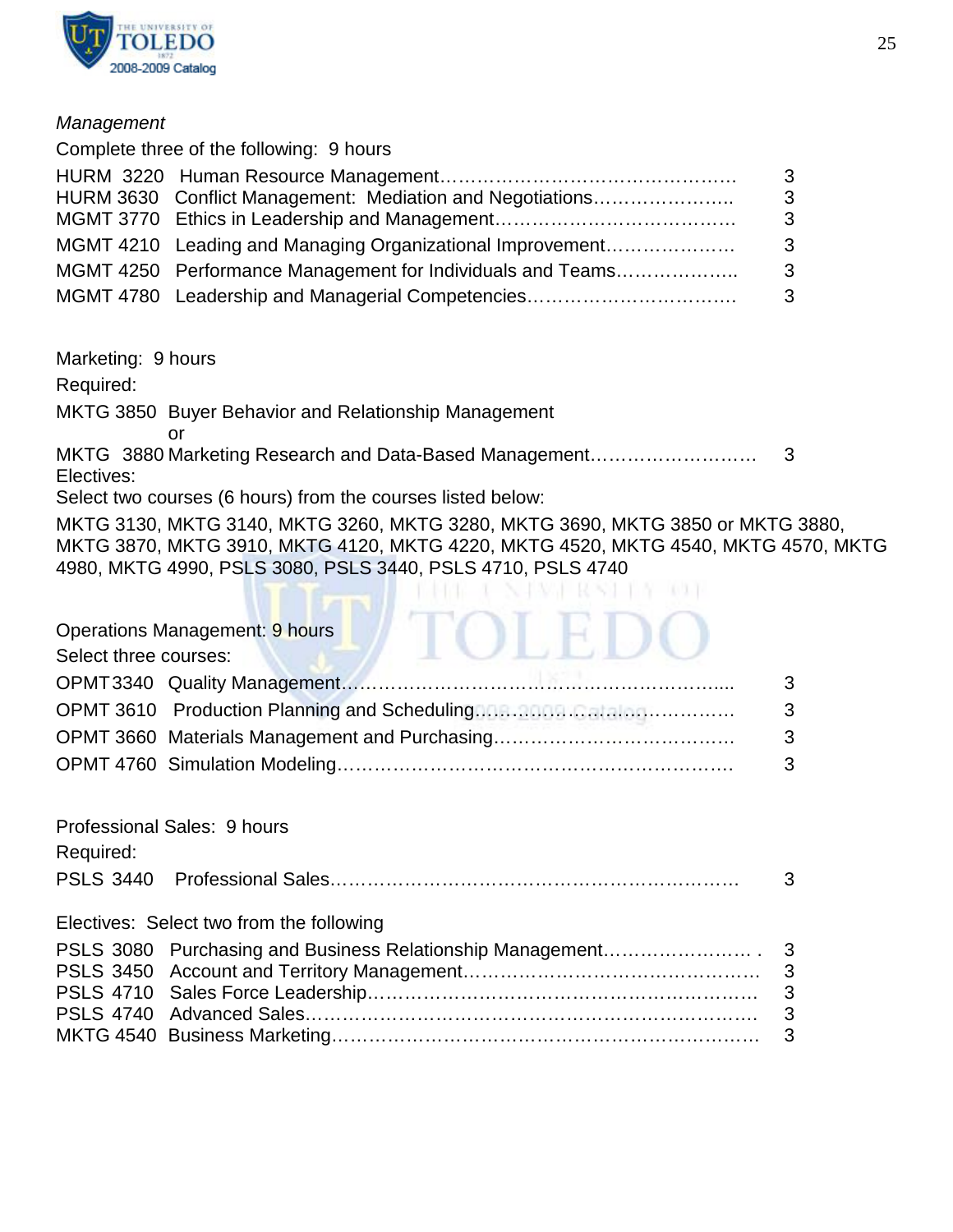

#### *Small Business Financial Management*

|  | Required Courses: 6 hours |  |
|--|---------------------------|--|
|  |                           |  |
|  |                           |  |

Elective: Choose one of the following – 3 hours FINA 3670 EFSB 3590 EFSB 4010 FINA 4090 FINA 4670

| Supply Chain Management: 9 hours         |  |
|------------------------------------------|--|
| Required:                                |  |
| Electives: Select two from the following |  |
|                                          |  |
|                                          |  |
|                                          |  |

## Degree Requirements for the Bachelor of Science in Information Technology (BSIT)

The BSIT program is a unique program offered jointly by the College of Business Administration and The College of Engineering. This program holds both Business's AACSB [\(http://www.aacsb.edu/\)](http://www.aacsb.edu/) and Engineering's ABET accreditation [\(http://www.abet.org\)](http://www.abet.org/). In order to earn a BSIT degree, students must complete a minimum of 128 hours of course work, with a minimum cumulative 2.0 GPA on a 4.0 scale. All University core and degree requirements must be satisfied.

## Bachelor of Science in Information Technology (BSIT)

The BSIT program features a hands-on education leading to careers in the management of the technology infrastructure of organizations of all types and sizes. The BSIT program specifically focuses on the technology side of information technology and emphasizes interfacing technologies and the management of technologies. The curriculum covers the operational support and administration of diverse computing systems and the integration of existing technologies, components and products The program will provide students with a breadth of skills in the core information technologies including programming, computer hardware and networking, databases and Web technologies in order to prepare students for positions as information technologists providing operational and infrastructure support for computer and information systems in business, manufacturing, and institutional organizations.

*Program Requirements* University Core: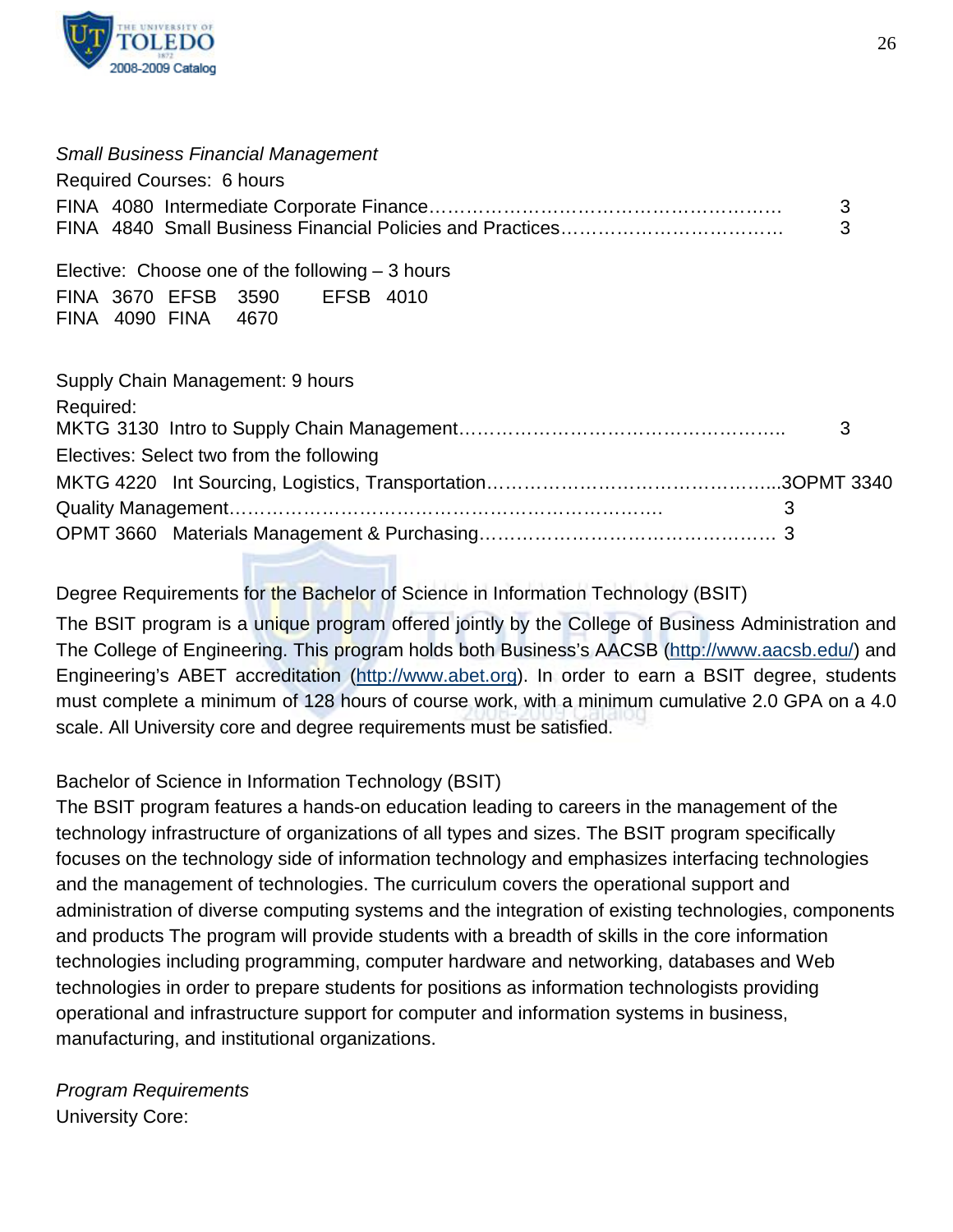

| English                                                                |                |
|------------------------------------------------------------------------|----------------|
|                                                                        | 3              |
|                                                                        | 3              |
| <b>Communication Elective</b>                                          |                |
|                                                                        | 3              |
|                                                                        |                |
| or                                                                     |                |
|                                                                        | $\overline{4}$ |
|                                                                        |                |
| Mathematics (must have a minimum of 6 hours in mathematics)            |                |
|                                                                        | 6              |
|                                                                        |                |
| Humanities & Fine Arts: 2 courses (see University Catalog for options) | 6              |
| <b>Multicultural</b>                                                   |                |
|                                                                        | 3              |
|                                                                        | 3              |
|                                                                        |                |
|                                                                        |                |
| Social Science<br>ECON 1150 and 1200.                                  | 6              |
|                                                                        | 3              |
|                                                                        |                |
|                                                                        |                |
| <b>Natural Science</b>                                                 |                |
|                                                                        |                |
|                                                                        |                |
|                                                                        |                |
| <b>Business</b>                                                        |                |
|                                                                        | -1             |
|                                                                        |                |
| Degree Coursework:                                                     |                |
| <b>Professional Development Electives</b>                              |                |
| Select two from the following courses                                  |                |
| BUAD 2080, BUAD 3010*, BUAD 3040*, BUAD 3470, BUAD 3570, FINA 3060     |                |
| *Recommended for MBA- bound students                                   |                |
| <b>Technical Electives</b>                                             |                |
| Select one from the following                                          |                |
|                                                                        |                |
|                                                                        | 4              |
| or                                                                     |                |
|                                                                        | 4              |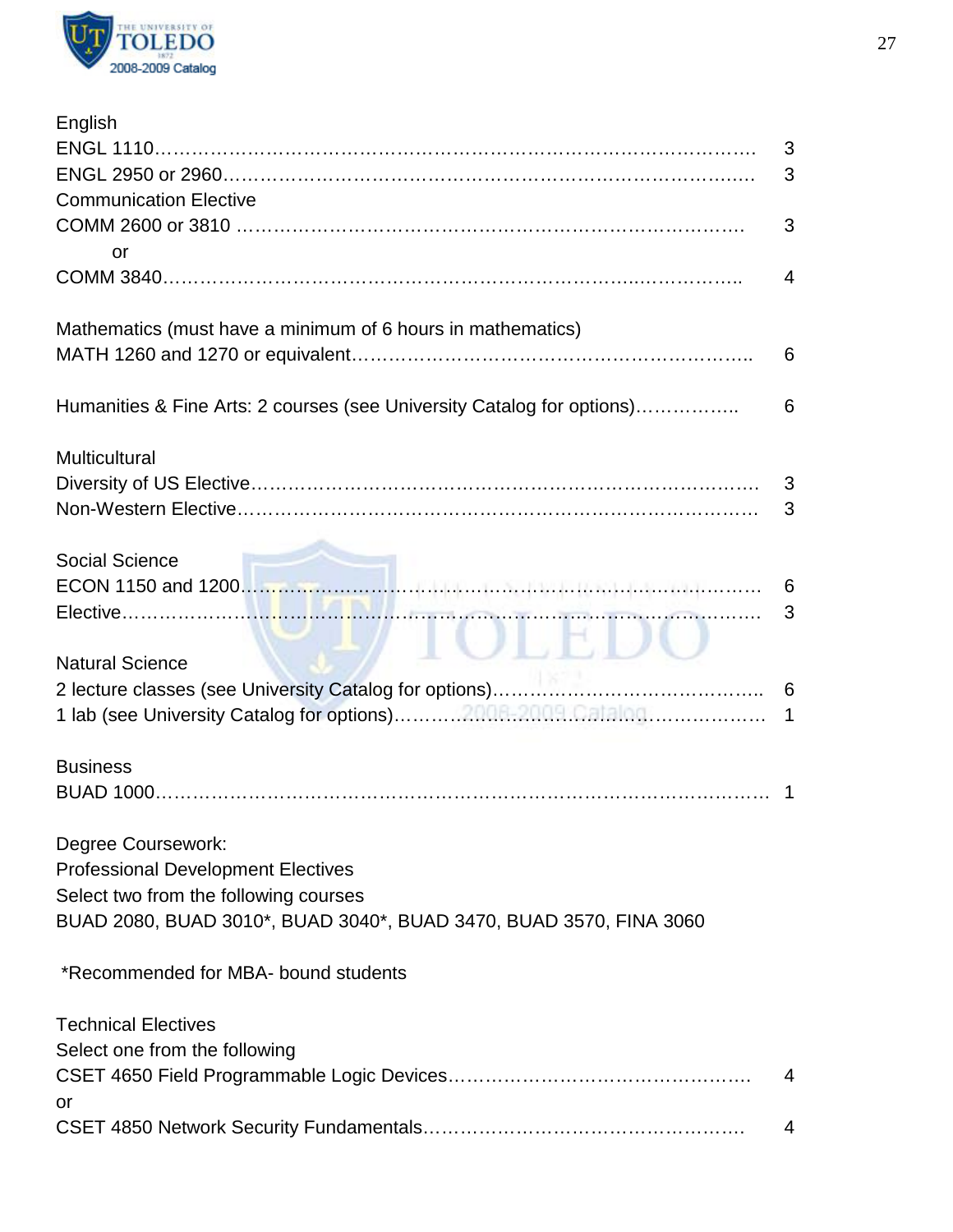

#### and

Select one of the following INFS 3620, CSET 3400, CSET 4650, CSET 4850, OPMT 4210

Required Engineering Courses (15 courses)

| CSET 1100 Introduction to Computer Science & Engineering Technology | 3 |
|---------------------------------------------------------------------|---|
|                                                                     | 3 |
|                                                                     | 3 |
|                                                                     | 4 |
|                                                                     | 4 |
|                                                                     | 3 |
|                                                                     | 4 |
|                                                                     | 3 |
|                                                                     | 3 |
|                                                                     | 3 |
|                                                                     | 4 |
|                                                                     | 3 |
|                                                                     | 3 |
|                                                                     | 3 |
| CSET 4750 Computer Networks & Data Communication                    | 4 |

#### Required Business Courses

## 2008-2009 Catalog

|  | $\overline{\mathbf{3}}$    |
|--|----------------------------|
|  | - 3                        |
|  | $\overline{\phantom{a}}$ 3 |
|  |                            |
|  | - 3                        |
|  | - 3                        |
|  |                            |
|  |                            |

(See website for check sheet of program [http://www.utoledo.edu/business/StuServ/Checksheets.html\)](http://www.utoledo.edu/business/StuServ/Checksheets.html)

Business Minors for Non-Business Students at The University of Toledo

The College of Business Administration offers eight minors for students from other colleges at The University of Toledo as follows: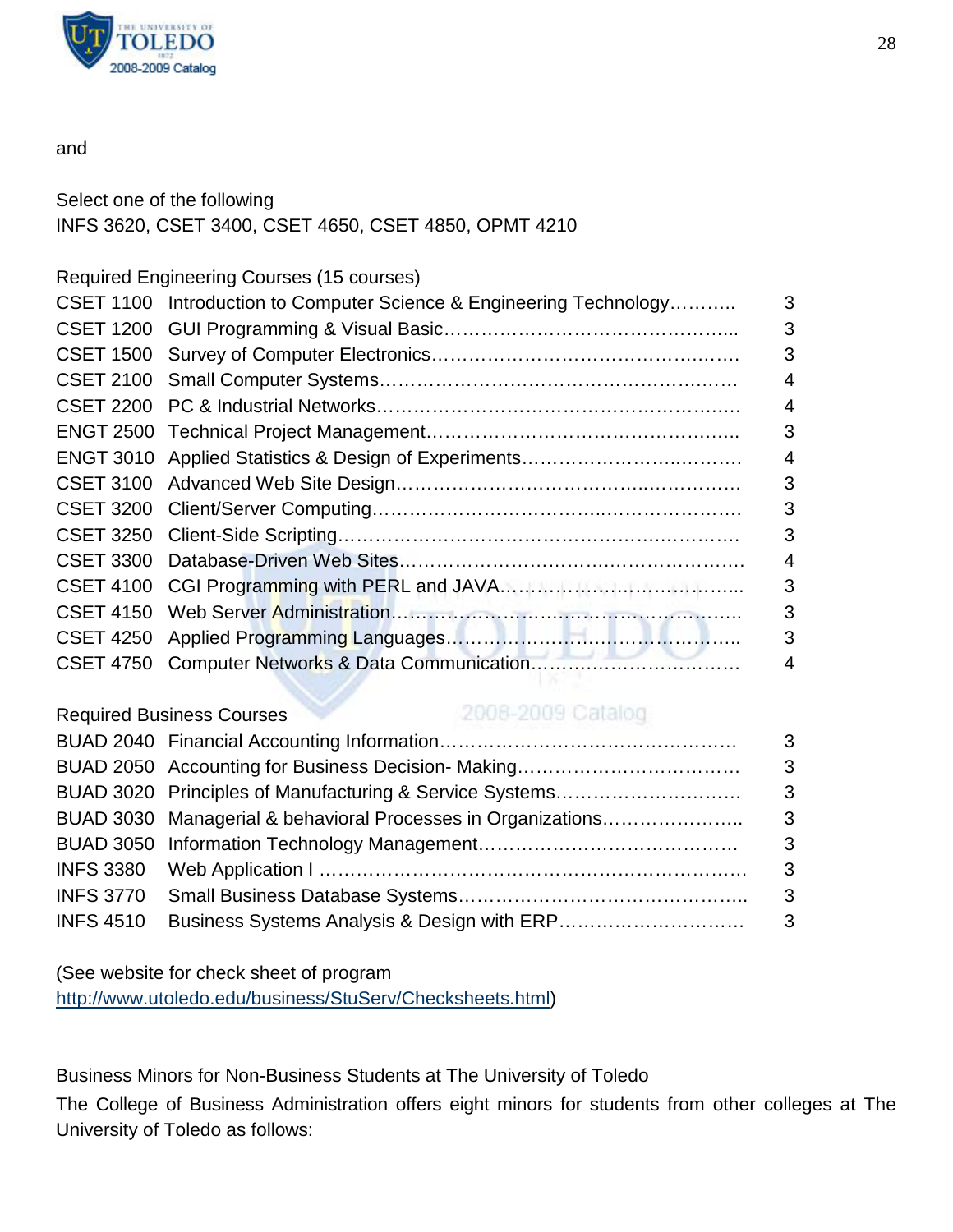

#### General business minor plus specialized minors in

Accounting Business analysis Electronic commerce/information technology Entrepreneurship, family and small business International business Professional sales Operations management/supply chain management

These minors are recommended for students who want to enhance their academic programs with business-related course work. Students taking courses in the business minor must meet course prerequisite requirements. These minors are designed specifically for non-business students and should not be confused with the individual minors offered for College of Business Administration students. Students can complete a maximum of two minors and may take no more than one course that fulfills the requirements of both minors. Students should contact advisers in their college and in the College of Business Administration for additional details about the minors.

#### **General Minor in Business for Non-Business Students**

#### *Program Requirements*

1. A minimum cumulative GPA of 2.25 is required in the following prerequisite courses or their equivalents. A student who does not meet the minimum standards but has at least a cumulative 2.0 in the prerequisites will be reviewed by the College of Business Administration assistant dean on an individual basis. 2008-2009 Catalog

THE CANADA RASHER TO BE

Economics Select from ECON 1150 and 1200, or MIME 2600 or equivalent 3-6

**Mathematics** Select from MATH 1260 and 1270, or 1750 and

1760, or 1850 or equivalent ................ 4-6

**Computing** 

Select from BUAD 1020 or CMPT 1100……3

Business Statistics Select from BUAD 2060, MATH 2630, or equivalent 3

2. Eighteen hours are required beyond the prerequisite courses above. A grade of C (2.0) or higher is required in each of the following courses, at least one of which must be at the 3000 level:

Required Foundation Course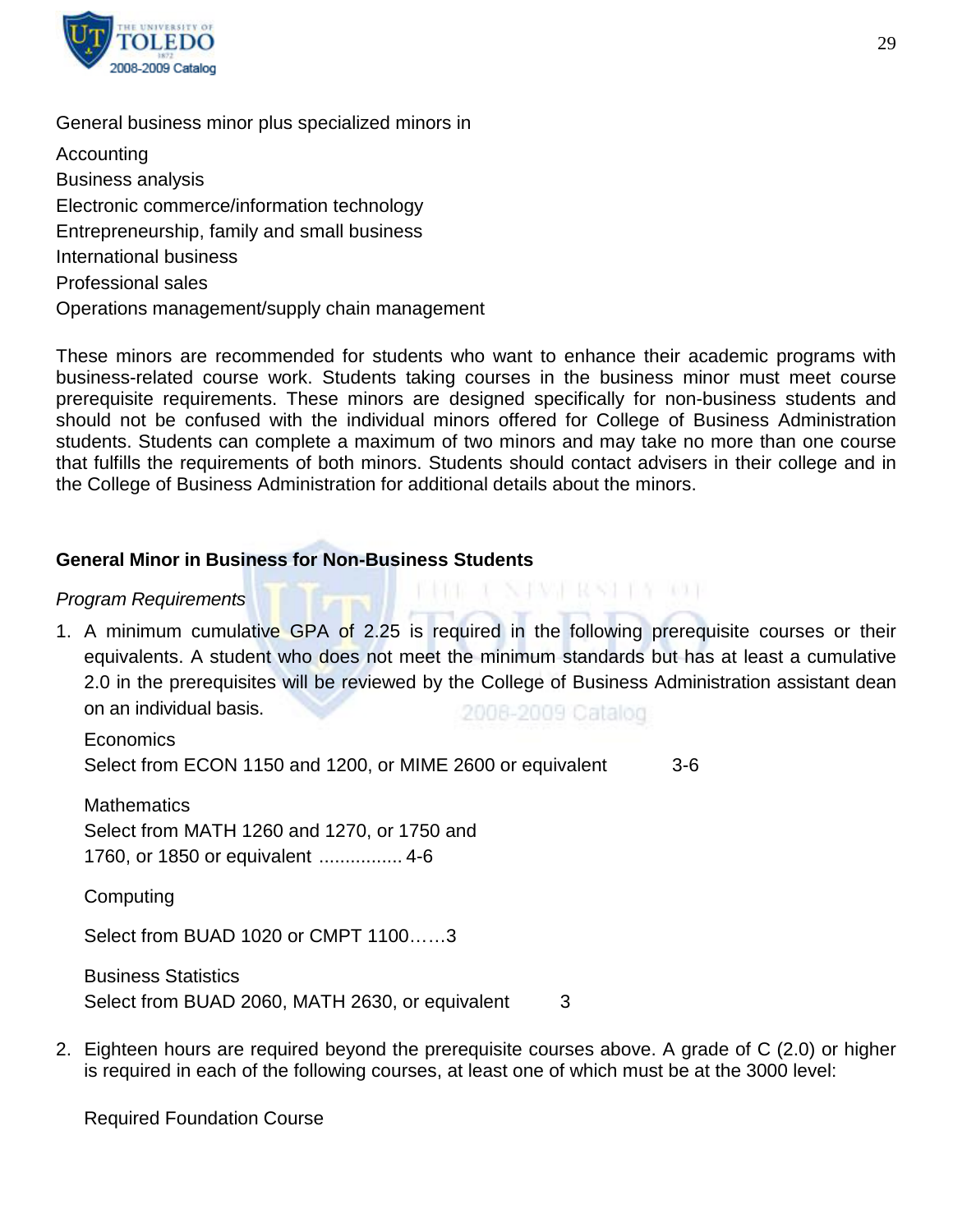

|      | BUAD 2040 Financial Accounting Information   |    |
|------|----------------------------------------------|----|
| - OR |                                              |    |
|      | ACTG 1040 Principles of Financial Accounting | -3 |

Additional Requirements

|                  | A. Select three courses from the following one need to be 3000 <sub>+</sub> level: |   |
|------------------|------------------------------------------------------------------------------------|---|
| <b>BUAD 1010</b> |                                                                                    | 3 |
| <b>BUAD 2050</b> |                                                                                    | 3 |
| <b>BUAD 2070</b> | Application of Statistics in Business Decision Making                              | 3 |
| <b>BUAD 2080</b> |                                                                                    | 3 |
| <b>BUAD 3010</b> |                                                                                    | 3 |
|                  | Prerequisite: ECON 1150 and 1200                                                   |   |
| <b>BUAD 3020</b> | Principles of Manufacturing and Service System                                     | 3 |
|                  | Prerequisite: BUAD 2060                                                            |   |
| <b>BUAD 3030</b> | Managerial and Behavioral Processes in Organizations                               | 3 |
|                  | Prerequisite: junior status                                                        |   |
| <b>BUAD 3040</b> |                                                                                    | 3 |
|                  | Pre-/Co-requisite: BUAD 2050 and BUAD 2060                                         |   |
| <b>BUAD 3050</b> |                                                                                    | 3 |
|                  | Prerequisite: BUAD 1020 or CMPT 1100<br>STER TOL                                   |   |
|                  |                                                                                    |   |

- B. Select two additional courses from the 10 listed above or select two courses at the 3000 or 4000 level from ACCT, FINA, INFS, MGMT, EFSB, IBUS, EBUS, OPMT, HURM, PSLS, BANS, BLAW or MKTG to complete the additional requirements. (Prerequisites for selected courses must be fulfilled.)
- C.At least three of the five courses selected to fulfill the additional minor in business requirements must be at the 3000 or 4000 level.

Accounting Minor for Non-Business Students

Program Requirements

The accounting minor for non-business students requires 15 credit hours. A grade of C (2.0) or higher is required in all courses used to fulfill the accounting minor requirements. Prerequisites for all courses must be fulfilled.

Required Course:

ACCT 3100 Financial Accounting and Systems 3

Prerequisite: Junior standing; a higher education GPA of 2.50 or higher and a 2.50 or higher GPA in BUAD 2040 and 2050 (or equivalent courses), which must include a grade of C (2.0) or higher in BUAD 2040 and 2050 (or equivalent courses).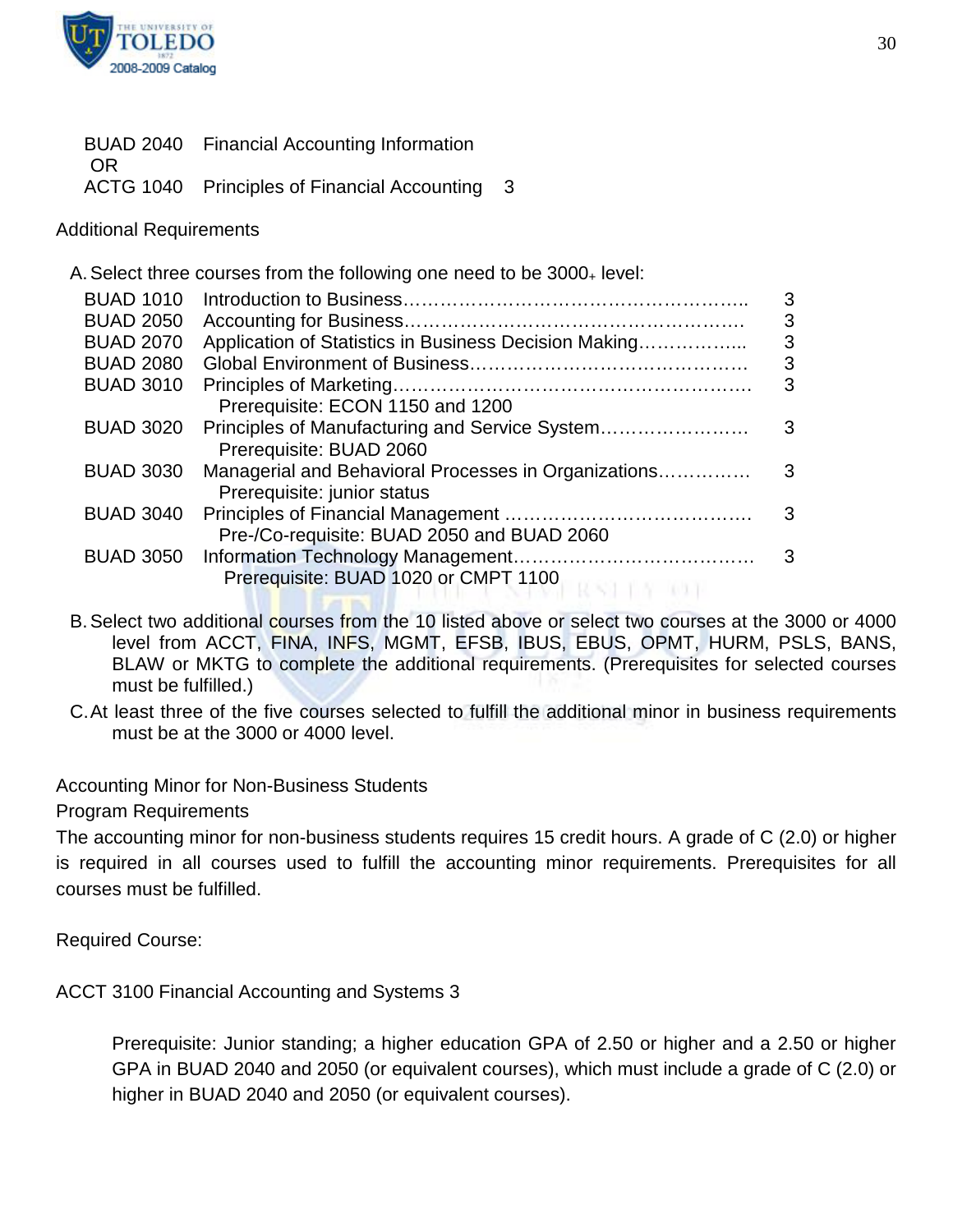

Electives: Select four courses from the following: 12 hours

| <b>ACCT</b> | 3000 Financial Statement Analysis<br>3                       |     |
|-------------|--------------------------------------------------------------|-----|
|             | Prerequisite: BUAD 2050                                      |     |
| <b>ACCT</b> | 3110 External Financial Reporting I<br>3                     |     |
|             | Prerequisite: ACCT 3100 with a grade of C (2.0) or better    |     |
| <b>ACCT</b> | 3310 Accounting Information Systems and Controls             | - 3 |
|             | Prerequisite: ACCT 3100 with a grade of $C(2.0)$ or better   |     |
| ACCT        | 3030 Tax Accounting for Non-accounting Majors                | 3   |
|             | Prerequisite: BUAD 2050                                      |     |
| OR.         |                                                              |     |
| <b>ACCT</b> | 3210 Income Taxation of Individuals<br>3                     |     |
|             | Prerequisite: $ACCT$ 3100 with a grad of $C$ (2.0) or better |     |
| <b>ACCT</b> | 3010 Cost Accounting for Non-accounting Majors               | 3   |
|             | Prerequisite: BUAD 2050                                      |     |
| OR.         |                                                              |     |
| ACCT        |                                                              | 3   |
|             | Prerequisite: ACCT 3100 with a grade of C (2.0) or better    |     |
|             |                                                              | 3   |
|             | Prerequisite: BUAD 3040                                      |     |
|             |                                                              |     |

Note: Students may apply ACCT 3030 or 3210 toward the accounting minor but not both. Students may apply ACCT 3010 or 4310 toward the accounting minor, but not both.

# **Business Analysis Minor for Non-Business Students**

## **Program Requirements**

The business analysis minor for non-business students requires 15 hours. Prerequisites for all courses must be fulfilled.

Required Courses: 9 hours

| Prerequisite: ECON 1150 and 1200                       |
|--------------------------------------------------------|
| BANS 3070 Business Fluctuations and Economic Outlooks3 |
| Prerequisite: ECON 1150 and 1200                       |
|                                                        |
| Prerequisite: BUAD 2070                                |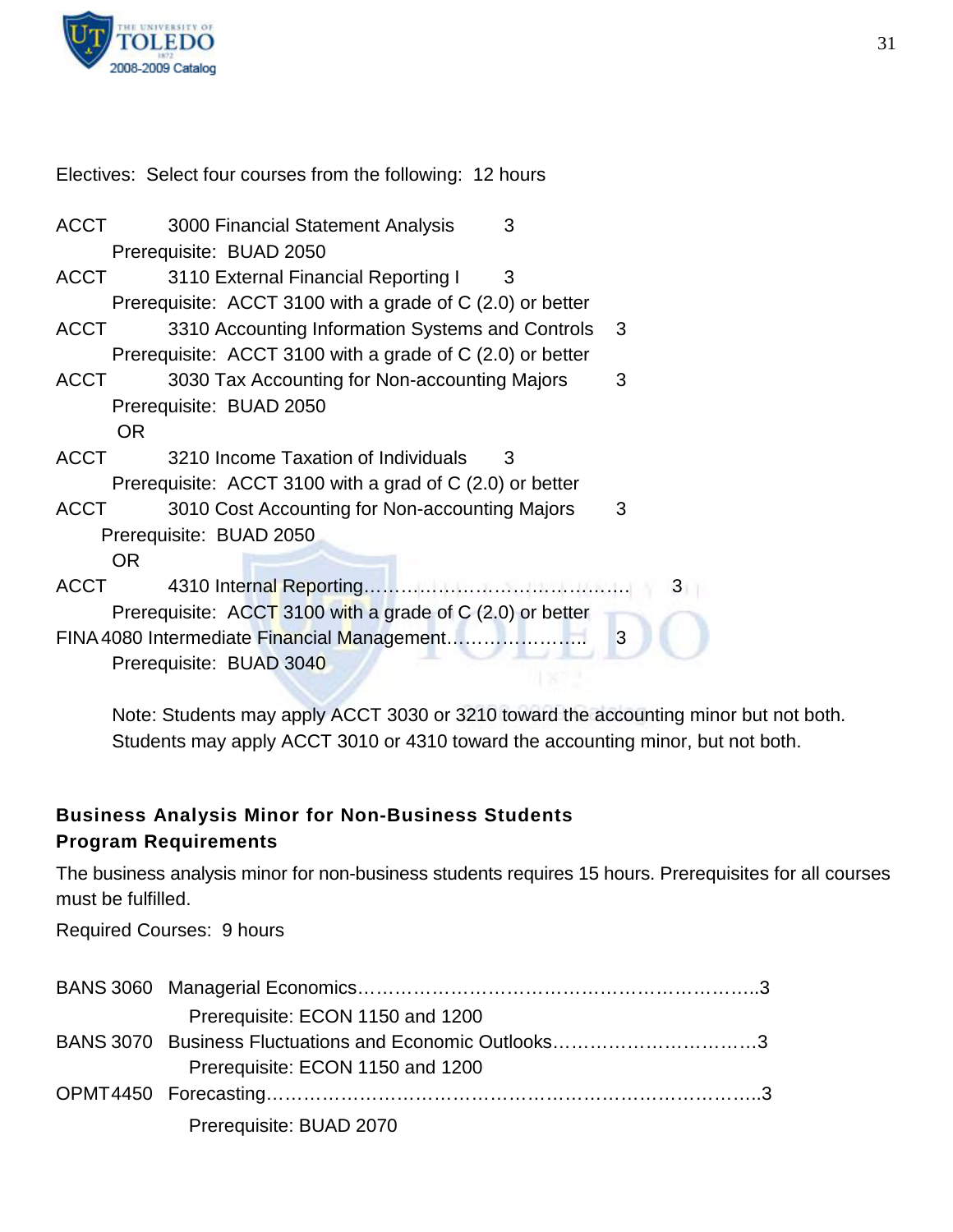

Electives: Select two courses from the following: 6 hours

| <b>EBUS 3090</b> | <b>OPMT 3310</b> | <b>FINA 3480</b> | <b>OPMT 3750</b> |
|------------------|------------------|------------------|------------------|
| <b>FINA 3890</b> | OPMT 4750        | FINA 4090        | <b>MKTG 3880</b> |
| <b>INFS 3250</b> | <b>PSLS 3080</b> |                  |                  |

## **E-Business and Information Technology Applications Minor for Non-Business Students Program Requirements**

The e-business and information technology applications minor requires basic business computer proficiency for BBA students (e.g., BUAD 1020 or equivalent); MIME 2600 or ECON 1150 and 1200, or equivalent; and 15 credit hours from selected EBUS- and INFS-related courses.

Required: 6 hours

.

|             | Prerequisite: junior standing                                         |   |
|-------------|-----------------------------------------------------------------------|---|
|             | Prerequisite: junior standing and BUAD 1020 or CMPT 1100              |   |
|             | SE E NAVNERSSENA I<br>Electives: 9 hours                              |   |
| <b>BUAD</b> | Prerequisite: junior standing and basic business computer proficiency |   |
| <b>EBUS</b> | Prerequisite: junior standing                                         | 3 |
| <b>INFS</b> | Prerequisite: BUAD 3050                                               |   |
| <b>INFS</b> | Prerequisite: junior standing                                         |   |
| <b>INFS</b> |                                                                       |   |
| <b>MKTG</b> | Prerequisite: BUAD 2080                                               | 3 |
| <b>MKTG</b> | Prerequisite: BUAD 3010                                               |   |

## **Entrepreneurship, Family, and Small Business Minor for Non-Business Students Program Requirements**

Prerequisites for all courses must be fulfilled, including demonstrating computer proficiency through BUAD 1020 OR CMPT 1100.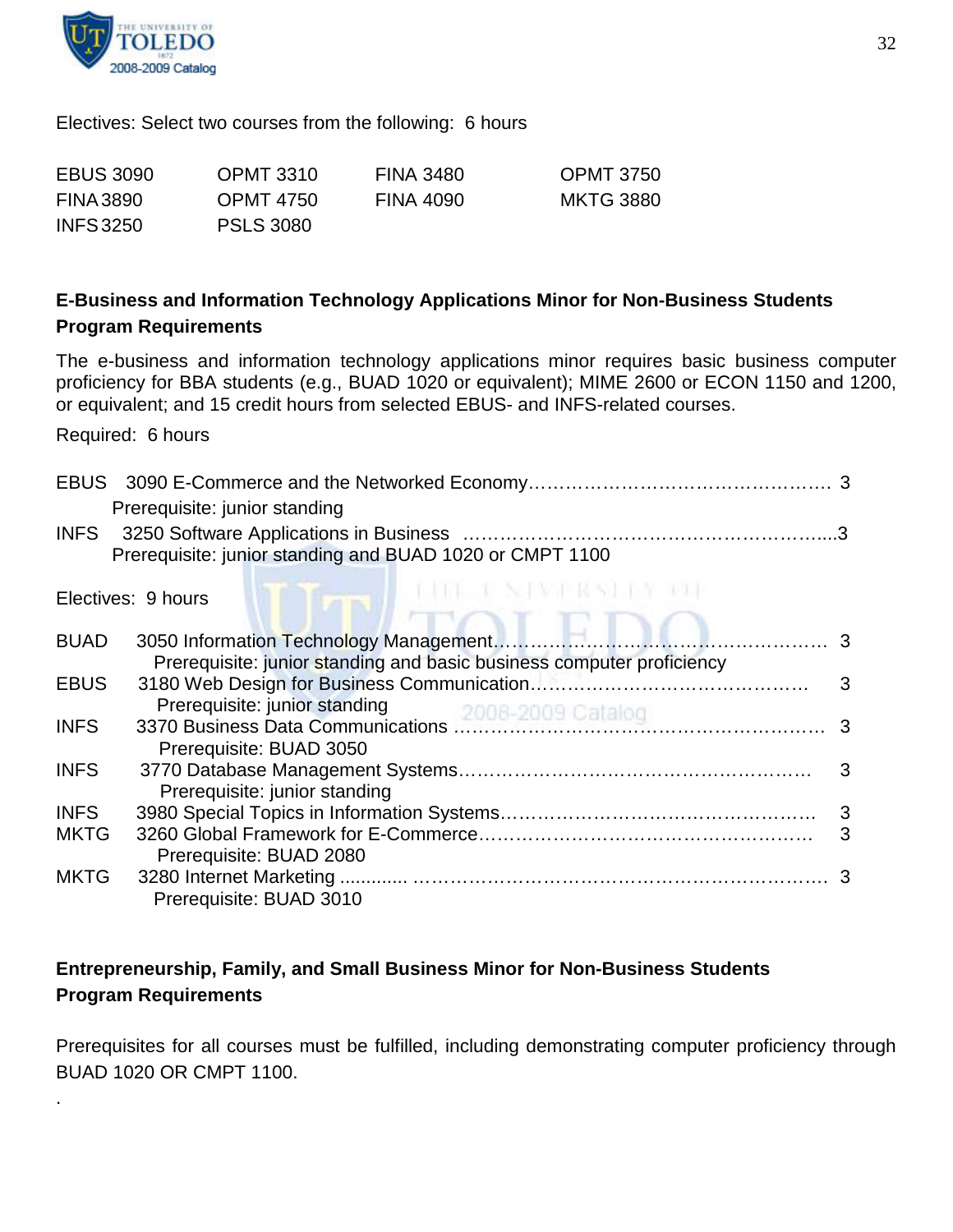

## Required Business Courses: 15 hours

| <b>BUAD</b><br><b>OR</b> | 2040 Financial Accounting |  |
|--------------------------|---------------------------|--|
| <b>ACTG</b>              |                           |  |
| <b>EFSB</b>              |                           |  |
| <b>EFSB</b>              |                           |  |
| <b>EFSB</b>              |                           |  |
| <b>EFSB</b>              |                           |  |
|                          |                           |  |

Business Elective: Select one from the following: 3 hours

| <b>BUAD</b> | 2050 Managerial Accounting |  |
|-------------|----------------------------|--|
| <b>OR</b>   |                            |  |
| <b>ACTG</b> |                            |  |
| <b>BUAD</b> |                            |  |
| <b>BUAD</b> |                            |  |
| <b>EFSB</b> |                            |  |
| <b>EFSB</b> |                            |  |
|             |                            |  |
|             |                            |  |

## **International Business Minor for Non-Business Students**

Program Description:

The international business minor for non-business students requires 18 to 21 hours of business courses (including international business electives). Prerequisites for all courses must be fulfilled.

|             | I. Required Course in Economics:<br>Select from ECON 1150 and ECON 1200<br>(These are not business course hours and do not count toward the 18 to 21 hours of business |
|-------------|------------------------------------------------------------------------------------------------------------------------------------------------------------------------|
|             | courses required in the program)                                                                                                                                       |
|             | II. Required Business Courses: 9 hours<br>Prerequisite: Sophomore standing<br><b>AND</b>                                                                               |
|             | Select two courses from the following: 6 hours                                                                                                                         |
| <b>BUAD</b> | Prerequisites: ECON 1150 and 1200 or MIME 2600, Junior standing                                                                                                        |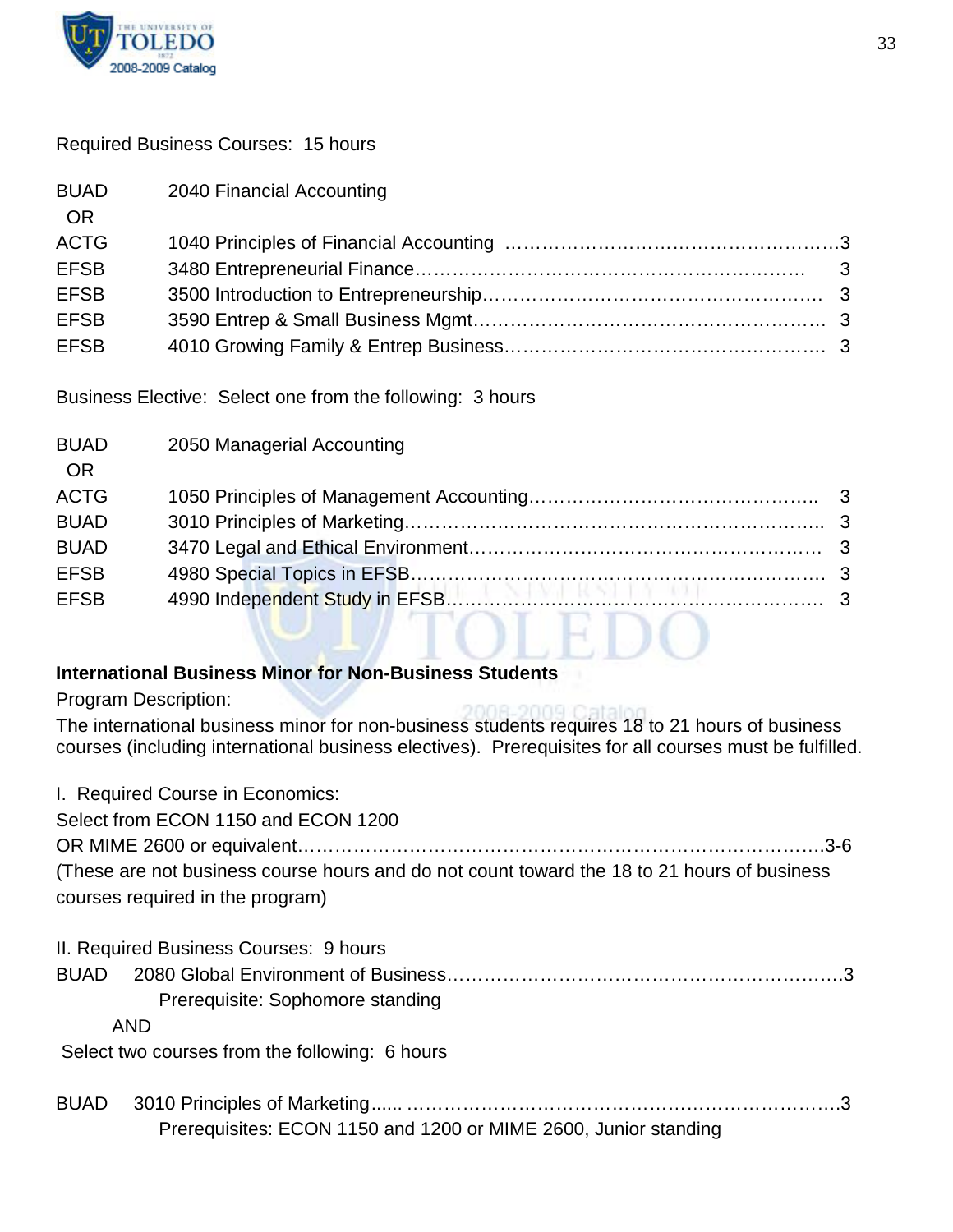

| <b>BUAD</b> | 3030 Managerial and Behavioral Processes in Organizations3                               |  |
|-------------|------------------------------------------------------------------------------------------|--|
|             | Prerequisite: Junior standing                                                            |  |
| <b>BUAD</b> |                                                                                          |  |
|             | Prerequisite: BUAD 2040 Financial Accounting Information                                 |  |
|             | III. International Business Electives: 9 hours                                           |  |
|             | Select at least two courses from the following:                                          |  |
| <b>FINA</b> |                                                                                          |  |
|             | Prerequisite: BUAD 3040                                                                  |  |
| <b>IBUS</b> |                                                                                          |  |
|             | Prerequisite: BUAD 3030, Junior standing                                                 |  |
| <b>MKTG</b> | 3                                                                                        |  |
|             | Prerequisite: BUAD 3010                                                                  |  |
|             | If needed, select additional hours from the following:                                   |  |
| <b>BLAW</b> |                                                                                          |  |
|             | Prerequisite: BUAD 3030                                                                  |  |
| <b>IBUS</b> | Prerequisite: Junior standing                                                            |  |
| <b>IBUS</b> | Prerequisite: Permission of Chair and Faculty                                            |  |
| <b>IBUS</b> | 3                                                                                        |  |
|             | Prerequisite: Junior standing                                                            |  |
| <b>MKTG</b> |                                                                                          |  |
|             | 2006-2009 Catalog<br>Prerequisite: Junior standing                                       |  |
| <b>MKTG</b> | Prerequisite: BUAD 2080                                                                  |  |
|             |                                                                                          |  |
|             | * Subject to approval of departmental chair or IB faculty adviser                        |  |
|             | <b>Professional Sales Minor for Non-Business Students</b><br><b>Program Requirements</b> |  |
|             | <b>Required Courses:</b>                                                                 |  |
|             | Economics: 3-6 hours                                                                     |  |
|             |                                                                                          |  |
|             | <b>Required Business Courses: 12 hours</b>                                               |  |
| <b>BUAD</b> |                                                                                          |  |
| <b>PSLS</b> |                                                                                          |  |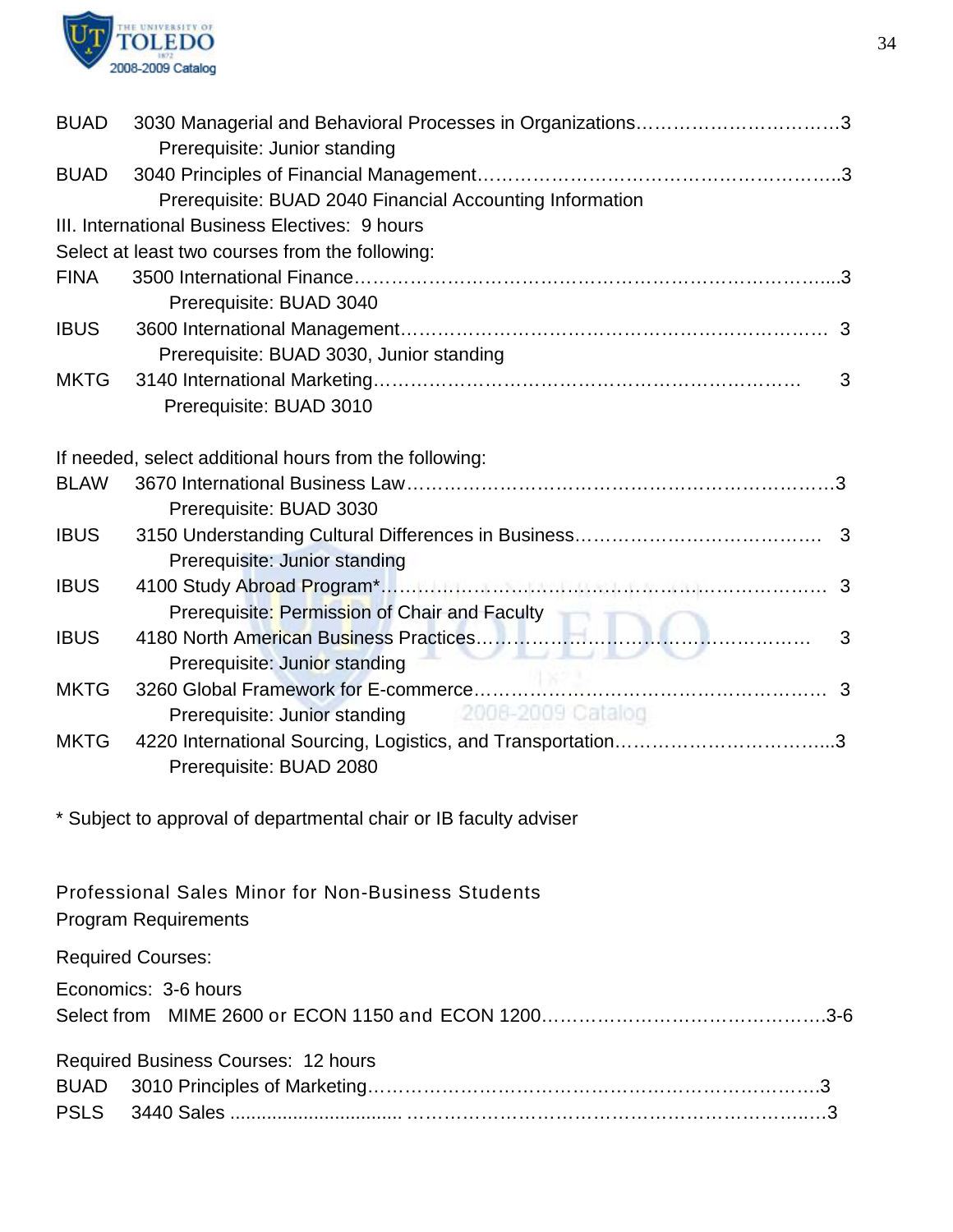

| Business Elective: Select one from the following: 3 hours |  |
|-----------------------------------------------------------|--|
|                                                           |  |
|                                                           |  |

Operations Management/Supply Chain Management for Non-Business Students Program Requirements

| <b>BUAD</b> |                                                                                                                    |  |
|-------------|--------------------------------------------------------------------------------------------------------------------|--|
|             | Prerequisite: BUAD 2060 or equivalent                                                                              |  |
| <b>EBUS</b> | Prerequisite: junior status                                                                                        |  |
|             |                                                                                                                    |  |
|             | Prerequisite: BUAD 2080                                                                                            |  |
|             | Prerequisite: BUAD 2080                                                                                            |  |
|             | 3<br>Prerequisite: BUAD 3020                                                                                       |  |
|             | 3                                                                                                                  |  |
|             | Prerequisite: BUAD 3020                                                                                            |  |
|             | 3<br>Prerequisite: BUAD 3020 2008-2009 Catalog                                                                     |  |
|             |                                                                                                                    |  |
|             | Prerequisite: BUAD 3020                                                                                            |  |
|             | Recommended for operations management track: OPMT 3340, 3610 and 3660 and any other two<br>courses from above list |  |
|             | Recommended for cupply obein menogement treak: MKTC 2120, EDUS 2000, ODMT 2660 and                                 |  |

Recommended for supply chain management track: MKTG 3130, EBUS 3090, OPMT 3660 and 4220, and one other course from above list

## **Department of Applied Organizational Technology**

Degree Requirements for Bachelor of Applied Organizational Technology (BAOT)

Students must complete 126 hours (with a minimum of 63 hours of course work completed at The University of Toledo), with a minimum cumulative 2.0 GPA on a 4.0 scale. All business minor, Arts & Science, and elective requirements must be satisfied. Students must earn a minimum of a C (2.0) grade in each course in the business minor.

Bachelor of Applied Organizational Technology (BAOT) The BAOT is designed for students who already have a technical associate's degree. These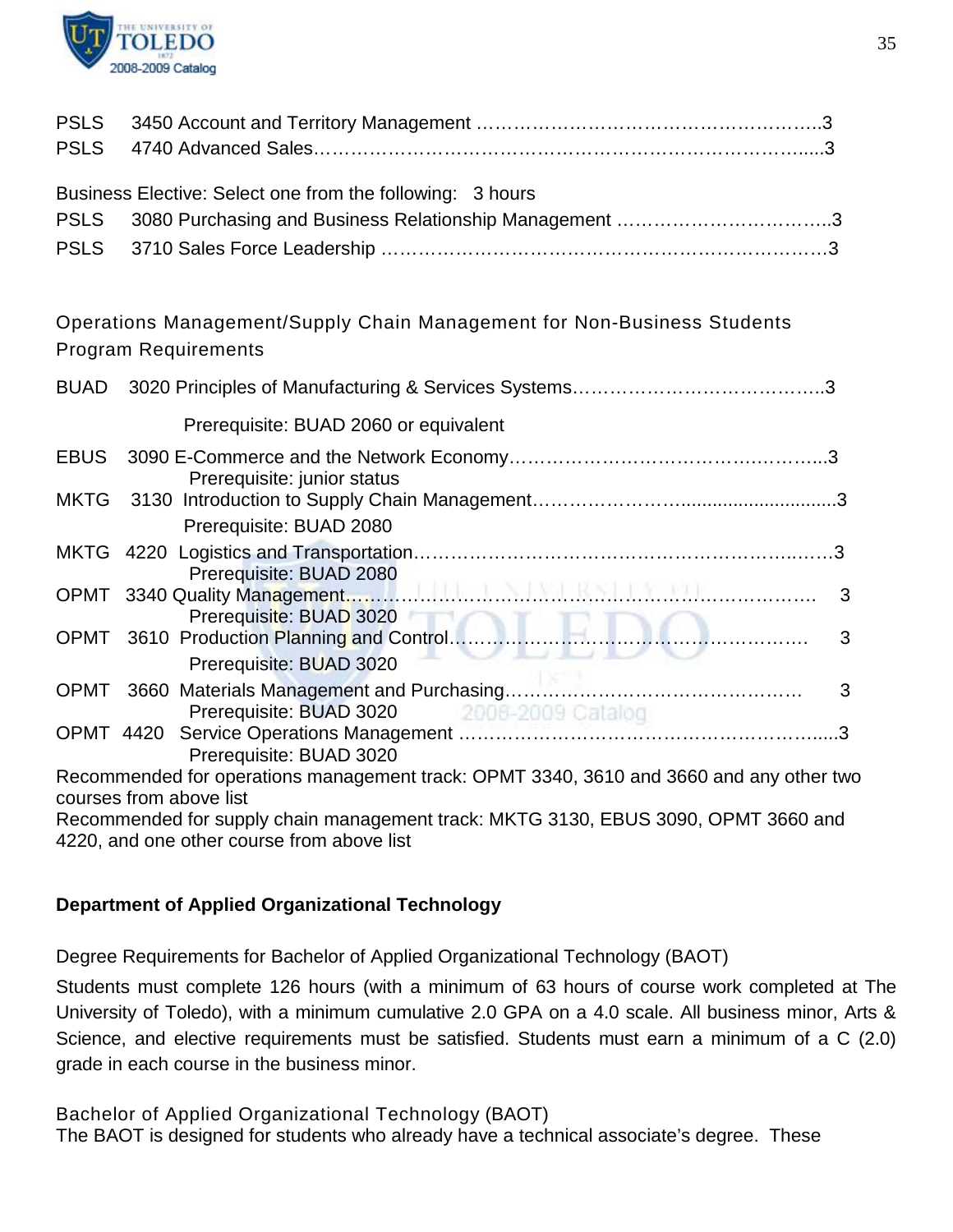

students can complete a bachelor's degree in the equivalent of two additional years of full-time study. This degree is open to anyone meeting the admission requirements, and through advising, can be designed to meet the specific workforce needs of the individual. Along with the transfer credits, the degree completion requirements include selecting classes from a specified list of business courses. For more information, contact the College of Business Administration. The program consists of business courses, Arts & Science course, and electives outside of the College of Business Administration.

#### Program Requirements

| <b>General Business Minor:</b> |         |
|--------------------------------|---------|
| Economics: 3-6 hours           |         |
|                                | $3-6$   |
| <b>Mathematics</b>             |         |
|                                | $3 - 6$ |
| <b>Business Statistics</b>     |         |
|                                |         |
| Microcomputer Requirement      |         |
|                                |         |
|                                |         |

Eighteen (18) hours of business courses are required beyond the prerequisite courses above. A grade of C (2.0) or better is required in each of the following courses (Maximum of 2 courses may transfer towards minor)

OLEDC

Required Foundational Course

|                                                                     | 3 |
|---------------------------------------------------------------------|---|
| <b>Additional Requirements</b>                                      |   |
| Select three (3) courses from the following (1 must be 3000 level): |   |
| <b>BUAD 1010</b>                                                    | 3 |
| BUAD 2050* Accounting for Business Decision Making                  | 3 |
| BUAD 2070 Application of Statistics in Business Decision Making     | 3 |
|                                                                     | 3 |
|                                                                     | 3 |
| BUAD 3020* Principles of Manufacturing and Service Systems          | 3 |
| BUAD 3030 Managerial and Behavioral Processes in Organizations      | 3 |
|                                                                     | 3 |
|                                                                     | 3 |
| BUAD 3470 Legal & Ethical Environment of Business                   | 3 |
|                                                                     |   |

Select two (2) additional courses from the eight listed above or select two courses at the 3000-4000 level from ACCT, FINA, INFS, MGMT, EFSB, IBUS, EBUS, OPMT, HURM, PSLS, BANS, BLAW, or MKTG to complete the additional requirements. (Prerequisites for selected courses must be fulfilled.) Prerequisites for an MBA also can be fulfilled by completing any of the indicated (\*) courses with a minimum grade of C (2.0).

Other Courses: (66-68 credit hours including transfer credits) 30 hours must be upper division courses (numbered 3000-4000) taken at UT, but from outside the College of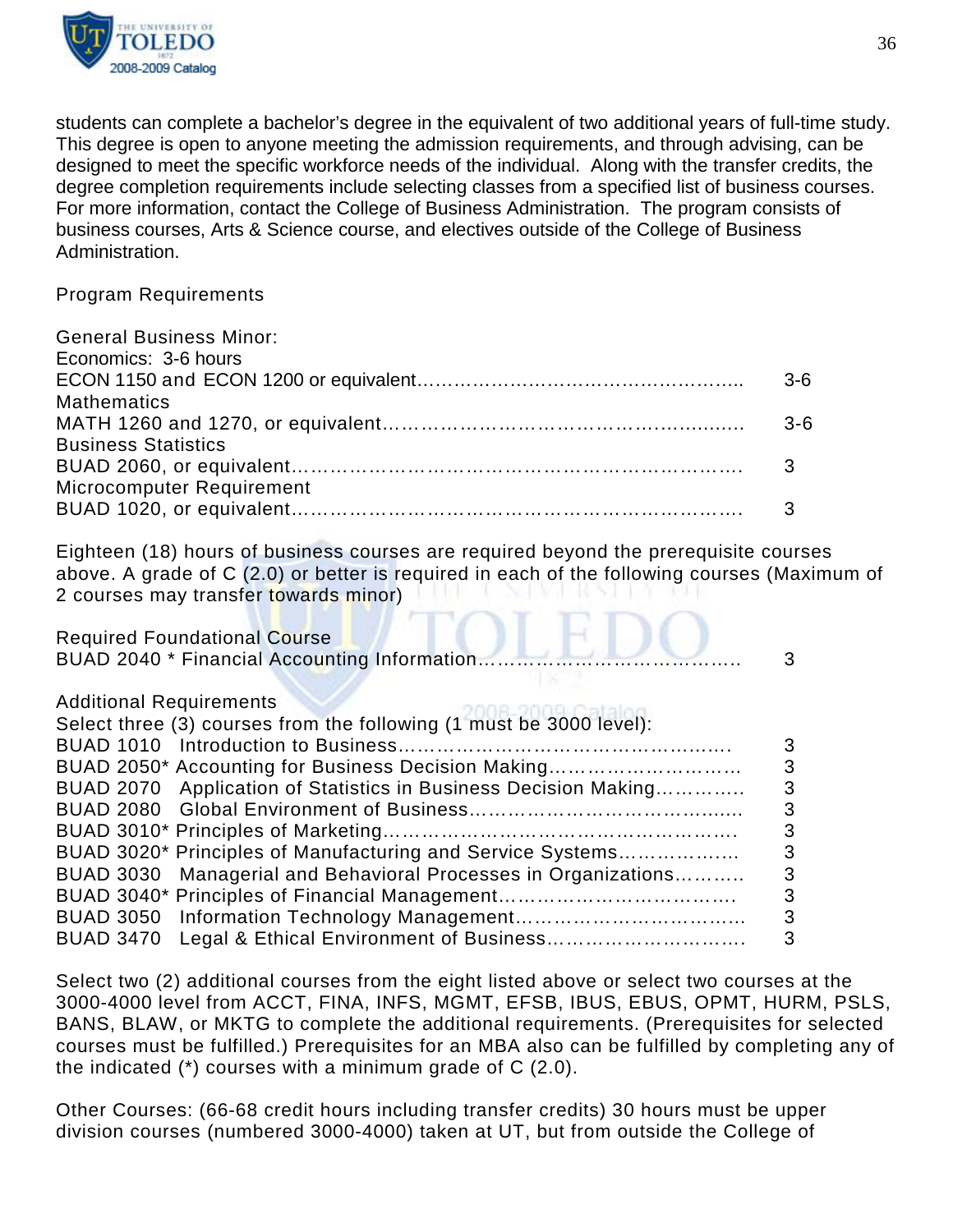

Business Administration. All prerequisites must be met.

- o 15 hours of the 30 upper division hours must be from the College of Arts and **Science**
- o 15 hours taken at UT from any college except the College of Business Administration
- o Students have the opportunity to complete a minor in the College of Arts and Science with the proper selection of classes
- Maximum of 25% business courses (including transfer credits) can apply towards the BAOT degree
- Approximately 60 hours will be transferred in from the Associate Degree. This may include some General Education core and business classes as well as technical courses that do not count for General Education or business classes. These technical courses will be at the 1000-2000 level and credit will be counted under Other Courses.

(See website for check sheet of program

[http://www.utoledo.edu/business/StuServ/Checksheets.html\)](http://www.utoledo.edu/business/StuServ/Checksheets.html)

## Degree Requirements for Pre-Business Administration

Students must have a minimum cumulative GPA of 2.25 in the business lower subset courses (see degree requirements below) and a 2.4 cumulative GPA to be eligible for admission to the upper division in the College of Business Administration. Students with a 2.25 business lower subset, but less than a 2.0 cumulative GPA will be required to appeal prior to admission to the upper division if they want to continue into the BBA. (Note: Placement tests are required in English, math and reading before a student can take courses in those areas. All course prerequisites listed in the University catalog must be followed.) 2008-2009 Catalog

## Pre-Business administration

The pre-business administration degree program allows students to earn an associate degree while completing the pre-business and university core classes towards a bachelor of business administration. Students taking all of the courses and meeting all the conditions set in this program will fulfill the requirements for the associate of arts degree and will be accepted into the upper division of the College of Business Administration. Students must still submit a formal application for admission to the College of Business Administration's upper division one semester before they complete the requirements for the pre-business administration program.

## Program Requirements

|                                               | Hours |
|-----------------------------------------------|-------|
|                                               | 3     |
|                                               | 3     |
|                                               | 6     |
|                                               | 6     |
| Natural Sciences (including at least one lab) | 6     |
| <b>Business Courses</b>                       | $3-6$ |
|                                               |       |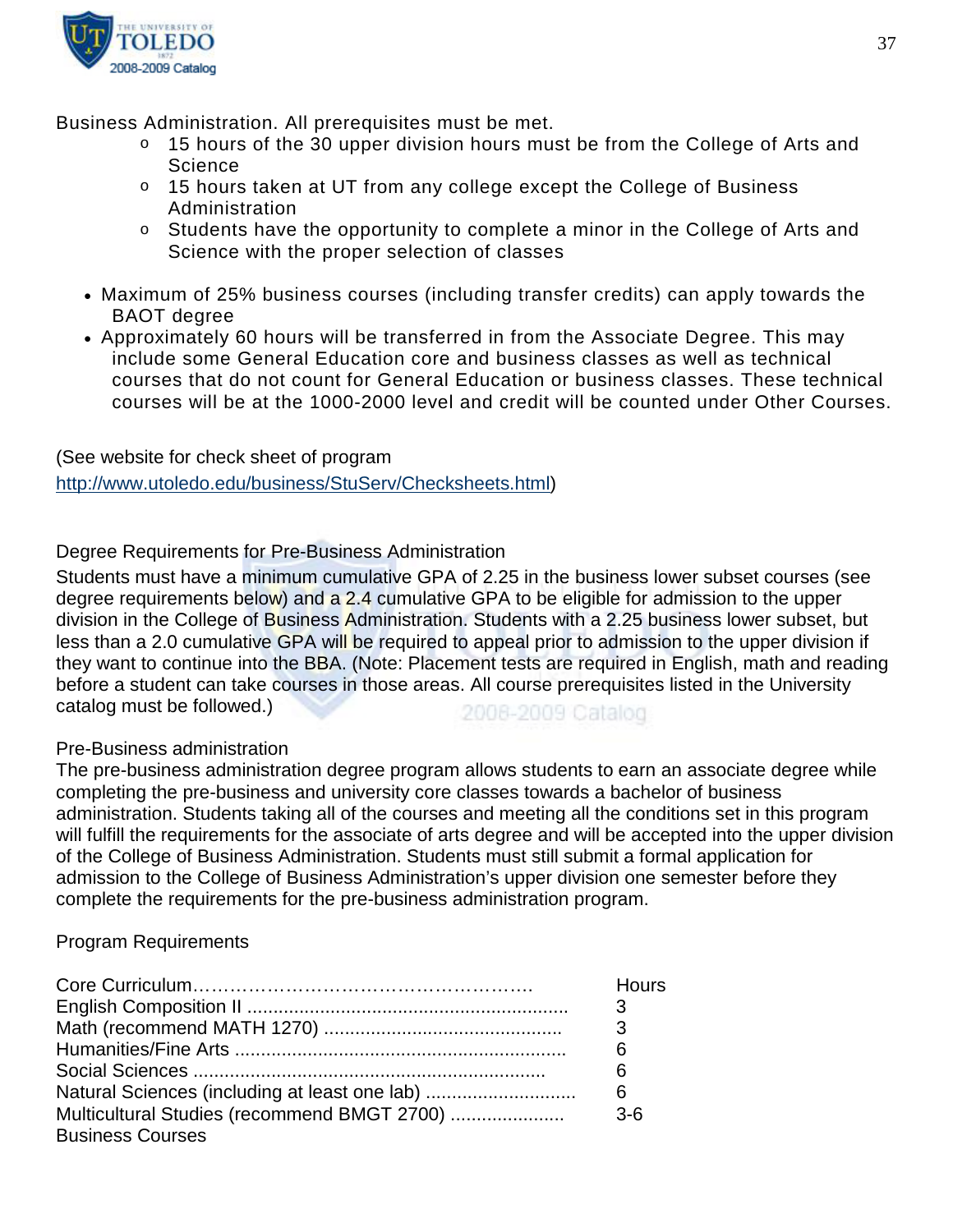

| *ACTG 1040 Principles of Financial Accounting      | 3 |
|----------------------------------------------------|---|
| *ACTG 1050 Principles of Management Accounting     | 3 |
| *BMGT 1000 Business Technology/College Orientation |   |
|                                                    | 3 |
| *BMGT 2110 Managing in a Global Economy            | 3 |
|                                                    | 3 |
| *BUAD 2070 Application of Statistics in Business   | 3 |
| *CMPT 1100 Computer Information Applications       | 3 |
| ECON 1150 Principles of Macroeconomics             | 3 |
| ECON 1200 Principles of Microeconomics             | 3 |
| Prerequisites for courses above:                   |   |
|                                                    | 3 |
|                                                    | 3 |
|                                                    | 3 |
|                                                    |   |

\*indicates those courses included in the business lower subset

#### **Degree Requirements for Associate Degree Programs**

Students must complete the minimum required hours for their program (refer to areas of specialization), with a minimum cumulative 2.0 GPA on a 4.0 scale.

#### Degrees Offered

Associate Degree Programs Accounting technology Associate of technical studies Business management technology Computer network administration Computer software specialist technology Information services and support Legal secretarial Marketing and sales technology Programming and software development

Associate Degree Programs

2008-2009 Catalog

Areas of Specialization Computer Software Specialist Technology The computer software specialist technology degree provides students with a well-rounded background in software applications including database, spreadsheet, word processing and presentation graphics. In addition, it stresses the interrelationship of computer technology and customers/clients in the workplace. Students also will be prepared to take professional certification tests such as the Microsoft Office Specialist (MOS).

|                                          | <b>Hours</b> |
|------------------------------------------|--------------|
| <b>ENGL 1100 Introductory Writing or</b> |              |
|                                          |              |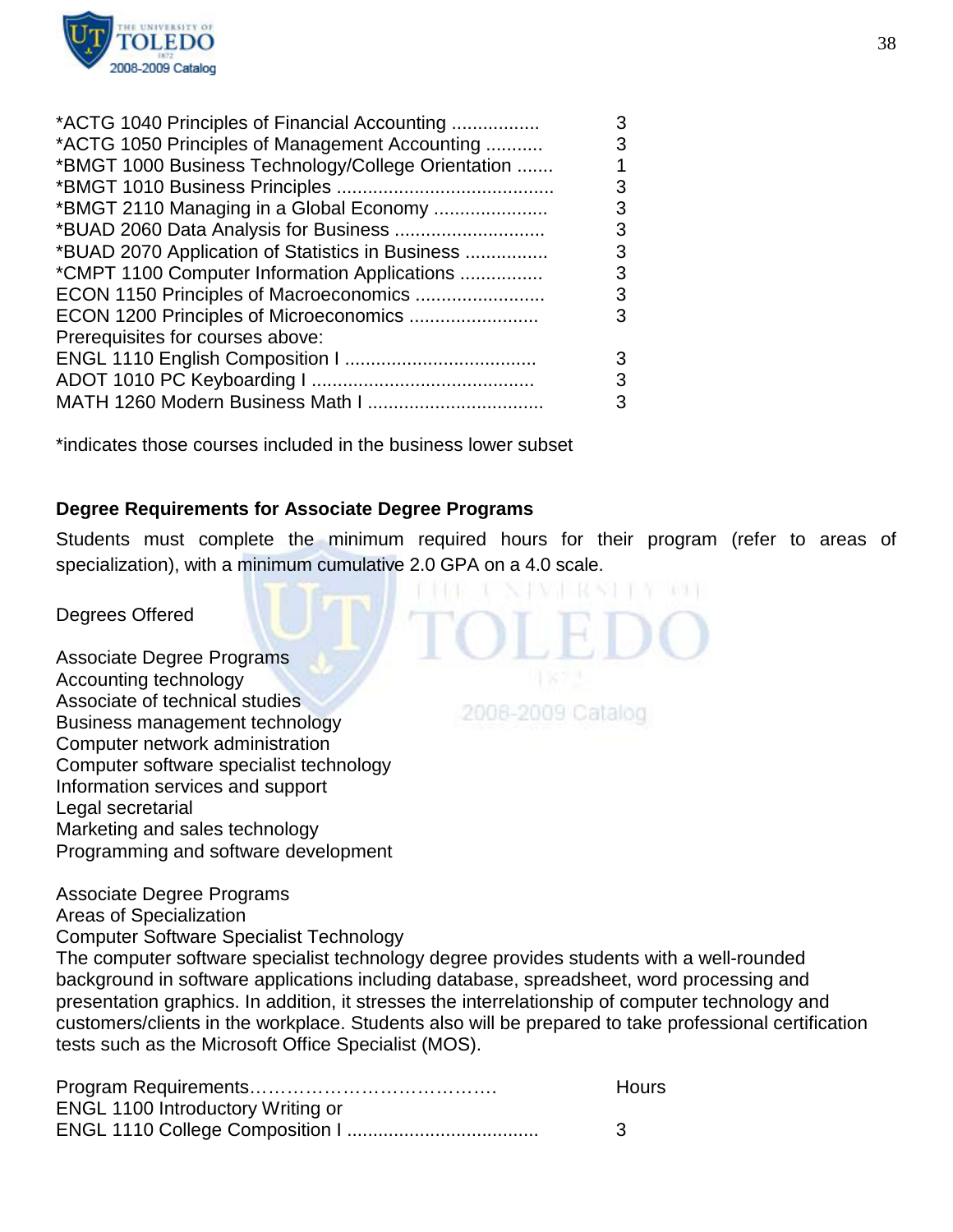

| ENGL 1130-1150 College Composition II or<br>ENGL 2960 Organizational Report Writing | 3              |
|-------------------------------------------------------------------------------------|----------------|
| Humanities/Fine Arts Core                                                           | 3              |
|                                                                                     | 6              |
| MATH Choose MATH 1010, 1180 or 1260                                                 | 3              |
|                                                                                     | 3              |
| ACTG 1040 Principles of Financial Accounting                                        |                |
| ACTG 1050 Principles of Management Accounting                                       | 3              |
|                                                                                     | 3              |
| BMGT 1000 Business Technology/College Orientation                                   | 1              |
|                                                                                     | 3              |
| BMGT 1500 Workplace Communication & Presentations                                   | 3              |
|                                                                                     | 3              |
| BMGT 2700 Managing Diversity in the Workplace                                       | 3              |
| CMPT 1100 Computer Information Applications                                         | 3              |
|                                                                                     | 1              |
| <b>CMPT 1410 Microsoft Excel  </b>                                                  | $\overline{2}$ |
| CMPT 1420 Microsoft Access                                                          | $\overline{2}$ |
|                                                                                     | $\overline{2}$ |
|                                                                                     | $\overline{2}$ |
|                                                                                     | 1              |
|                                                                                     | 3              |
| CMPT 2430 Advanced Microsoft Word                                                   | $\overline{2}$ |
| CMPT 2460 Advanced Microsoft Excel                                                  | $\overline{2}$ |
|                                                                                     | $\overline{2}$ |
| Total hours for the program 62                                                      |                |
|                                                                                     |                |

#### **Legal Secretarial**

The legal secretarial technology program prepares students for positions in law firms, corporate legal departments, court agencies and government agencies. The student receives training in secretarial skills, with emphasis on legal terminology and professional document production. Upon graduation, the student is prepared to become a member of a law office team dealing in civil, corporate, criminal, domestic relations and probate law. Career opportunities in this area are predicted to remain strong.

|                                                               | Hours |
|---------------------------------------------------------------|-------|
| <b>ENGL 1100 Introductory Writing or</b>                      |       |
|                                                               | 3     |
| ENGL 1130-1150 College Composition II or                      |       |
| ENGL 2960 Organizational Report Writing                       | 3     |
| Humanities/Fine Arts Core                                     | 3     |
|                                                               | 6     |
| MATH Choose MATH 1010, 1180 or 1260                           | 3     |
| ACTG 1040 Principles of Financial Accounting                  | 3     |
| ACTG 1050 Principles of Management Accounting                 | 3     |
|                                                               | 3     |
| BMGT 1000 Business Technology/College Orientation             |       |
| <b>BMGT 1500 Workplace Communication &amp; Presentations </b> | 3     |
| BMGT 2310 Legal Environment of Business                       | 3     |
| BMGT 2700 Managing Diversity in the Workplace                 | 3     |
|                                                               |       |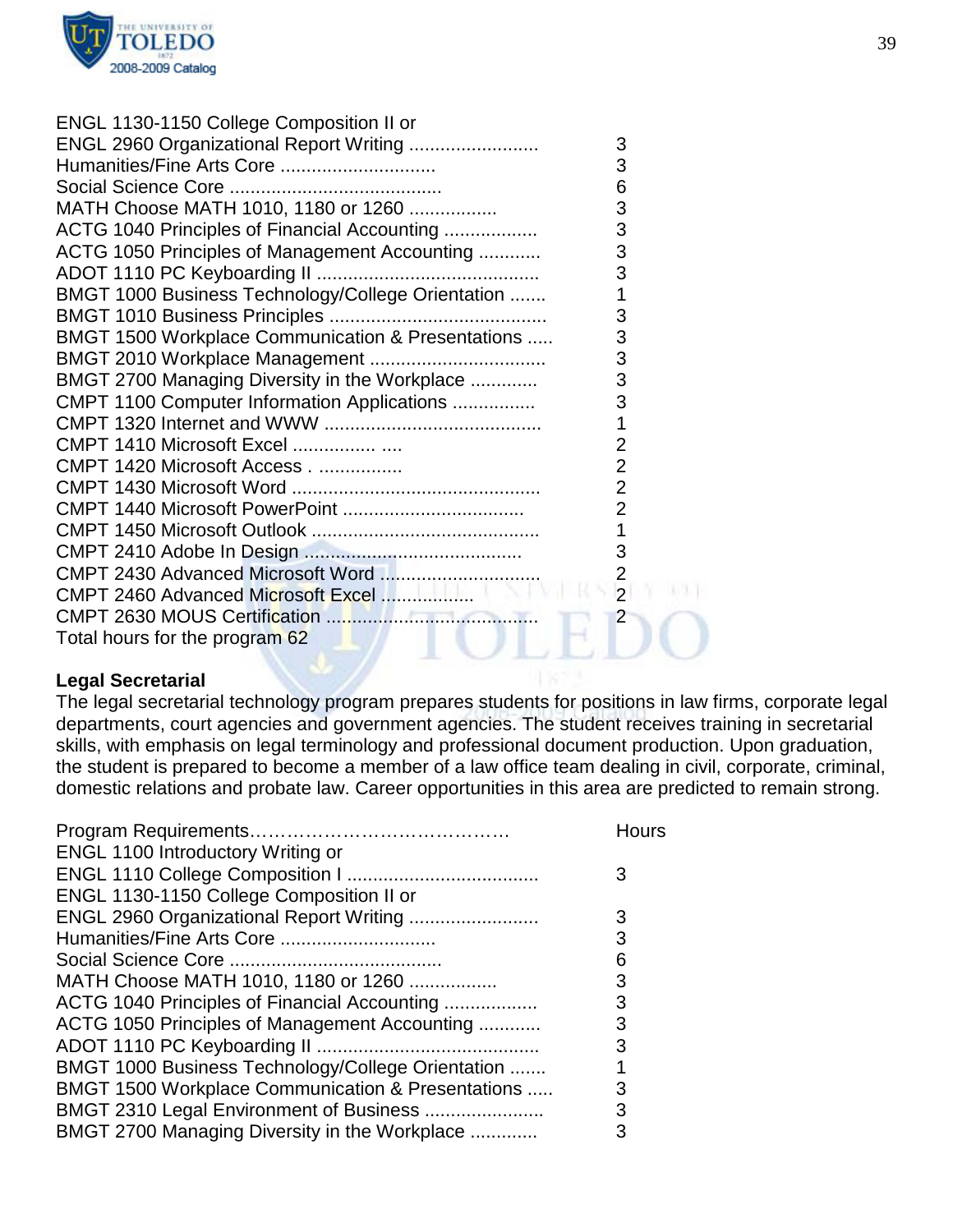

| CMPT 1100 Computer Information Applications | 3              |
|---------------------------------------------|----------------|
| CMPT 1320 Internet and the World Wide Web   | $\mathbf{1}$   |
|                                             | $\overline{2}$ |
|                                             | $\overline{2}$ |
|                                             | $\overline{2}$ |
|                                             | $\mathbf 1$    |
| CMPT 1600 Internet Design and Publishing    | 3              |
|                                             | 3              |
|                                             | 3              |
|                                             | 3              |
|                                             | 3              |
|                                             | 3              |
| Total hours for the program 69              |                |

#### **Business Management Technology**

Business management technology is designed to prepare students for supervisory or management positions in any area of business. It also provides students with the management and computer technology knowledge to start and operate their own businesses.

|                                                   | <b>Hours</b>   |
|---------------------------------------------------|----------------|
| ENGL 1100 Introductory Writing or                 |                |
|                                                   |                |
| ENGL 1130-1150 College Composition II or          |                |
| ENGL 2960 Organizational Report Writing           | 3              |
|                                                   | 6              |
|                                                   | 6              |
| MATH Choose MATH 1010, 1180 or 1260               | 3              |
|                                                   | 3              |
| ACTG 1050 Principles of Management Accounting     | $\overline{3}$ |
| BMGT 1000 Business Technology/College Orientation |                |
|                                                   | 3              |
| BMGT 1500 Workplace Communication & Presentations | 3              |
|                                                   | 3              |
|                                                   | 3              |
| BMGT 2020 Human Resource Development              | 3              |
| BMGT 2110 Managing in a Global Economy            | 3              |
| BMGT 2310 Legal Environment of Business           | 3              |
| BMGT 2700 Managing Diversity in the Workplace     | 3              |
|                                                   | 6              |
| CMPT 1100 Computer Information Applications       | 3              |
|                                                   | 2              |
|                                                   | 3              |
| Total hours for the program 65                    |                |

#### **Accounting Technology**

This major is designed to prepare students to fill accounting positions in public, private and governmental accounting departments and organizations. It offers a well-rounded look at the many aspects of accounting, including managerial, financial, taxation, and applicable computer software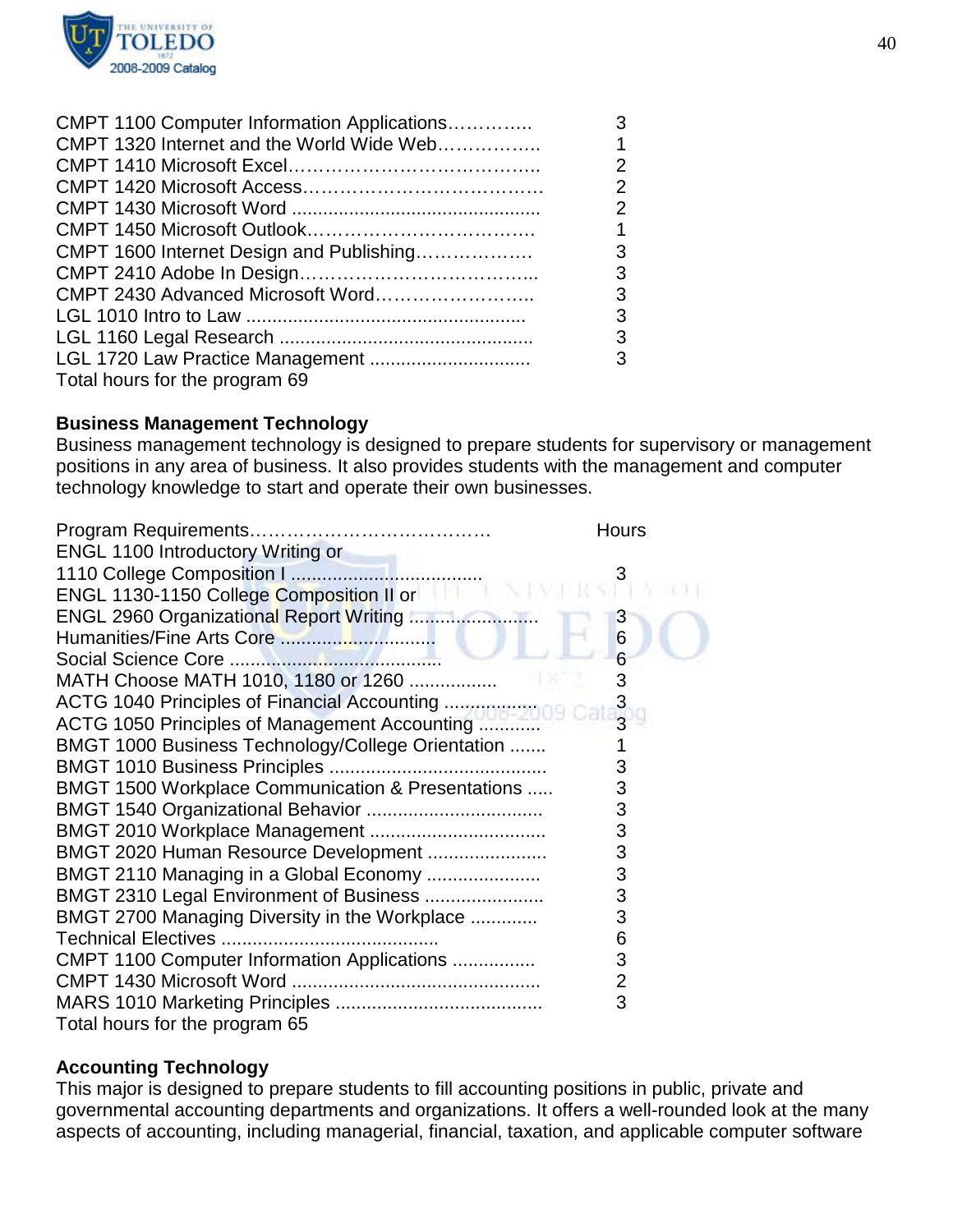

#### programs.

| <b>ENGL 1100 Introductory Writing or</b>          | <b>Hours</b>   |
|---------------------------------------------------|----------------|
|                                                   | 3              |
| ENGL 1130-1150 College Composition II or          |                |
| ENGL 2960 Organizational Report Writing           | 3              |
| Humanities/Fine Arts Core                         | 3              |
|                                                   | 6              |
| MATH Choose MATH 1010, 1180 or 1260               | 3              |
| ACTG 1040 Principles of Financial Accounting      | $\frac{3}{3}$  |
| ACTG 1050 Principles of Management Accounting     |                |
| ACTG 1200 Accounting Software                     | 3              |
| ACTG 1250 Spreadsheet Applications in Accounting  | $\overline{2}$ |
|                                                   | 3              |
|                                                   | 3              |
|                                                   |                |
| BMGT 1000 Business Technology/College Orientation | 1              |
|                                                   | 3              |
| BMGT 1500 Workplace Communication & Presentations | 3              |
|                                                   | 3              |
| BMGT 2110 Managing in a Global Economy            | $\mathbf{3}$   |
| BMGT 2310 Legal Environment of Business           | $\frac{3}{3}$  |
| BMGT 2700 Managing Diversity in the Workplace     |                |
| CMPT 1100 Computer Information Applications       | 3              |
|                                                   |                |
| Total hours for the program 66                    |                |

## **Programming and Software Development**

Programming and software development technology is designed to prepare students for careers in the computer industry as programmers, software developers, data managers and information system designers. Students work with a variety of computer applications in a hands-on lab environment.

|                                                      | Hours |
|------------------------------------------------------|-------|
| <b>ENGL 1100 Introductory Writing or</b>             |       |
|                                                      | 3     |
| ENGL 1130-1150 College Composition II or             |       |
|                                                      | 3     |
|                                                      | 3     |
|                                                      | 6     |
| MATH Choose MATH 1010, 1180 or 1260                  | 3     |
| ACTG 1040 Principles of Financial Accounting         | 3     |
| ACTG 1050 Principles of Management Accounting        | 3     |
| BMGT 1000 Business Technology/College Orientation    | 1     |
|                                                      |       |
| BMGT 1500 Workplace Communication & Presentations  3 |       |
|                                                      |       |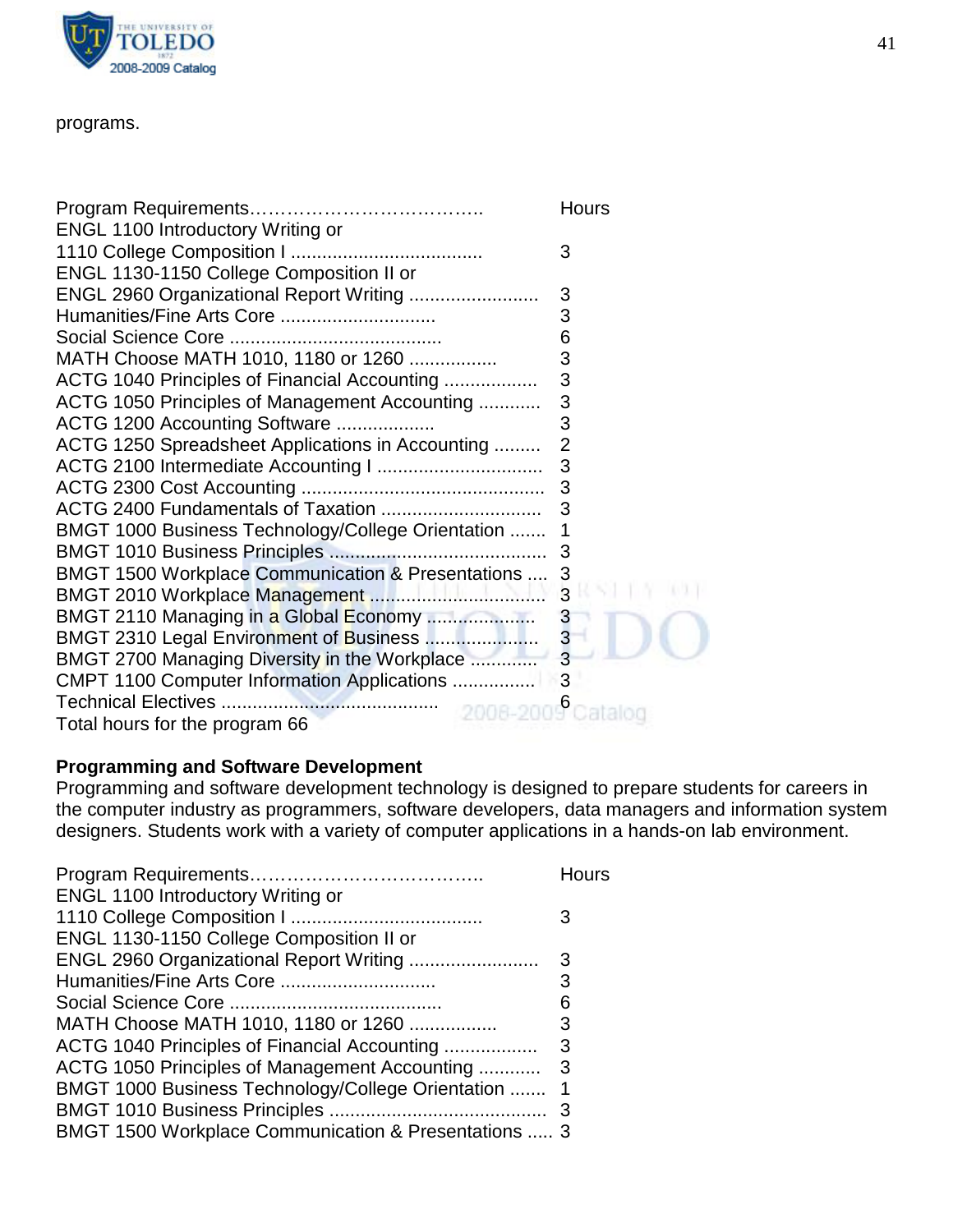

| BMGT 2700 Managing Diversity in the Workplace | 3              |
|-----------------------------------------------|----------------|
| CMPT 1020 Computer Concepts                   | 4              |
| CMPT 1100 Computer Information Applications   | - 3            |
|                                               | $\overline{4}$ |
| CMPT 1420 Microsoft Access                    | 2              |
| CMPT 2110 Advanced Concepts in Programming    | $\overline{4}$ |
|                                               |                |
| CNET 2150 Computer Hardware                   | 3              |
|                                               |                |
|                                               | 8              |
| Total hours for the program 69                |                |

#### **Computer Network Administration**

The computer network administration degree prepares students for careers as computer networking professionals. The program covers all aspects of network administration including designing, servicing and supporting networks; PC configuration; operating systems; and systems integration. The degree also prepares students for the successful completion of professional network certifications.

| ENGL 1100 Introductory Writing or                    |   |
|------------------------------------------------------|---|
|                                                      | 3 |
| ENGL 1130-1150 College Composition II or             |   |
| ENGL 2960 Organizational Report Writing              |   |
|                                                      |   |
|                                                      |   |
| MATH Choose MATH 1010, 1180 or 1260                  | 3 |
| ACTG 1040 Principles of Financial Accounting         |   |
| ACTG 1050 Principles of Management Accounting        |   |
| BMGT 1500 Workplace Communication & Presentations  3 |   |
| BMGT 2700 Managing Diversity in the Workplace        | 3 |
| CMPT 1020 Computer Concepts                          | 4 |
|                                                      | 3 |
|                                                      | 4 |
| CNET 2100 Network Operating Systems I                | 4 |
| CNET 2150 Computer Hardware                          | 3 |
|                                                      | 4 |
| CNET 2300 Network Operating Systems II               | 4 |
| <b>CNET 2400 Network Operating Systems Support </b>  | 4 |
|                                                      | 4 |
| CNET 2420 Enterprise Network Services                | 4 |
| Total hours for the program 68                       |   |

#### **Information Services and Support**

The information services and support degree prepares students for careers in the computer industry as software and hardware support professionals, operating systems experts, information technology support staff and computer technicians. Students gain a well-rounded, hands-on background in technology typical of that used by most employers.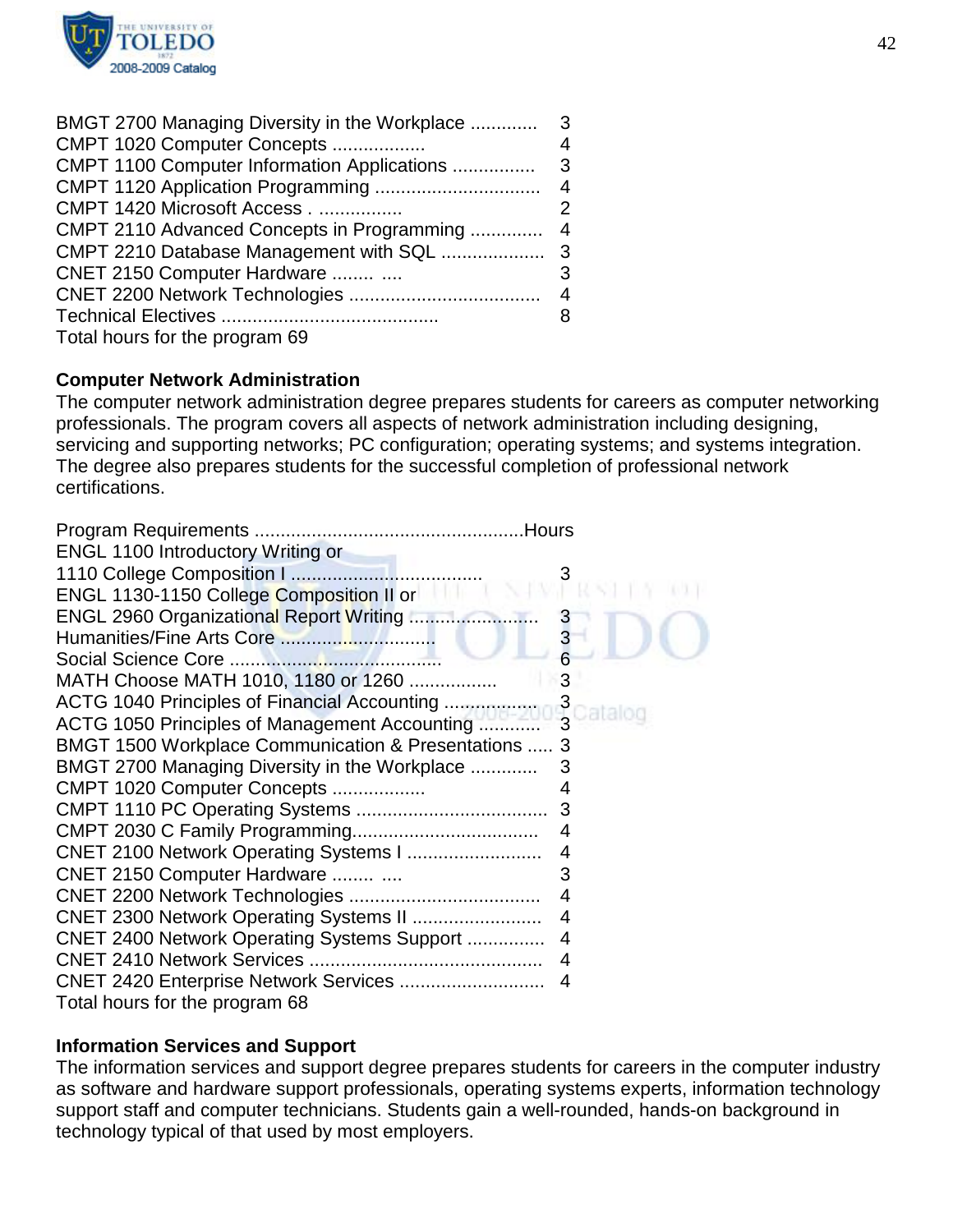

|                                                      | <b>Hours</b>            |
|------------------------------------------------------|-------------------------|
| <b>ENGL 1100 Introductory Writing or</b>             |                         |
|                                                      | 3                       |
| ENGL 1130-1150 College Composition II or             |                         |
| ENGL 2960 Organizational Report Writing              | 3                       |
| Humanities/Fine Arts Core                            | 3                       |
|                                                      | 6                       |
| MATH Choose MATH 1010, 1180 or 1260                  | 3                       |
| ACTG 1040 Principles of Financial Accounting         | 3                       |
| ACTG 1050 Principles of Management Accounting        | 3                       |
| BMGT 1000 Business Technology/College Orientation    |                         |
|                                                      | 3                       |
| BMGT 1500 Workplace Communication & Presentations  3 |                         |
| BMGT 2700 Managing Diversity in the Workplace        | 3                       |
| CMPT 1020 Computer Concepts                          | 4                       |
| CMPT 1100 Computer Information Applications          | 3                       |
|                                                      | $\overline{4}$          |
|                                                      | 1                       |
| CMPT 1410 Microsoft Excel                            | 2                       |
| CMPT 1420 Microsoft Access                           | $\overline{2}$          |
|                                                      |                         |
|                                                      | $\mathbf{3}$            |
|                                                      | $\overline{\mathbf{4}}$ |
|                                                      | $\overline{\mathbf{4}}$ |
| Total hours for the program 63                       |                         |

## **Marketing and Sales Technology**

The marketing and sales technology degree gives students a broad spectrum of perspectives with courses in the areas of marketing communication/ advertising, services marketing, marketing management, personal selling and sales force management. This program prepares students for careers in sales, wholesale/retail promotion and product/service marketing.

|                                                      | Hours |
|------------------------------------------------------|-------|
| <b>ENGL 1100 Introductory Writing or</b>             |       |
|                                                      |       |
| ENGL 1130-1150 College Composition II or             |       |
|                                                      | 3     |
|                                                      | 3     |
|                                                      | 3     |
|                                                      | 3     |
| MATH Choose MATH 1010, 1180 or 1260                  | 3     |
| ACTG 1040 Principles of Financial Accounting         | 3     |
| ACTG 1050 Principles of Management Accounting        | 3     |
| BMGT 1000 Business Technology/College Orientation    |       |
|                                                      | - 3   |
| BMGT 1500 Workplace Communication & Presentations  3 |       |
|                                                      | 3     |
|                                                      |       |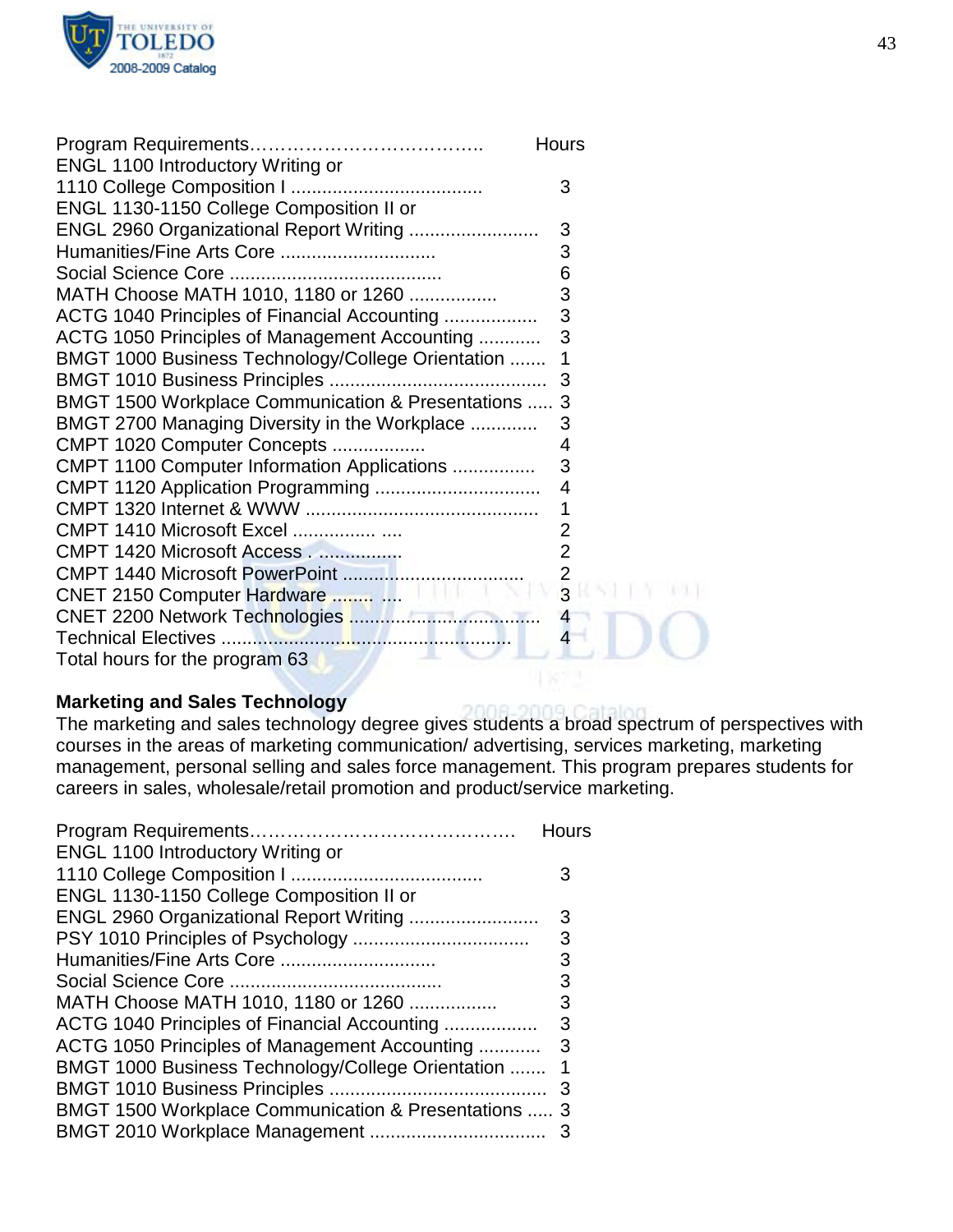

| BMGT 2110 Managing in a Global Economy        | 3 |
|-----------------------------------------------|---|
| BMGT 2310 Legal Environment of Business       | 3 |
| BMGT 2700 Managing Diversity in the Workplace | 3 |
| CMPT 1100 Computer Information Applications   | 3 |
|                                               | 3 |
|                                               | 3 |
|                                               |   |
|                                               |   |
|                                               |   |
|                                               |   |
|                                               |   |
| Total hours for the program 67                |   |

## **Interdisciplinary Studies for Technical Programs**

#### **Associate of Technical Studies Degree**

This degree is appropriate for students who would like to combine two or more technical areas to attain an associate degree. Degree candidates at The University of Toledo must be in good standing. An associate of technical studies degree will be granted to the student completing the following requirements.

Program Requirements

1. Satisfactory completion of no fewer than 68 semester hours.

2. Completion of no fewer than 20 of the above 68 semester hours while in attendance at the College of Business Administration, or 30 hours for transfer students from other institutions. A student must attain a C (2.0) average for all work at the college.

3. Completion of a minimum of 30 hours of technical studies, attained in an educational plan approved by the adviser, sponsoring faculty member and the college committee.

4. The 30 hours of technical studies must consist of an interdisciplinary, but coherent, combination of courses selected from two or three technical programs. At least 16 hours must be selected from one technical field, and students must attain a C (2.0) average for all technical work utilized in satisfaction of this requirement.

Note: Students must have an approved educational plan in order to be eligible for any associate of technical studies program. The process to gain approval begins with an appointment with a college adviser.

Certificates Offered

Accounting for health care and non-profit Accounting software applications Accounting technology Applied organizational technology Business management technology Computer network administration Computer software specialist Digital imaging advanced Digital imaging fundamentals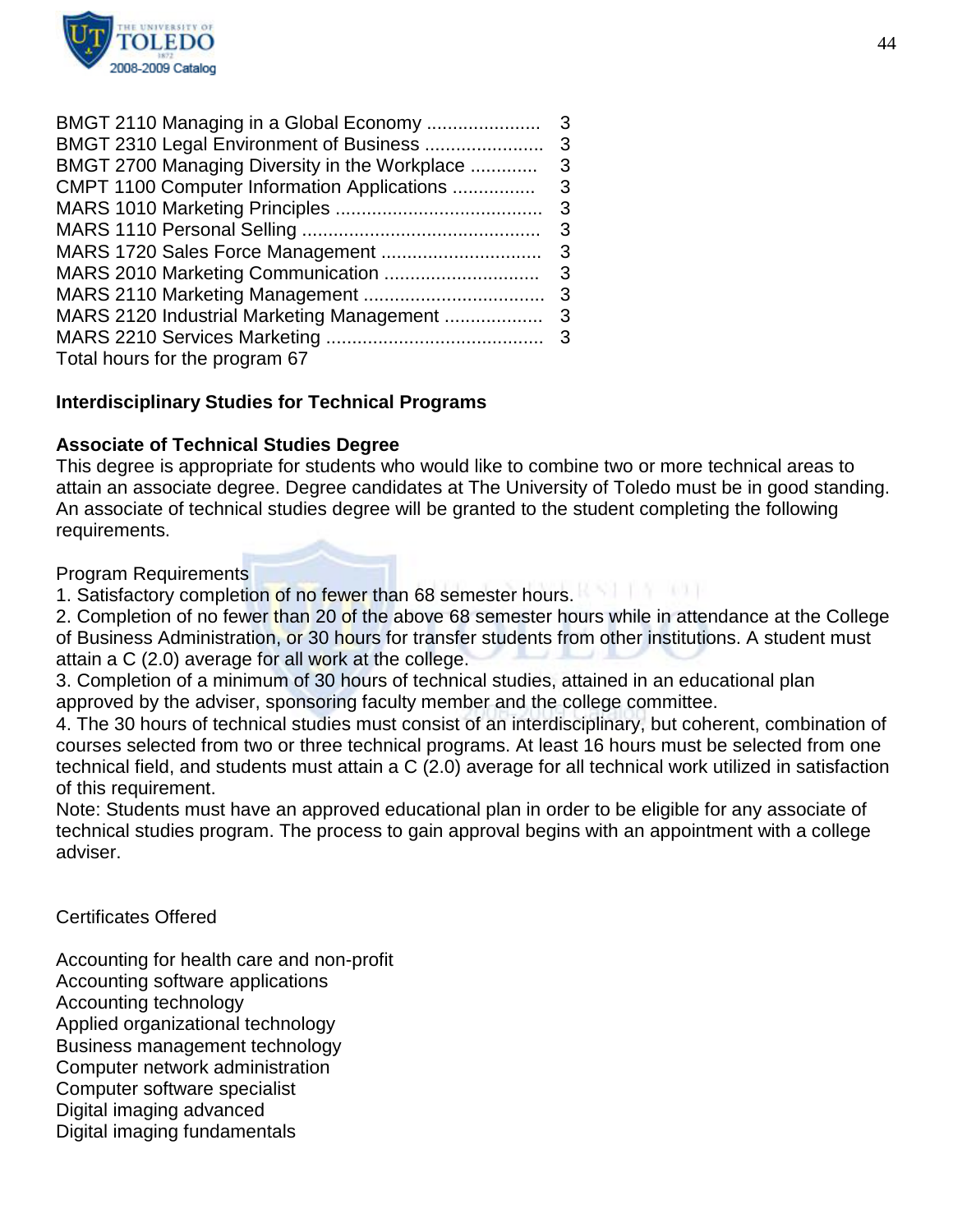

Diversity management Information services and support Management accounting Marketing and sales technology Legal secretarial Preparation for Certified Bookkeeper exam Programming and software development Web design

Visit the website at<http://www.utoledo.edu/business/aot/> for more information on the certificate programs.

## **College of Business Administration Faculty**

## **Department of Accounting**

Philip R. Fink, 1975, professor B.B.A., M.B.A., The University of Toledo; J.D., Ohio Northern University; CPA (Ohio)

Diana R. Franz, 1992, professor and chair M. Prof. Accountancy, Wichita State University; Ph.D., Texas Tech University; CPA (Ohio)

33 T Amy French, 2005, lecturer B.S., Southern New Hampshire College; M.B.A., University of Toledo

Hassan Hasab Elnaby, 2003, assistant professor B. Comm., M.A., Ph.D., Cairo University

2008-2009 Catalog

Brian L. Laverty, 1990, professor B.A., Ph.D., Michigan State University; CPA (Michigan)

Bhanu Ragu-Nathan, 1985, professor B.S., University of Madras; M.B.A., Indiana University; Ph.D., University of Pittsburgh; ACA (India)

Amal Said, 2003, assistant professor B. Comm., M.A., Cairo University; M.S., Old Dominion University; Ph.D., Virginia Commonwealth **University** 

Donald Saftner, 1987, professor B.S., M.S., Ph.D., The Pennsylvania State University

Nancy L. Snow, 1998, lecturer B.B.A, M.S.A., The University of Toledo; CPA (Ohio)

Glenn A. Wolfe, 1989, associate professor B.A., Grove City College; M.B.A., Ph.D., Virginia Polytechnic Institute and State University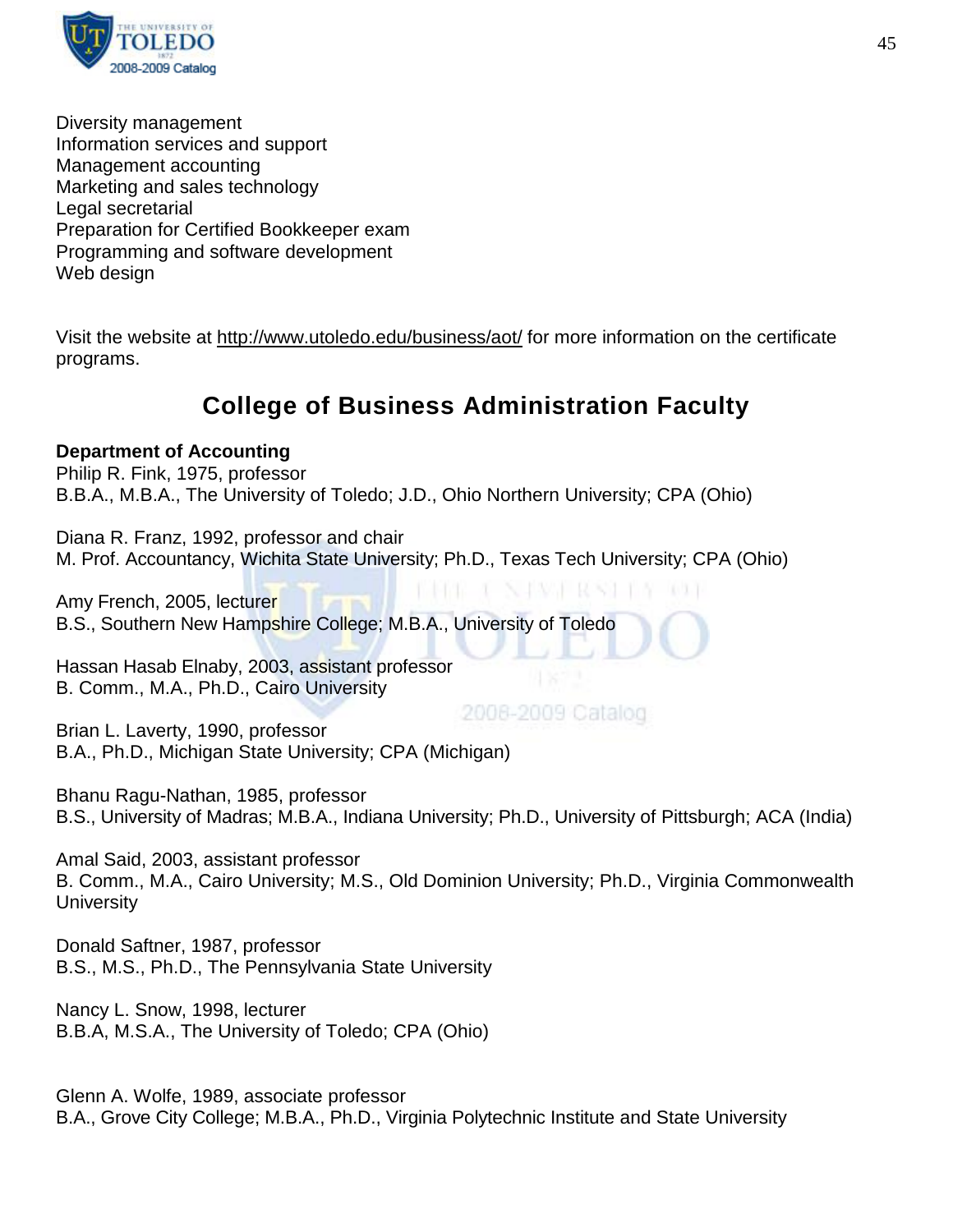

#### EMERITUS AND SUPERANNUATE FACULTY Richard F. Bernstein, M.B.A., professor emeritus, superannuate

Charles H. Gibson, D.B.A., professor emeritus

Robert E. Hansen, D.B.A., professor emeritus

Robert Irish, Ph.D., professor emeritus

Larry Konrath, Ph.D., professor emeritus

Howard L. Ness, J.D., M.B.A., professor emeritus

Glenda E. Ried, M.B.A., CPA, professor emeritus

Nicholas W. Schroeder, M.Acct., professor emeritus

#### **Department of Finance**

Richard J. Boden Jr., 1993, associate professor B.A., State University of New York; M.B.A., Brown University; Ph.D., University of Maryland

Linda Bowyer, 1989, associate professor B.A., Ph.D., Iowa State University

Maureen Conroy, 1987, professor B.B.A., The University of Toledo; M.B.A., Bowling Green State University

2008-2009 Catalog Mine Ertugrul, assistant professor B.A., Marmara University Istanbul; M.B.A., University of Connecticut; Ph.D., University of Connecticut

Gary Moore, 1989, associate professor B.S., Iowa State University; M.B.A., Ph.D., Arizona State University; J.D., University of Iowa

Ravi Ravichandran, 2008, professor and chair B.Tech., Banaras Hindu University; M.B.A., Virginia Tech; Ph.D., University of Iowa

Michael D. Sherman, 1980, associate professor B.A., American University; M.S., Ph.D., Purdue University

Ozcan Sezer, 2002, assistant professor B.A., Ankara University; M.A., Boston College; Ph.D., University of Connecticut

Andrew Solocha, 1989, associate professor and chair B.A., Long Island University; M.A., Central Michigan University; Ph.D., Michigan State University

Herbert J. Weinraub, 1970, professor B.S., Northeastern University; M.B.A., Ph.D., Michigan State University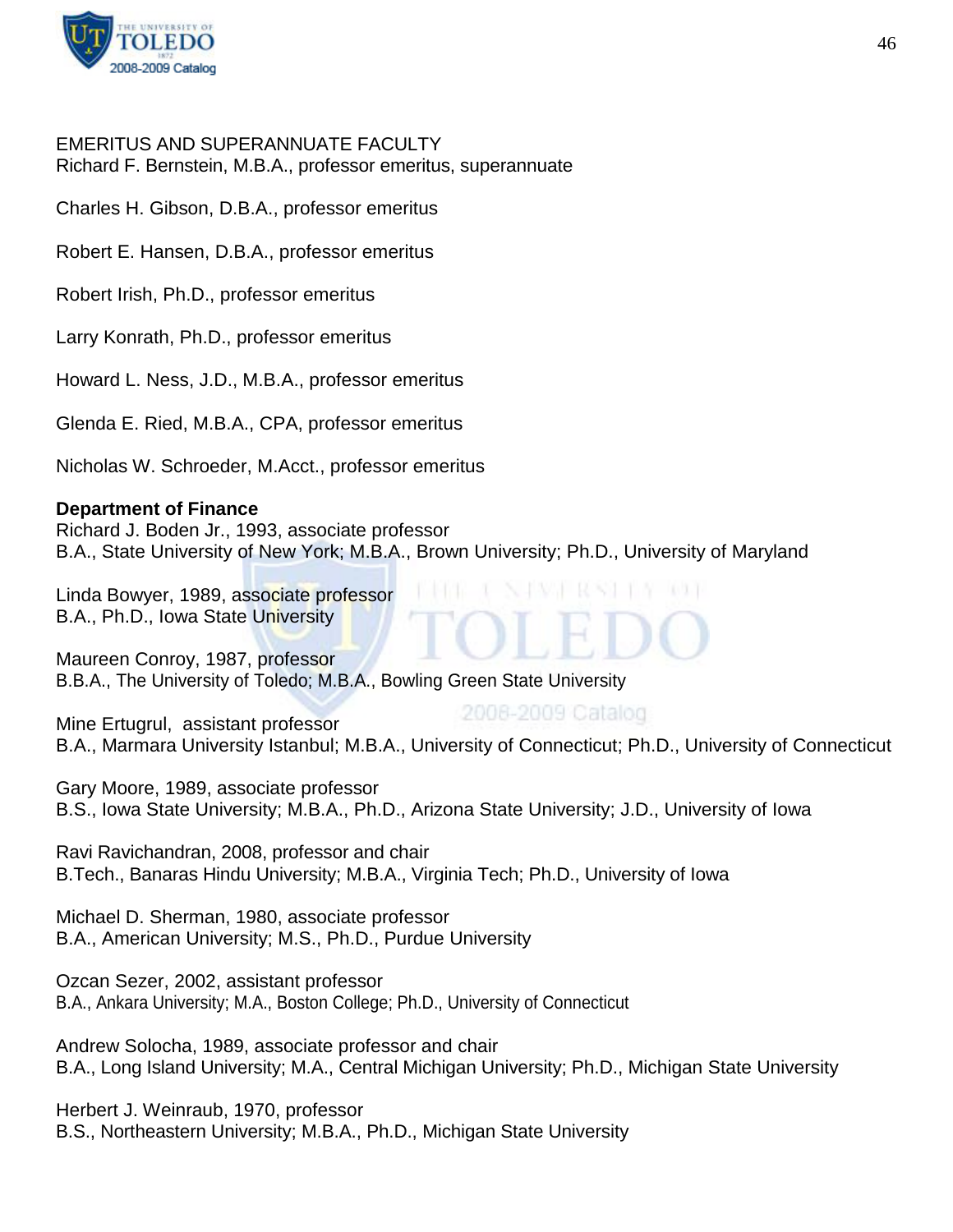

#### EMERITUS AND SUPERANNUATE FACULTY Michael J. Ahern, Ed.D., professor emeritus

Lawrence V. Conway, Ph.D., professor emeritus

David A. Lindsley, Ph.D., professor emeritus

#### **Department of Information Operations and Technology Management** Mesbah U. Ahmed, 1980, professor

B.S., M.S., Bangladesh University; Ph.D., Texas Tech University

Xiao Fang, 2003, assistant professor B.S., M.S., Fudan University, Shanghai, China; Ph. D., University of Arizona

Basam Hasan, 2001, associate professor B.S., Yarmouk University; M.B.A., Southwest Missouri State University; Ph.D., University of **Mississippi** 

Paul Hong, 1987, professor B.A., Yonsei University; M.A., M.B.A., Bowling Green State University; Ph.D., The University of Toledo

Jerzy Kamburowski, 1989, professor M.S., Ph.D., Technical University of Wroclaw, Poland

Anand S. Kunnathur, 1986, professor and senior associate dean M.S., University of Delhi; M.A., York University; Ph.D., University of Tennessee

Kee Lim, 2002, lecturer B.B.A, M.B.A., Ewha Woman's University, Seoul, Korea; Ph.D., The University of Toledo

Udayan Nandkeolyar, 1988, associate professor B.Tech., Indian Institute of Technology; M.B.M., Asian Institute of Management; Ph.D., The Pennsylvania State University

James A. Pope, 1998, professor B.A., College of Wooster; M.A., Northwestern University; Ph.D., University of North Carolina

Ram Rachamadugu, 1991, professor B.S.E., University of Madras; M.B.A., Indian Institute of Management; M.S., Ph.D., Carnegie Mellon **University** 

T.S. Ragu-Nathan, 1985, professor and chair B.E., University of Madras; M.B.A., Indiana University; Ph.D., University of Pittsburgh

P.S. Sundararaghavan, 1980, professor B.Tech., University of Madras; Dipl., Calcutta School of Management; Ph.D., University of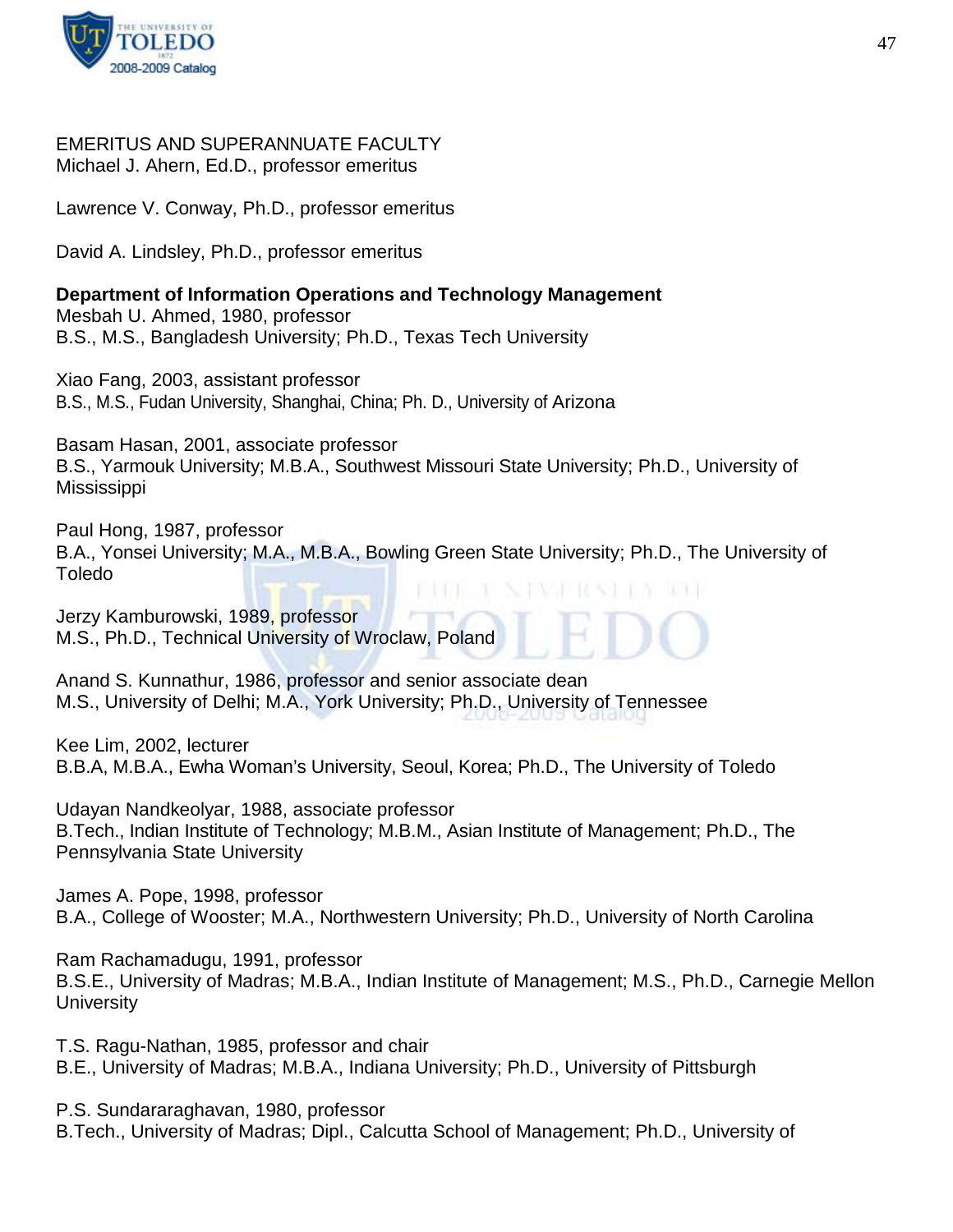

### Tennessee

Monideepa Tarafdar, 2003, associate professor B.Sc., B. Tech., University of Calcutta; Ph.D., Indian Institute of Management, Calcutta, India

Mark A. Vonderembse, 1973, professor B.S.C.E., The University of Toledo; B.A., University of Pennsylvania; Ph.D., University of Michigan

EMERITUS AND SUPERANNUATE FACULTY William Clegg, Ed.D., associate professor

Douglas Lind, Ph.D., professor emeritus

C. Joseph Sass, M.B.A., professor emeritus

## **Department of Marketing and International Business**

Ainsworth A. Bailey, 2002, associate professor B.S., University of the West Indies, Mona; M.B.A., Baruch College-City University of New York; M.Ed., The University of Toledo; Ph.D., University of Iowa

Don R. Beeman, 1976, professor B.S., University of Akron; M.B.A., D.B.A., Indiana University

Richard E. Buehrer, 1984, professor A.B., B.A., M.B.A., Ph.D., The University of Toledo

Bashar S. Gammoh, 2006, assistant professor B.Econ., Yarmouk University; M.B.A., University of Jordan; Ph.D. Oklahoma State University

Anthony C. Koh, 1987, associate professor B.S., University of Malaya; M.A., Ph.D., University of Alabama

Thoung T. Le, 1980, professor B.Comm., Van Hanh University; M.B.A., University of Detroit; Ph.D., Michigan State University

Jeen S. Lim, 1983, professor B.A., M.B.A., Seoul National University; Ph.D., Indiana University

Sylvia Long-Tolbert, 2005, assistant professor B.B.A., Howard University; M.B.A., George Washington University; M.A., Ph.D., The Ohio State University

Michael L. Mallin, 2005, assistant professor B.S., The Ohio State University; M.B.A., The University of Dayton; Ph.D., Kent State University

Sam C. Okoroafo, 1986, professor B.S., University of Nigeria; M.B.A., Ph.D., Michigan State University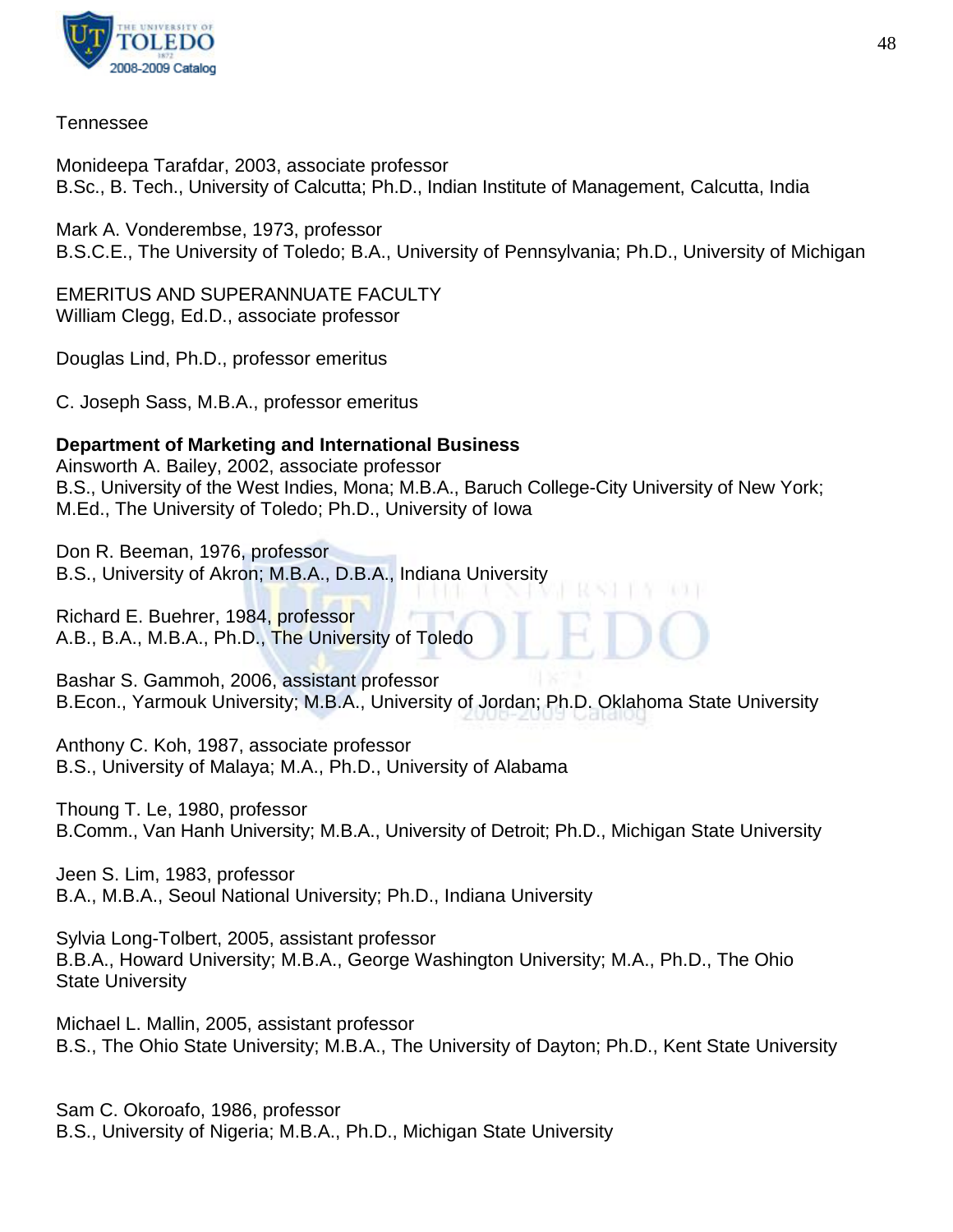

Iryna Pentina, 2008, assistant professor

B.A., M.A., Kharkov State University; M.B.A., University of Louisiana; Ph.D., Kharkov State Pedagogical University; Ph.D., University of North Texas

Ellen Pullins, 1996, professor B.S.C., Ohio University; M.A., M.B.A., Wright State University, Ph.D., The Ohio State University

Thomas W. Sharkey, 1984, associate professor B.A., M.B.A., The University of Akron; M.S., Florida State University; Ph.D., Indiana University

EMERITUS AND SUPERANNUATE FACULTY Edward Bardi, Ph.D., professor emeritus

G. Allen Brunner, Ph.D., professor emeritus

James A. Brunner, Ph.D., professor emeritus

J. Marc DeKorte, Ph.D., professor emeritus

Sakari T. Jutila, Ph.D., professor emeritus

Ken I. Kim, D.B.A., professor emeritus

Thomas A. Klein, Ph.D., professor emeritus

George M. Taoka, Ph.D., professor emeritus

James K. Weekly, D.B.A., professor emeritus

Ronald L. Zallocco, D.B.A., professor emeritus

Department of Management

Sonny S. Ariss, 1985, professor and interim chair B.B.A., M.B.A., The University of Toledo; Ph.D., The Ohio State University

Stephen K. Callaway, assistant professor B.A., Ball State University; M.B.A., Indiana University; Ph.D., Temple University

Brandon Cohen, lecturer B.S.B.A., Bucknell University; M.B.A., J.D., The University of Toledo

William J. Doll, 1980, professor B.A., M.B.A., D.B.A., Kent State University

Dale J. Dwyer, 1989, professor B.A., M.A., University of Cincinnati; Ph.D., University of Nebraska-Lincoln

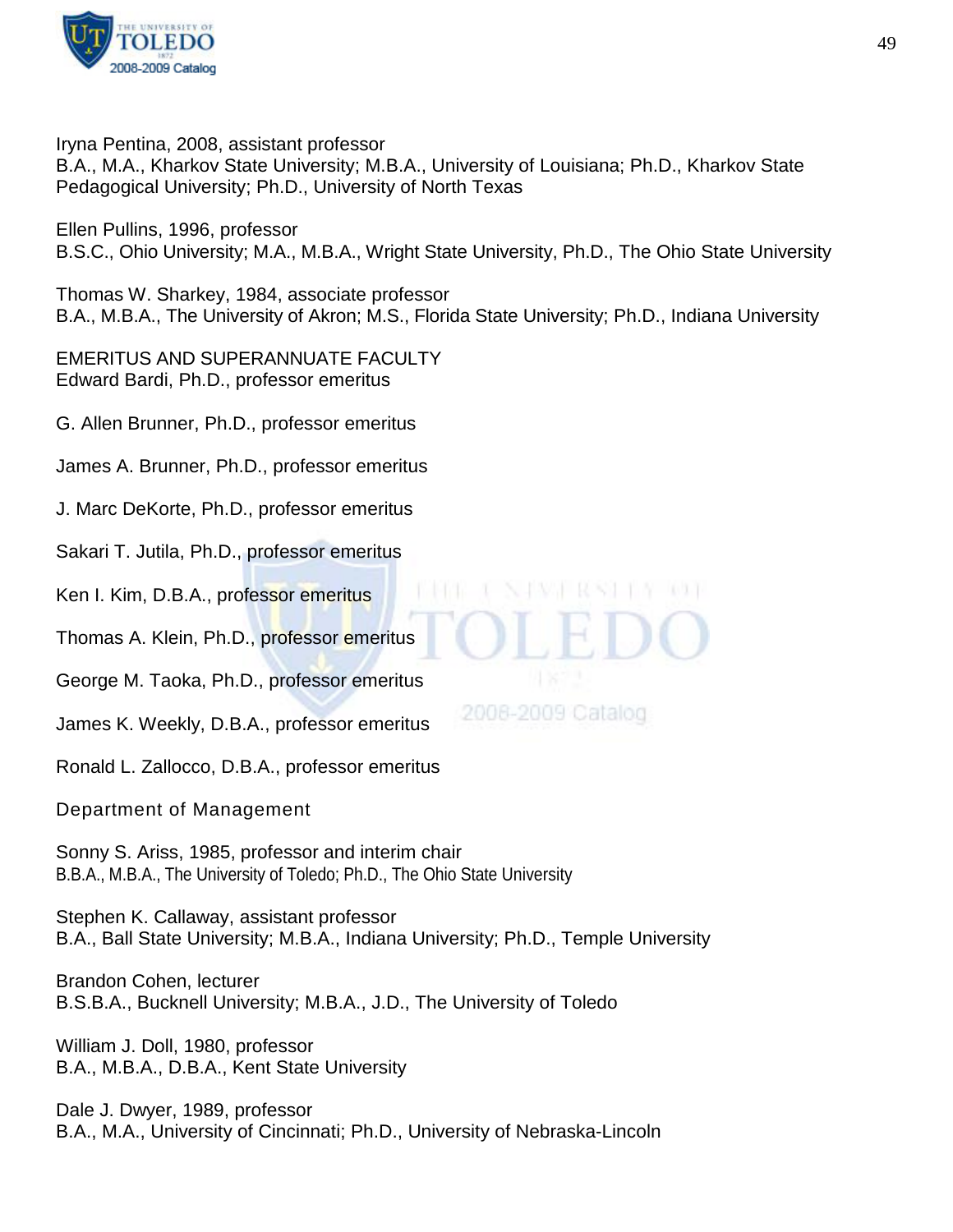

Laurence Fink, 1994, associate professor B.A., State University of New York - Albany; Ph.D., Purdue University

Jaclyn Flom, 2004, lecturer B.B.A., M.B.A., The University of Toledo

Laura Frisbie, 2002, lecturer B.A., Lourdes College; E.M.B.A., The University of Toledo

Margaret Hopkins, 2005, assistant professor B.S., Boston College; M.S., Ph.D., Case Western Reserve University

Clinton O. Longenecker, 1978, professor B.B.A., M.B.A., The University of Toledo; Ph.D., The Pennsylvania State University

Nick G.F. Nykodym, 1976, professor B.S., M.A., Ph.D., University of Nebraska

Amy O'Donnell, 2005, lecturer B.S., Bowling Green State University; M.S., Miami University

**PASSE RESSUES FROM A** Frederick R. Post, 1986, associate professor B.A., Ohio Wesleyan University; M.B.A., Western Michigan University; J.D., The University of Toledo

Robert H. Schwartz, 1988, associate professor B.A., Brooklyn College; D.D.S., State University of New York; M.B.A., Virginia Commonwealth University; Ph.D., University of Michigan 2008-2009 Catalog

Susan Shultz, 2006, lecturer B.B.A., M.B.A., The University of Toledo

Norman Spohler, 2003, lecturer B.S., Bowling Green State University; M.B.A., J.D., The University of Toledo

Donald K. Wedding, 1968, associate professor B.Ch.E., M.E., University of Louisville; M.B.A., The University of Toledo; J.D., American University

Jennell Senter Wittmer, 2008, assistant professor B.S., College of Charleston; M.A., Ph.D., Wayne State University

Robert Yonker, 2003, assistant professor B.A., Bowling Green State University; M.A., Ph.D., University of Missouri

EMERITUS FACULTY M. Sami Kassem, Ph.D., professor emeritus Dale B. Sullivan, D.B.A., professor emeritus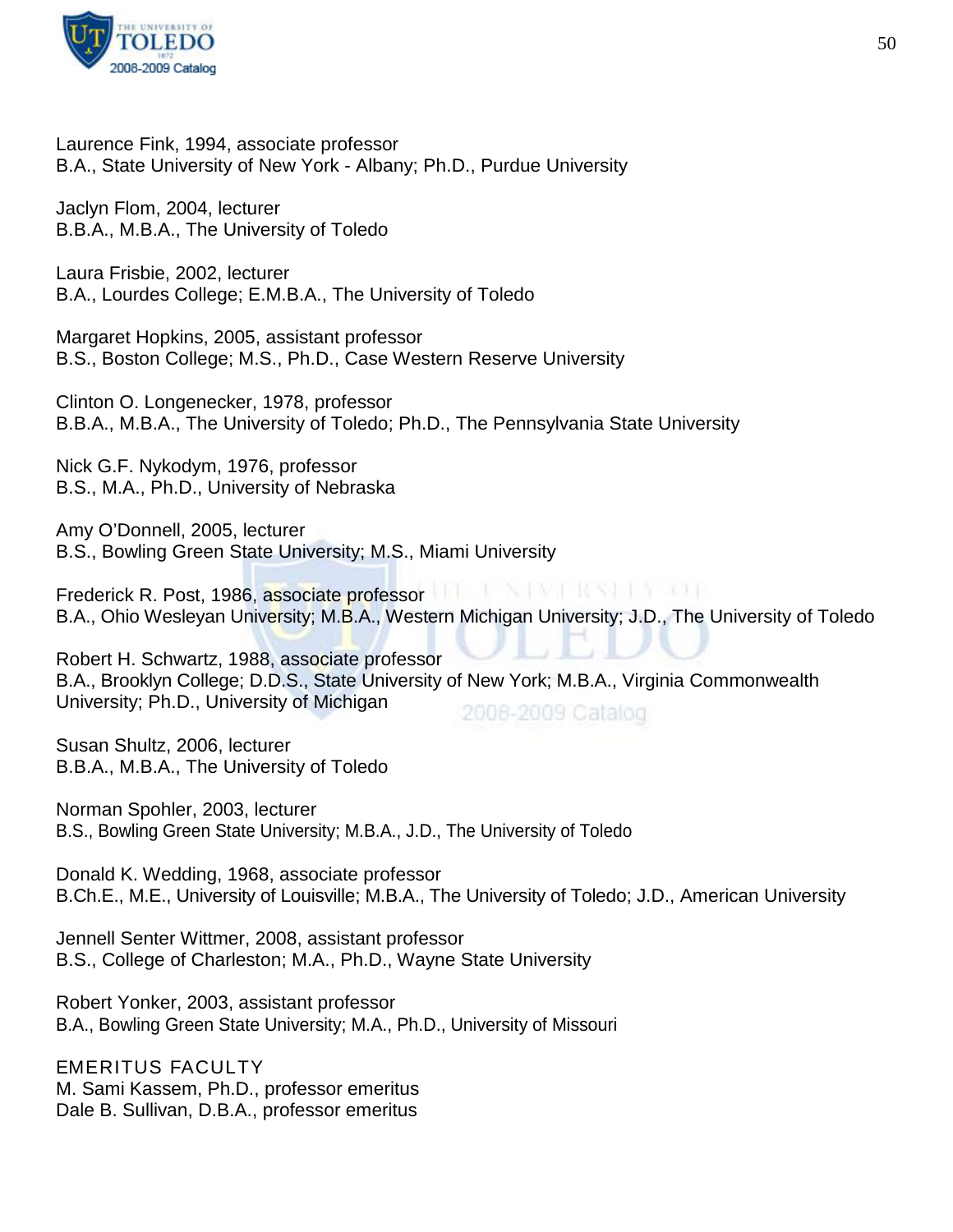

#### Jack Simonetti, D.B.A., professor emeritus

Steve Spirn, Ph.D., professor emeritus

George M. Taoka, Ph.D., professor emeritus

Department of Applied Organizational Technology

Bonadine Berry, 2003, lecturer A.A., Monroe Community College; B.A., Siena Heights University

Joy Ann Dougherty, 1987, associate professor B.A., Valparaiso University; M.Ed., The University of Toledo

Karen Everingham, 2005, assistant professor A.A.B., B.S., M.E., Ph.D., The University of Toledo

Kathleen Fitzpatrick, 2001, associate professor B.S., Syracuse University; M.B.A., The University of Toledo

Doug Greiner, 2001, associate professor B.A., Michigan State University; M.A. Eastern Michigan University

Selina Griswold, 1989, associate professor B.A., The University of Toledo; M.S.M., Purdue University

Mary E. Humphrys, 1988, associate professor and chair B.A., M.B.A., The University of Toledo 2008-2009 Catalog

Bernard J. Kern, 1983, assistant professor B.B.A., The University of Toledo; M.S.I.S., Eastern Michigan University; CDP, CNE

Diane K. Marker, 1980, associate professor B.S., B.A., The Ohio State University; M.B.A., The University of Toledo; CPA (Ohio)

Carol McCormick, 2002, lecturer B.Ed., The University of Toledo

John C. Morris, 1983, associate professor B.B.A., M.B.A., The University of Toledo

Jeffrey Osthimer, 2006, assistant professor A.A.B., B.S., M.E., The University of Toledo

Betty B. Posta, 1983, professor B.S.Ed., Bowling Green State University; M.Ed., The University of Toledo

Wilma Quisno, 2003, lecturer